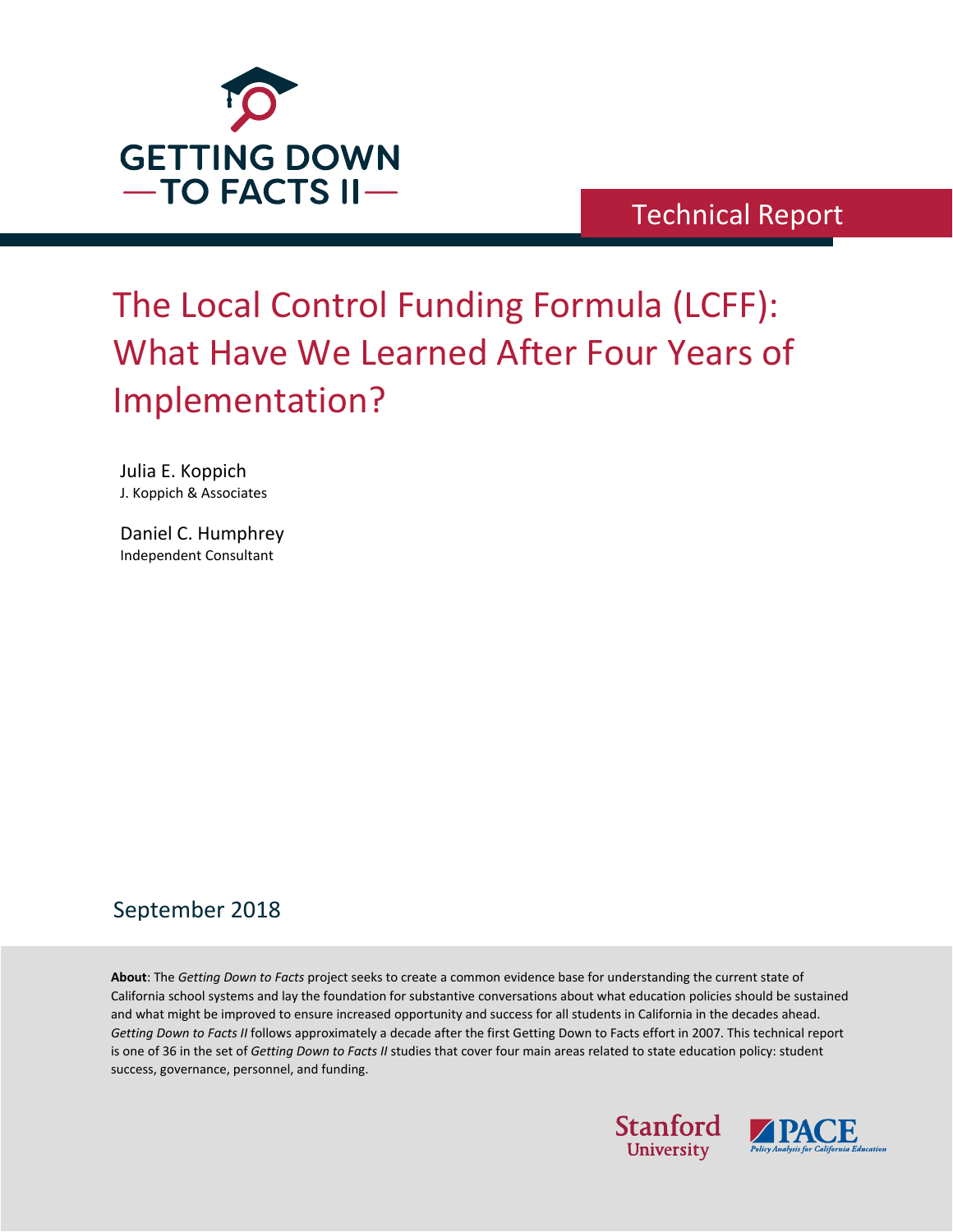## **The Local Control Funding Formula (LCFF): What Have We Learned After Four Years of Implementation?**

Julia E. Koppich J. Koppich & Associates

Daniel C. Humphrey Independent Consultant

With the assistance of: Laura Tobben University of California, Berkeley

Eileen Behr Behr Administrative Solutions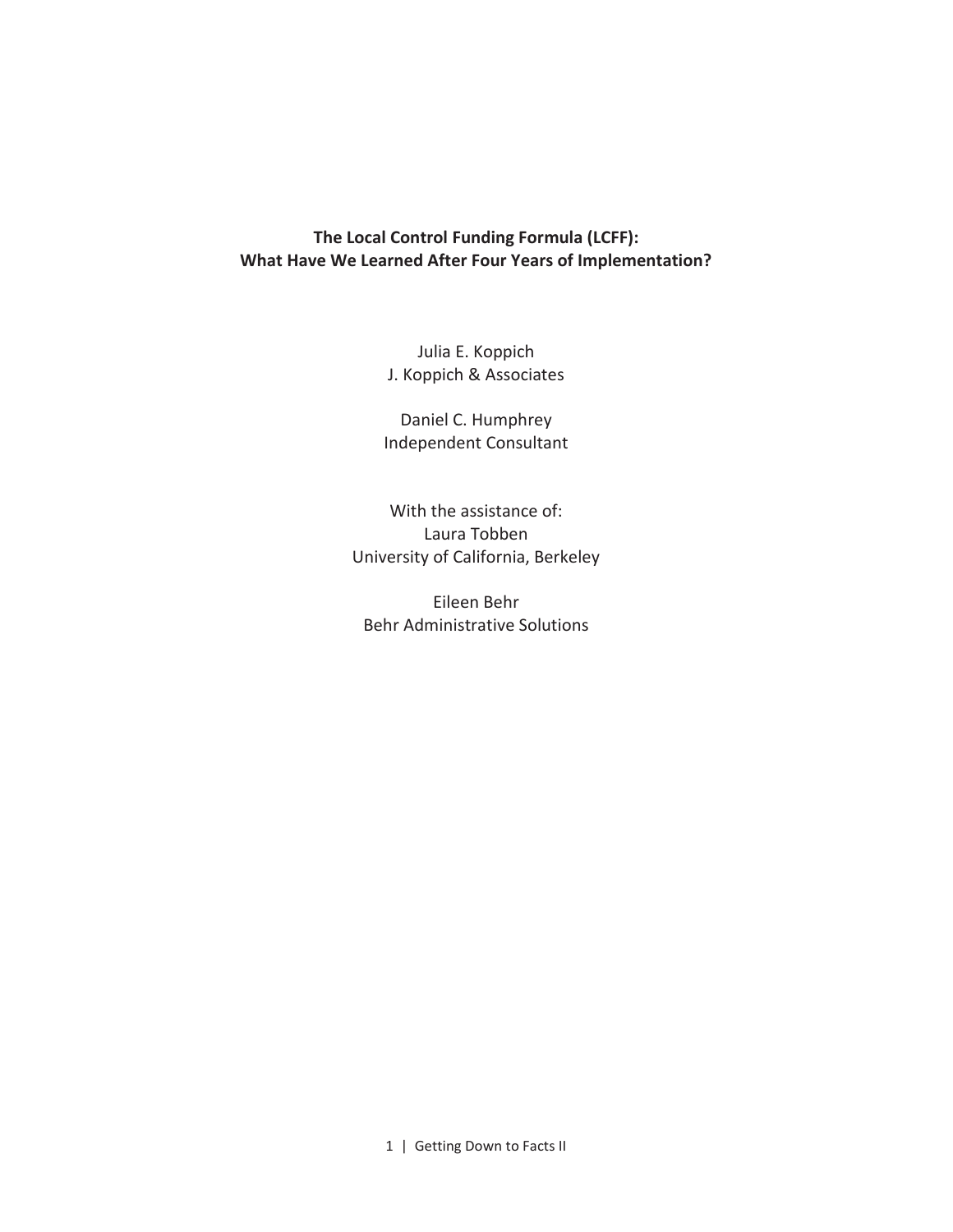#### **Introduction**

*Today I'm signing a bill that is truly revolutionary. We are bringing government closer to the people, to the classroom where real decisions are made, and directing the money where the need and challenge is greatest.[Today] is a good day for California, it's a good day for school kids, and it's a good day for our future (Governor Jerry Brown, 2013).* 

The Local Control Funding Formula (LCFF), signed into law by Governor Jerry Brown on July 1, 2013, represents an historic and path-breaking shift for California, the first comprehensive change in the state's education funding system in 40 years. The new funding formula eliminates nearly all state-apportioned categorical funding streams, shifting control of most education dollars from the state to local school districts. Each district now receives a base funding allocation and, in keeping with the law's equity focus, added dollars—supplemental and concentration grants—to increase programs and services for low-income students, English learners, and foster youth.

The LCFF empowers school districts to determine how to apportion these dollars to best meet the needs of their students through a process of stakeholder engagement. The law requires each district to develop a kind of fiscal strategic blueprint, called a Local Control and Accountability Plan (LCAP), based on eight state-established educational priorities. Finally, the LCFF establishes a new state accountability system and substantially expands roles for County Offices of Education (COE). In sum, the LCFF upends much that previously governed California education finance and decision-making for decades. *(For a complete description of the LCFF, see the "Just the Basics" section of this paper.)* This paper delves into several particulars of the law and endeavors to answer the question, "What have we learned after four years of LCFF implementation?"

#### **Four Years of Research**

 $\overline{a}$ 

This paper lays out results of four years of LCFF implementation research in five key areas: responses to the new law, resource allocation, stakeholder engagement, LCAPS, and COEs. The paper relies largely on a synthesis of LCFF implementation research conducted, beginning in 2013, by the Local Control Funding Formula Research Collaborative (LCFFRC), a group of experienced policy researchers that has come together to study the new law.<sup>1</sup>

Between 2013 and 2017, the LCFFRC completed 30 case studies of districts around the state that were selected for their variation in location, size, student population, and other factors that render them collectively illustrative of the diversity of California districts and students. In the course of these case studies, LCFFRC researchers conducted more than 500 interviews with district staff, school board members, union and association representatives, parents and community members, and county office of education officials, as well as reviews of

<sup>1</sup> Principal LCFFRC researchers are Julia Koppich (J. Koppich & Associates), Daniel Humphrey (Independent Consultant), Julie Marsh (University of Southern California), Jennifer O'Day (American Institutes for Research), Magaly Lavadenz, (Loyola Marymount University), and Laura Stokes (Inverness Research).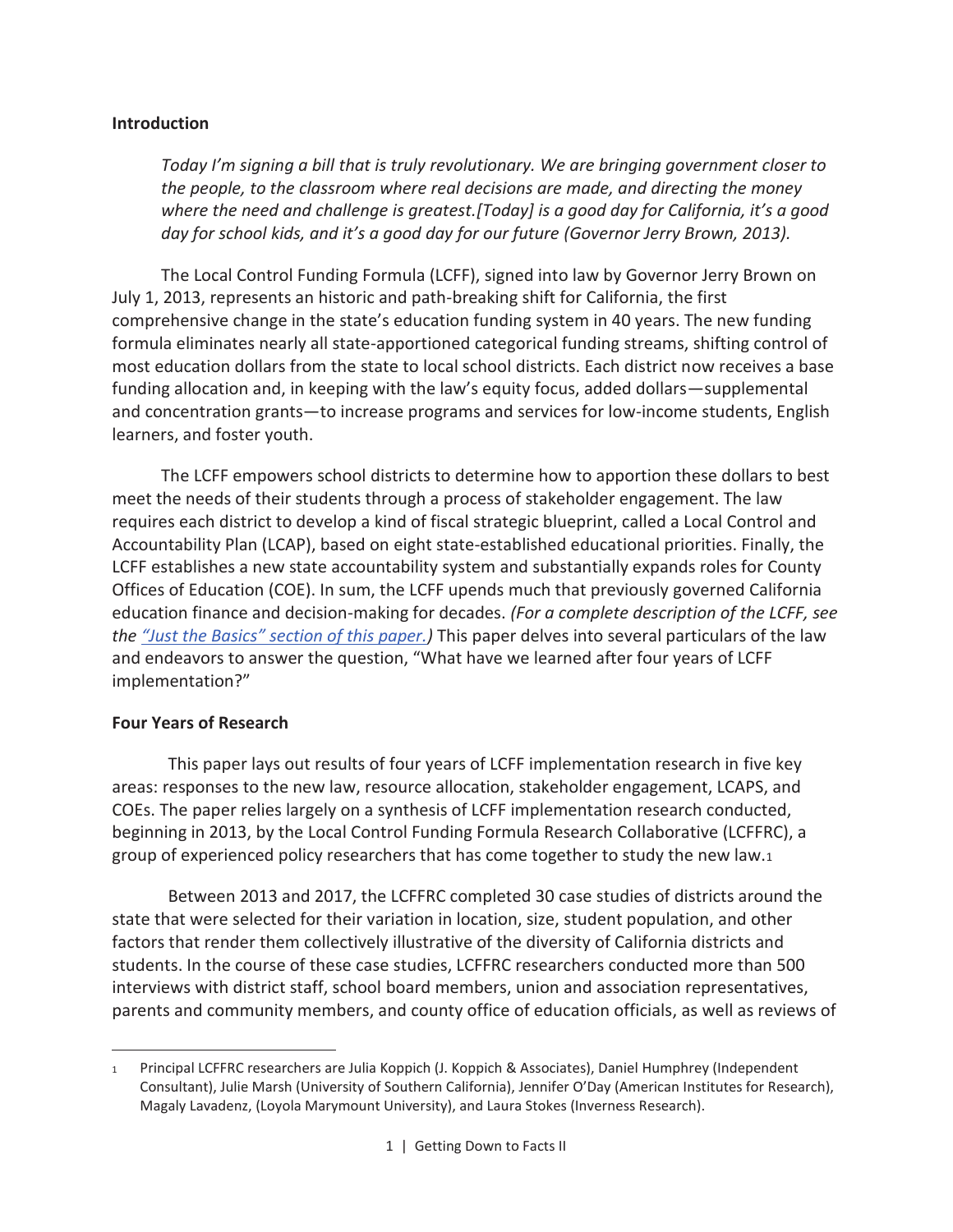more than 80 LCAPs and interviews with 36 COE superintendents and key staff. In addition, between September 2017 and March 2018, the LCFFRC conducted a statewide survey of a stratified random sample of school district superintendents. The superintendent survey was designed to gauge these chief executive officers' perceptions of LCFF implementation and its impact on their districts. We also draw in this paper on the results of a survey of COE superintendents conducted by Policy Analysis for California Education (PACE). (*For more detail on case studies and the superintendent survey, see the Methodology Appendix at the end of this paper.)*

LCFRC research to date has resulted in six published papers:

- · T*oward a Grand Vision: Early Implementation of California's Local Control Funding Formula* (2014)
- · *The Local Control Funding Formula: Staking Out the Ground for Early Learning* (2015)
- · *Foster Youth and Early Implementation of the Local Control Funding Formula: Not Yet Making the Grade* (2015)
- · *Two Years of California's Local Control Funding Formula: Time to Reaffirm the Grand Vision* (2015)
- · *Paving The Way To Equity And Coherence? The Local Control Funding Formula In Year 3* (2017)
- · *How Stakeholder Engagement Fuels Improvement Efforts in Three California School Districts* (2018).

A report on the results of the statewide superintendents' survey was released at the end of May 2018.<sup>2</sup>

## **Audience**

 $\overline{a}$ 

This report is designed primarily for an audience of policymakers and prospective policymakers, although it is intended to be useful to a broad audience of those interested in education in California. This is a particularly opportune time to speak with the policy community about the LCFF. The four major Democratic candidates for governor have endorsed the LCFF, though all say they would like to see some as-yet-unspecified changes. At the same time as the state elects a new governor in November 2018, elections will be held for 20 of the 40 state Senate seats and all 80 of the Assembly seats.

The next section of this paper, "Just the Basics," describes the fundamental components of the LCFF. Subsequent sections focus on perspectives on the LCFF, resource allocation, stakeholder engagement, LCAPs, and COEs. The paper concludes with implications of research findings.

<sup>2</sup> http://www.edpolicyinca.org/publications/superintendents-speak

<sup>2 |</sup> The Local Control Funding Formula (LCFF): What Have We Learned After Four Years of Implementation?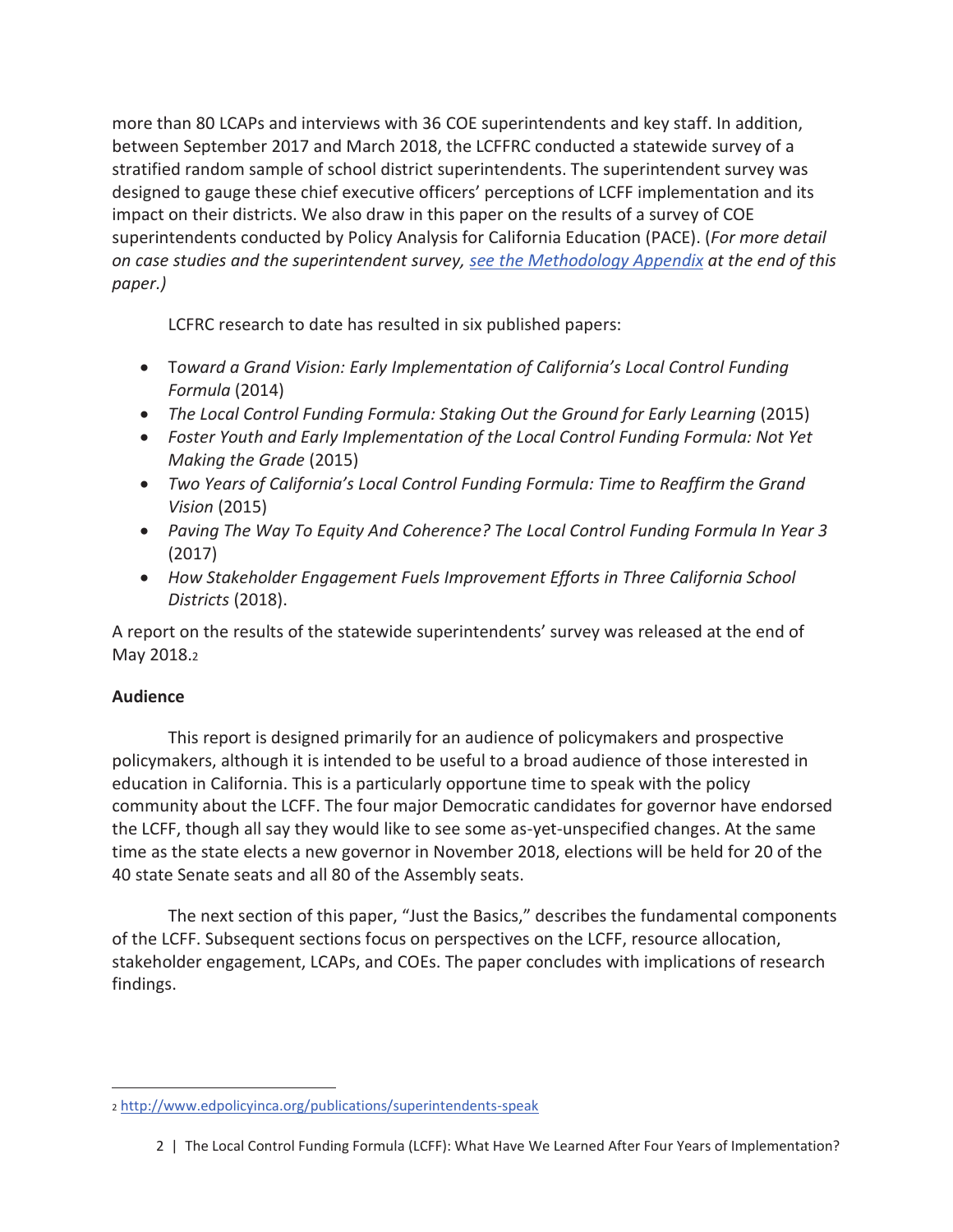#### **The LCFF: Just the Basics**

The Local Control Funding Formula was passed with bipartisan legislative support and signed into law by Governor Jerry Brown on July 1, 2013. *The Atlantic* described the LCFF as a "complex recipe of budgeting mechanisms" (Nittle, 2016). Actually, it is much more. The LCFF represents the most significant change in California K–12 education finance in 40 years coupled with fundamentally new requirements that reshape education governance.

The law represents the culmination of a years-long policy search to replace California's arcane system of school finance in which a significant portion of dollars was tied to a warren of categorical (special purpose) funds. As a result of Proposition 13, enacted in 1978, nearly all education dollars were controlled and allocated by Sacramento.

The LCFF is based on the principle of subsidiarity, in other words, the idea that decisions are best made at the lowest possible level of government. With the LCFF, California shifted from a largely state-controlled system to one in which decisions about education goals, priorities, and resource allocation are made at the district level based on local needs.<sup>3</sup>

The LCFF all but eliminates categorical funding streams4, substituting a base of funding for all districts and adding dollars, called supplemental and concentration grants, for targeted high-need student populations, identified in the law as low-income students (eligible for free and reduced-price lunch), English language learners (based on results of the state's home language survey and the English Language Developmental Test), and foster youth (all of whom qualify as low-income).5 The LCFF also requires that, in exchange for local fiscal flexibility, districts engage parents and other stakeholders in decisions about priorities and resource allocation. These decisions are organized in local spending plans, called Local Control and Accountability Plans (LCAPs).

In addition, as part of the LCFF, California has adopted a new education accountability system coupled with a multi-layered plan for assistance and intervention in schools that are struggling short-term and those that are chronically underperforming. Most significantly, perhaps, LCFF is built on an equity foundation**.** The goal is to bring more equity to resource allocation ("equity" as specifically distinguished from "equality") and engage a broad and

 $\overline{a}$ 

<sup>3</sup> The LCFF applies to charter schools as well as traditional public districts. Rules and regulations differ slightly though the basic outline of the requirements is the same.

<sup>4</sup> The LCFF eliminated two-thirds of categorical programs, retaining only a handful of them, including Foster Youth Services, Partnership Academies, state-funded Early Childhood Education, assessments, and child nutrition. The ECE categorical program illustrates a potential challenge. An examination of some districts that participate in the California's State Preschool Program found that they rarely made changes in ECE as a result of the LCFF; mention of ECE rarely appeared in their LCAPs. Several district officials described ECE as "not their mission" (Koppich, Campbell, Humphrey, 2015). The four leading Democratic gubernatorial candidates have endorsed state-funded universal preschool, setting up potentially consequential conversations about the relationship between early education and K–12.

<sup>5</sup> Districts are now also required to include supports and services for homeless students as part of their LCAP decisions. Academic results for homeless students are reported on the new Dashboard.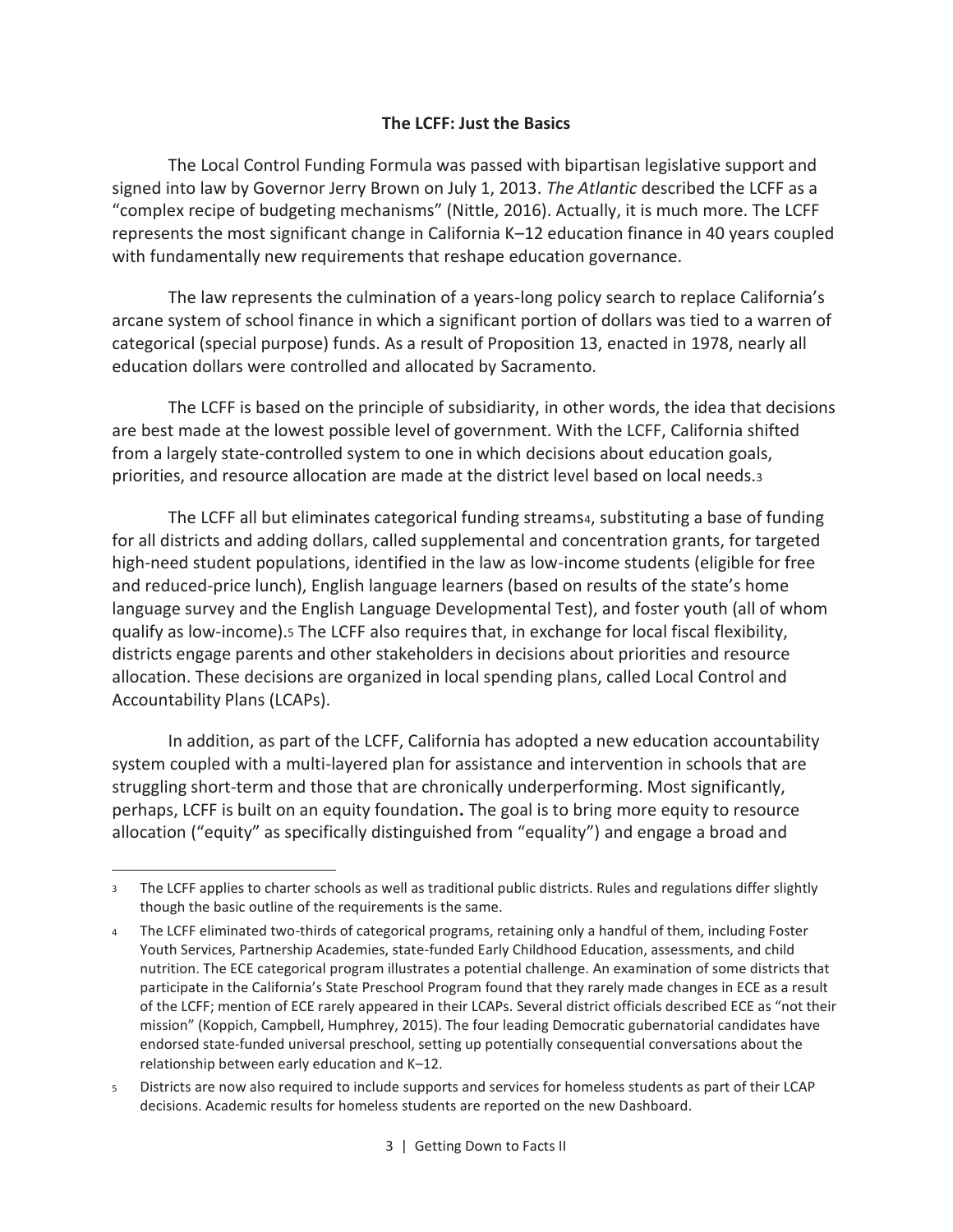representative community in decisions about local goals and priorities to improve education outcomes for all students.

It is important to note here that the LCFF is not a classic weighted student formula (WSF). Under a WSF, dollars are allocated to *schools* on the basis of a district-determined formula that takes into account various student needs (such as for special education services or assistance to become proficient in English) and attaches specific dollar amounts to each of these needs. These dollars are part of an individual student's "backpack" and follow the student from school to school. The LCFF allocates dollars to school *districts*, not individual schools. While additional funds are provided for low-income students, English learners, and foster youth, these added dollars do not attach to individual students, per se. Districts make the determination about how to spend these added funds, and sometimes, though not always, distribute a portion of them to schools to determine how to meet the needs of targeted students at individual schools.

## **Eight State Priorities**

Eight state-determined priorities undergird the LCFF. In requiring that all districts meet these priorities, the state has established a set of baseline conditions designed to ensure that all students succeed. Under the eight priorities, each district must:

- 1. **Basic Conditions/Services**—Provide all students with access to standards-aligned instructional materials, maintain school facilities in good repair, and ensure teachers are fully credentialed and appropriately assigned;
- 2. **Academic Content and Standards**—Offer programs and services that enable all students, including English learners, to access Common Core academic content standards;
- 3. **Parent Involvement**—Make efforts to seek parent input in district decisions and promote parent participation in programs for targeted students;
- 4. **Student Achievement**—Improve student achievement, including as measured by statewide assessments, percentage of students who complete A-G requirements (for admission to UC/CSU) *or* State Board-approved sequences of courses for career technical education (CTE), percent of students who are reclassified as English proficient, pass an Advanced Placement (AP) exam with score of 3 or higher, or demonstrate college preparedness on the Early Assessment Program;
- 5. **Student Engagement**—Ensure students have an engaging course of study that keeps them in school, as measured by school attendance rates, chronic absenteeism rates, and middle and high school dropout rates;
- 6. **School climate**—Support conditions that foster healthy growth and development in and out of the classroom, as measured by student suspension and expulsion rates, and other local measures (e.g., surveys of students, parents, teachers);
- 7. **Course access**—Ensure all students have access to and are enrolled in a broad course of study; and,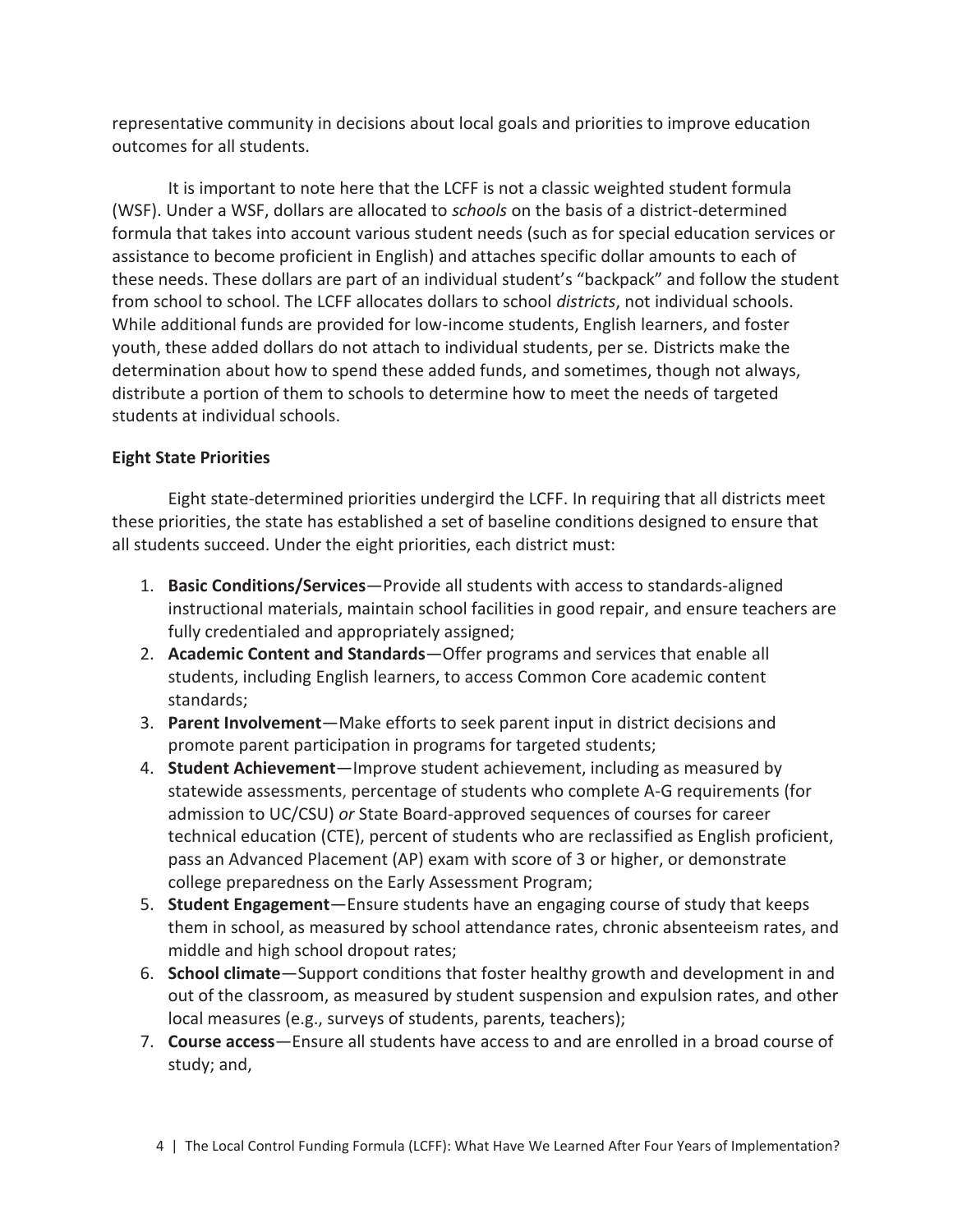8. **Other student outcomes**—Offer other indicators of student performance in required areas of study.

## **Distributing the Dollars**

 $\overline{a}$ 

While the LCFF created a new way of distributing dollars in California, it did not add new sources of revenue. Rather, the law changed the formula for "determining how available state revenues will be distributed to districts" (Local Control Funding Formula Guide, 2016).<sup>6</sup>

**Base funds.** The bulk of state funds are distributed to districts in the form of base funds. The base is a uniform amount calculated on a per pupil basis according to Average Daily Attendance (ADA) to support districts' general services and operations. The size of base grants, allocated in four grade spans (K–3, 4–6, 7–8, and 9–12), are adjusted annually as the cost of living changes. Grades K–3 and 9–12 are funded more generously than the other two grade spans.7 Early grades (K–3) receive additional funds to support smaller class sizes; higher grades receive extra dollars in recognition of the generally higher costs associated with them.<sup>8</sup>

**Supplemental and concentration grants.** LCFF enshrines the notion that ensuring equity of opportunity to reduce achievement gaps requires unequal funding. As Governor Brown noted in his 2013 State of the State,

*..... A child in a family making \$20,000 a year or speaking a language different from English or living in a foster home requires more help. Equal treatment for children in* unequal situations is not justice. *(Governor Jerry Brown, 2013)* 

Supplemental and concentration grants are designed to enable districts to enhance supports and services for targeted students. This funding is determined based on unduplicated student counts. Students who fall into more than one category, for example low-income and English learner, are counted only once for funding purposes. Each district receives funding equal to 20 percent of its base grant for each targeted student (supplemental grant). Districts in which more than 55 percent of students are high need are eligible for concentration grants, calculated as 50 percent above the base grant for each student above the 55 percent threshold. The law requires that a district allocate supplemental and concentration funds in proportion to the increase in supplemental and concentration funds it receives. Originally called

<sup>6</sup> In the *Serrano vs. Priest* cases in the 1970s, the California Supreme Court held that the state's system of financing schools through property taxes violated the state constitution. From *Serrano* until LCFF, education dollars largely came from the state to local school districts. Proposition 98, approved by California voters as an amendment to the state Constitution in 1988, sets a minimum annual funding level for K–12 schools. Prop. 98 dollars constitute more than 70 percent of total K–12 funding.

<sup>7</sup> The former Career and Technical Education (CTE) categorical dollars were added to the grades 9–12 allocation.

<sup>8</sup> Approximately 100 of California's nearly 1,000 school districts are classified as basic aid. In these districts, property taxes meet or exceed the amount the district would receive from LCFF funds. Basic aid districts are allowed to keep all of their property taxes, even if they are more than their LCFF funds would be, but they receive no LCFF funds.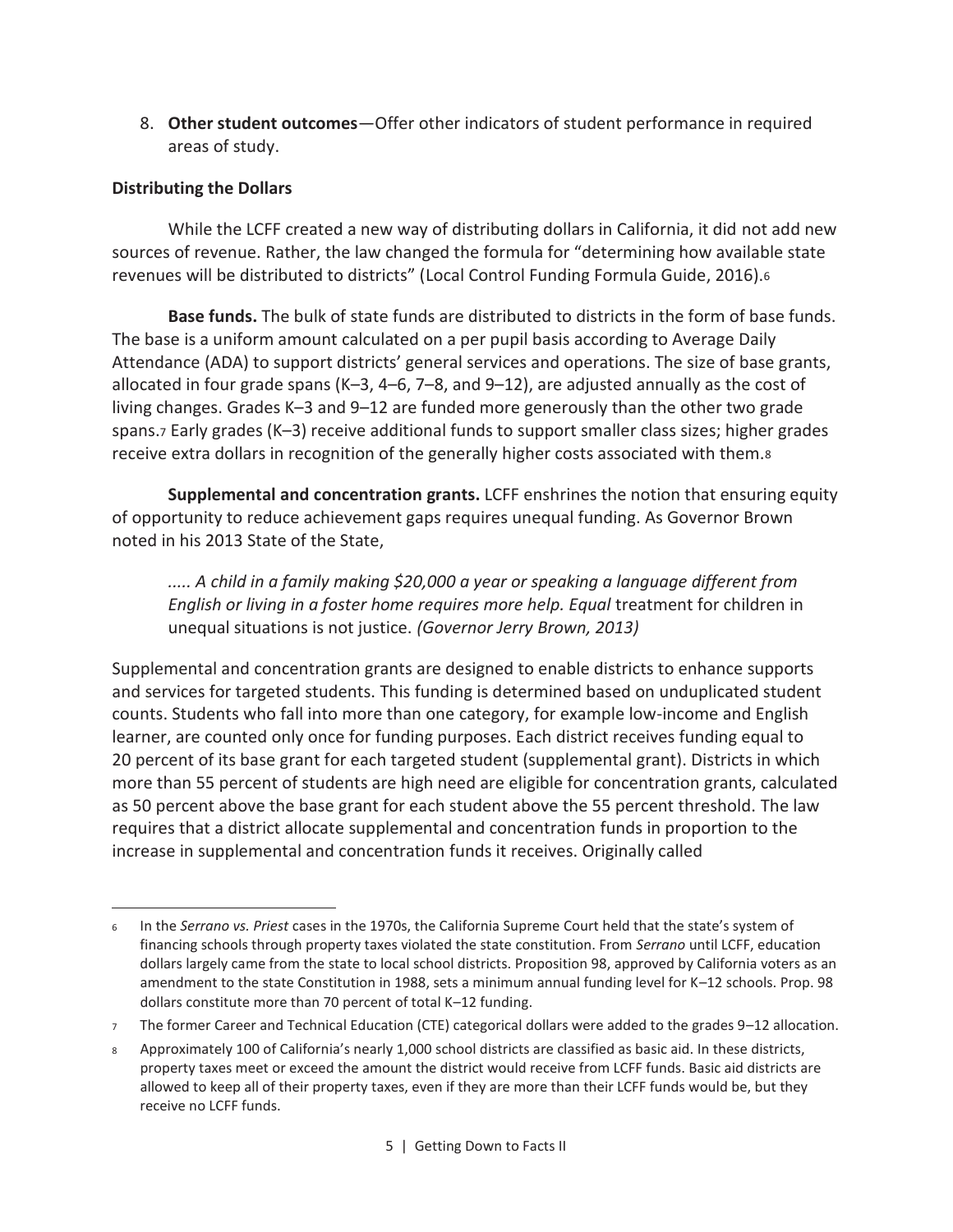"proportionality," this provision was renamed the "increased or improved services requirement" in 2017.

**Early full funding.** LCFF originally was expected to reach full funding in 2020–21. However, funding is two years ahead of schedule; the Governor's 2018–19 budget fully funds LCFF this year. Under a hold harmless provision, all districts were promised that at full funding, per student revenue would be no less than its 2008–09 level. As a result of Proposition 30, the temporary education tax approved by California voters in 2012 and reauthorized as Proposition 55 in 2016, as well as several years of a healthy state economy, most districts are at revenue levels well above those originally guaranteed.<sup>9</sup>

## **Engaging Stakeholders**

 $\overline{\phantom{0}}$ 

In addition to distributing dollars using a substantially different formula, the LCFF implements a system of local priority setting and resource allocation centered on stakeholder engagement. In exchange for fiscal flexibility, districts must consult with a variety of local stakeholders as they set district goals, establish fiscal priorities, and determine strategies to achieve those goals. The LCAP serves as the principal vehicle for engagement and local decisionmaking.

The law does not specify what engagement should look like beyond a few barebones requirements. Districts must consult with parents10 (including a Parent Advisory Committee that includes representatives of targeted student groups and an English Learner Parent Advisory Committee), principals, teachers, other staff, students, and, local employee unions.<sup>11</sup> In addition, districts must hold a public hearing before the school board adopts the LCAP. Beyond this, districts largely are left to their own devices to determine the structure of the engagement process.<sup>12</sup>

In addition, while the law requires "engagement," the LCAP calls for *meaningful* engagement. How to define and achieve meaningful engagement is also quite open to interpretation though guiding questions in the LCAP template offer some pointers: Did engagement occur early in the process? What information and metrics did the district provide parents and members of the district advisory committee? What changes were made to the

<sup>9</sup> Agreeing district revenue levels are above what LCFF promised is not the same as suggesting levels are adequate. *See the Resource Allocation section of this report for more.* 

<sup>10</sup> The term "parents" encompasses parents, guardians, foster parents, and education rights holders.

<sup>11</sup> The language of the LCFF refers to consultation with "local bargaining units." Bargaining units consist of the employees covered by a collective bargaining agreement, teachers, for example. In practice, the law has been widely interpreted to include an obligation to consult with "bargaining agents," the organizations elected to represent the employees for purposes of negotiating the contracts.

<sup>12</sup> More detail on the engagement processes districts are using can be found in the Stakeholder Engagement section of this paper as well as in Julie A. Marsh, Michelle Hall, et.al., *"Taking stock of stakeholder engagement in California's Local Control Funding Formula: What can we learn from the past four years to guide next steps?,"* in this series.

<sup>6 |</sup> The Local Control Funding Formula (LCFF): What Have We Learned After Four Years of Implementation?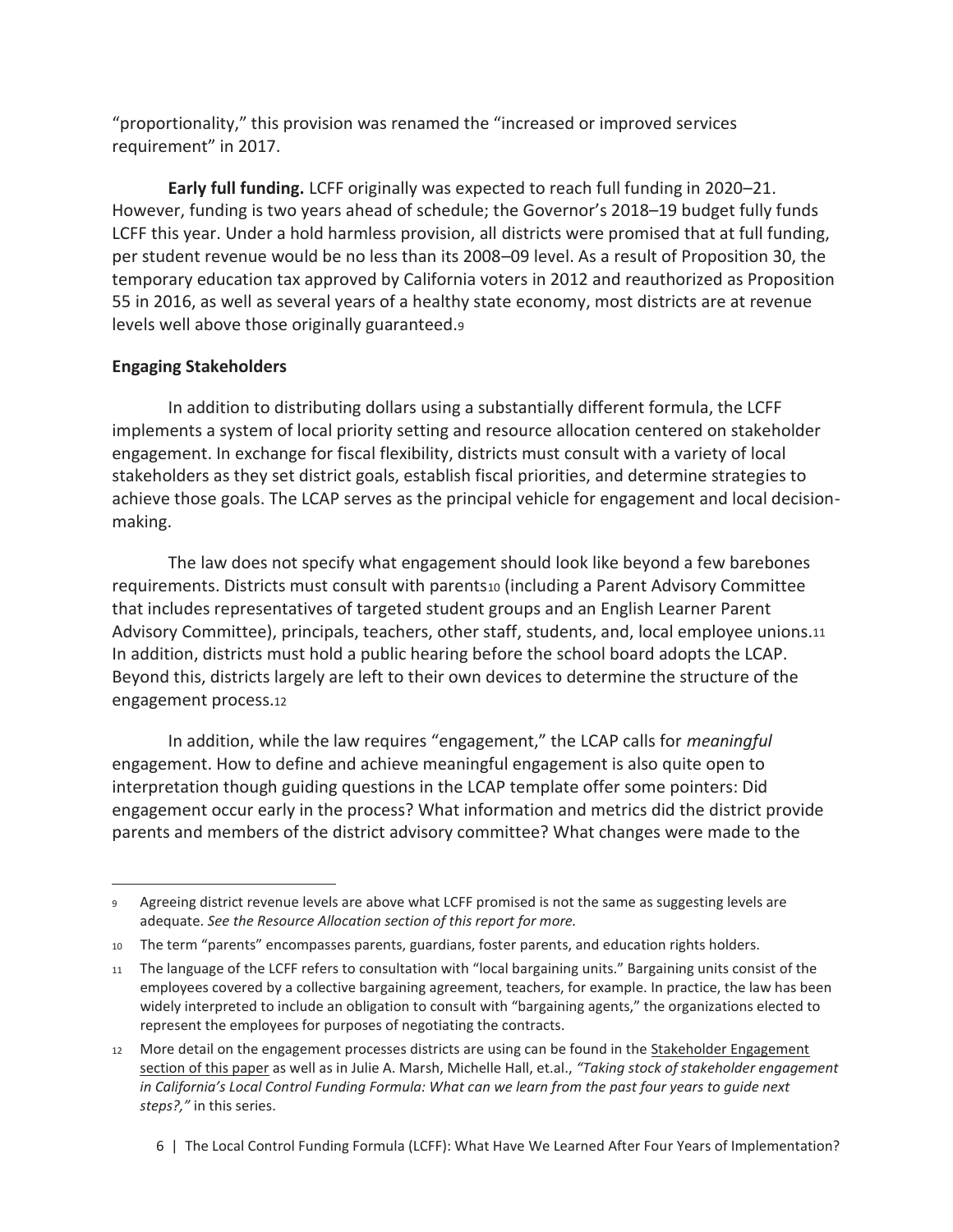district LCAP as a result of the suggestions received? Did the district listen to the school site councils?

## **The LCAP**

 $\overline{\phantom{0}}$ 

The Local Control and Accountability Plan (LCAP) is designed to serve three purposes: engagement, planning and budgeting, and accountability.13 Districts are required to use the State Board of Education-developed LCAP template that has been revised twice since it was first introduced in 2014–15.

A three-year plan with annual updates, the LCAP is developed around the eight state priority areas. Districts can add local priorities as well. Districts must itemize goals to meet each priority, spell out actions, services and programs to achieve the goals, and include costs for implementing each strategy and metrics to measure progress.

While the overarching goal of the LCFF is to improve performance of all students, the LCAP pays special attention to targeted students. Districts must cite the amount of supplemental and concentration funding they receive and describe how the district's actions and spending plan will increase or improve services for them. Annual LCAP updates are designed to appraise the effectiveness of actions the district took and describe any modifications to goals and actions the district plans to make.

The law specifies the minimum requirements of an LCAP adoption process. The district must develop a draft plan and present it to a District Parent Advisory Committee for initial review and comment, solicit additional recommendations in a public hearing and consult with additional stakeholders, including employees, students, and local unions or associations. The school board adopts the LCAP at a public hearing. Many districts use a considerably more expansive process as part of their stakeholder engagement efforts.

Districts submit completed LCAPs to their County Office of Education for review. COEs may request changes and modifications. Final LCAP approval lies in the hands of the COE.

## **New Roles for County Offices of Education**

The LCFF has brought substantial new responsibilities to California's 58 County Offices of Educations (COEs). Prior to LCFF, COEs, each of which is led by an elected or appointed superintendent, were responsible for a variety of functions including approving the budgets of the school districts in their county, administering programs such as career and technical education centers and court schools, and administering some state and federal programs.

<sup>13</sup> With the advent of the state's new accountability system in 2017–18, the Dashboard becomes the visual display of student outcomes.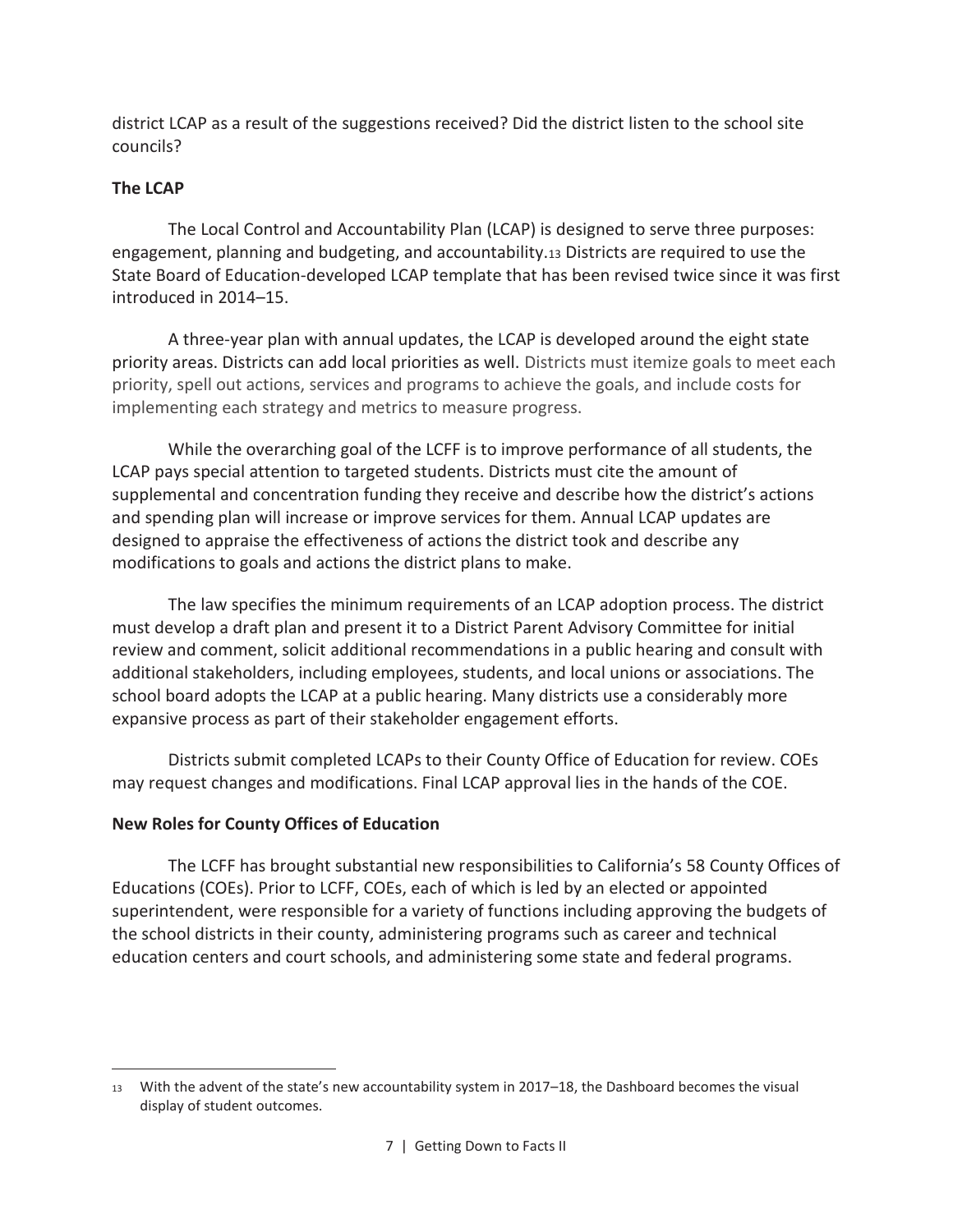The LCFF adds a crucial new responsibility for COEs as the LCAP gatekeepers. They play the dual role of supporting districts to prepare LCAPs and evaluating the quality of the finished document.

COEs use three statutorily defined "tests," or conditions, to evaluate LCAPs: (1) Does the plan adhere to the SBE-developed LCAP template? (2) Are the district's budgeted expenditures sufficient to implement strategies outlined? and (3) Does the LCAP adhere to expenditure requirements for supplemental and concentration grants?

COEs also complete their own LCAPs for programs run by the County Office of Education, such as court schools. COEs' LCAPs are reviewed and approved by the California Department of Education (CDE).

## **New Accountability System**

In September 2016, the State Board of Education approved a new accountability system, the final component of the LCFF to be put in place. The Integrated Accountability and Continuous Improvement System is designed to further LCFF's focus on equity and closing the achievement gap. Under the new system, districts must show progress in the state's 8 state priority areas.

The new accountability system replaces the Academic Performance Index (API), California's previous accountability system in place since 1999. Where the API relied nearly entirely on test scores, the new system is composed of multiple measures of student performance.

The system measures progress on a select set of indicators of school success, divided into state and local indicators. State indicators are: graduation rates, readiness for college and careers, progress of English Learners, suspension rates, scores on standardized tests, and chronic absenteeism. Local indicators are basic conditions at a school, progress in implementing standards, parent engagement, and school climate (California Department of Education, 2017).

**The Dashboard.** The Dashboard, an online tool implemented in the 2017–18 school year, provides a visual display of district performance. The Dashboard indicates "status," or how each school fared the previous year, what changed, and what improvement was realized. Schools are rated on the indicators and assigned one of five performance levels from highest to lowest, each indicated by a color—blue, green, yellow, orange, or red.

The Dashboard makes visible the accountability system's focus on equity. It displays how student groups and subgroups (English Learners, socioeconomically disadvantaged, foster youth, homeless, students with disabilities, racial and ethnic subgroups) are performing on various measures and provides a visual display of progress and remaining inequities. According to the California Department of Education, "This display is meant to help communities align resources to improve student achievement" (California Department of Education, 2017). The Dashboard will be modified, as necessary, over successive years. (*For more on the Dashboard,*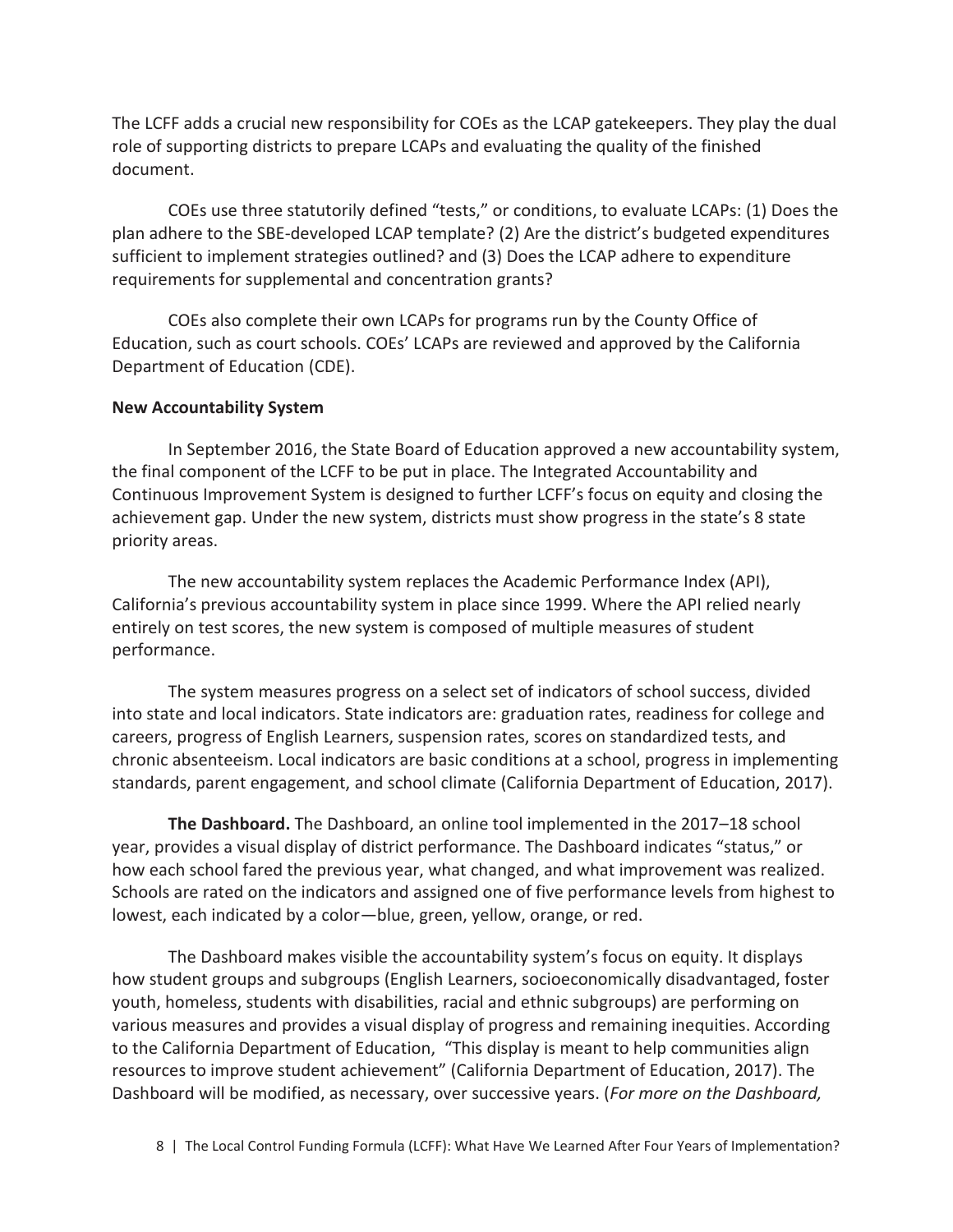*see paper by Morgan Polikoff, Shira Korn, and Russell McFall, "In need of improvement? Assessing the California dashboard after one year," in this series.*)

## **Support and Intervention**

California's still-developing System of Support offers help to districts that are struggling or failing to reach their performance targets. Meant to ensure a coordinated state approach to districts receiving resources and support to meet identified student needs, the system includes the California Department of Education, County Offices of Education, and the California Collaborative for Excellence in Education (CCEE). (*For a more complete treatment of the support and intervention system, see paper by David Plank, "Building an effective system of support: The key role of county offices of education," in this series.)*

The CCEE was established under the LCFF to advise and assist COEs and districts to achieve their LCAP goals. The CCEE is charged under the statute with: (1) improving achievement in the eight state priority areas, (2) enhancing the quality of teaching, (3) improving district/school site leadership, and, (4) addressing needs of "special student populations" (low-income, English Learners, foster youth, and special education). The CCEE operates with eight staff members and an Executive Director. The state set aside \$10 million in 2013 for the CCEE's operational activities, supplementing that allocation with an additional \$24 million in subsequent years.

The new system of support is multi-layered and designed to provide differentiated assistance tailored to individual districts' needs. The Superintendent of Public Instruction may require that chronically underperforming districts receive more intensive intervention through this system.

In December 2017, the state reported that one in four California districts has received notice that it must work with its COE or the CCEE to improve the performance of at least one of its student groups as indicated by the ranking on their Dashboard. Forty-eight of 58 COEs have districts designated for assistance.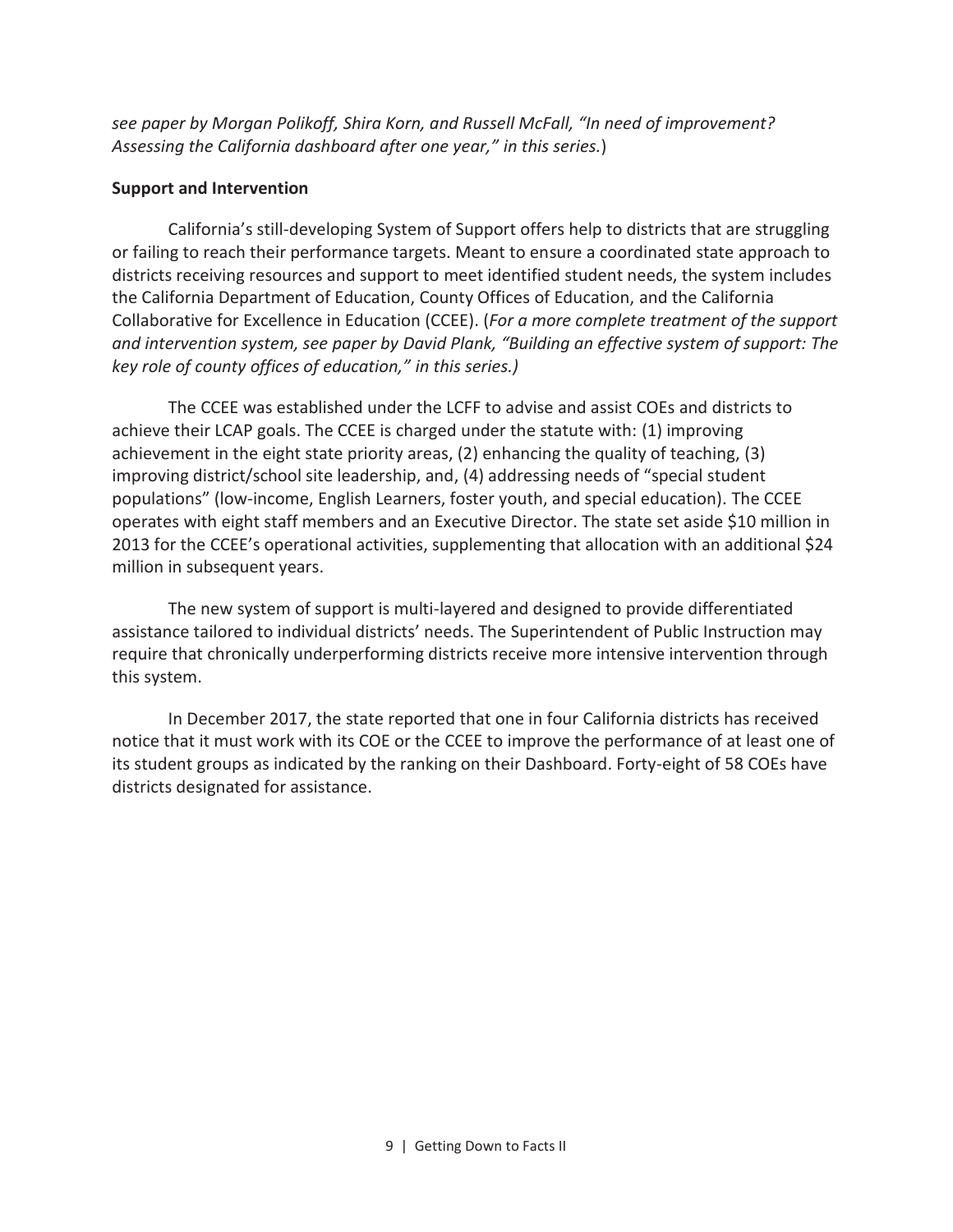#### **Perspectives on the LCFF**

This section summarizes what is known about the general views of educators, advocates, and the public regarding the LCFF. Given the magnitude of the change to the way schools are funded and how funds are spent, understanding the various perspectives on the LCFF provides an important context for understanding implementation of the new law.

#### **Educators' Views**

*This Governor and this State Board [of Education] did something that has never been done in the United States without a court case. It changed the distribution mechanism from an equality formula to an equity formula. …I think that that unto itself is noteworthy, stunning, and amazing (Humphrey & Koppich, 2014).* 

This superintendent's view of the LCFF may be a bit more enthusiastic than most, but as four years of interviews with hundreds of district leaders suggests, the majority of district officials applaud the new school funding system. LCFFRC researchers found little enthusiasm among district officials for returning to the old categorical funding system.

The LCFFRC's statewide survey of superintendents (completed in 2018) confirms findings from individual interviews: superintendents are largely in agreement the basic premises of the LCFF. A full 94 percent of superintendents either strongly agree (65%) or somewhat agree (29%) that students with greater needs should receive additional resources. In addition, 74 percent of superintendents reported that they either strongly agree (30%) or somewhat agree (44%) that the new fiscal flexibility granted by the LCFF has enabled their district to spend in ways that match local needs.

A strong majority of superintendents also reported their support for the stakeholder engagement requirement of the LCFF. Seventy-six percent (76%) strongly (28%) or somewhat agree (48%) that requiring parent and community involvement ensures alignment of district goals and strategies with local needs. This is consistent with what the LCFFRC learned from case study districts. As one district administrator explained in 2015: "What is wonderful [about the LCFF] is the idea that funding is linked to what we do in our community, for our students, and is linked to the outcomes. The onus is on us to do it well" (Koppich, Humphrey & Marsh, 2015).

However, superintendents had reservations about some requirements of the LCFF. They were nearly unanimous (90% strongly or somewhat agree) that districts should be allowed to use supplemental and concentration funds for other disadvantaged students who are not explicitly targeted by the LCFF (e.g. students of color, other historically marginalized student groups). At the same time, a sizeable minority (38%) of superintendents reported that they either strongly agree (10%) or somewhat agree (28%) that the LCFF removed essential protections that categorical programs once provided for high-needs students.

We are less certain about the level of principals' support for the LCFF. The LCFFRC's 19 principal interviews in fall 2016 found general approval for the new system, but principals'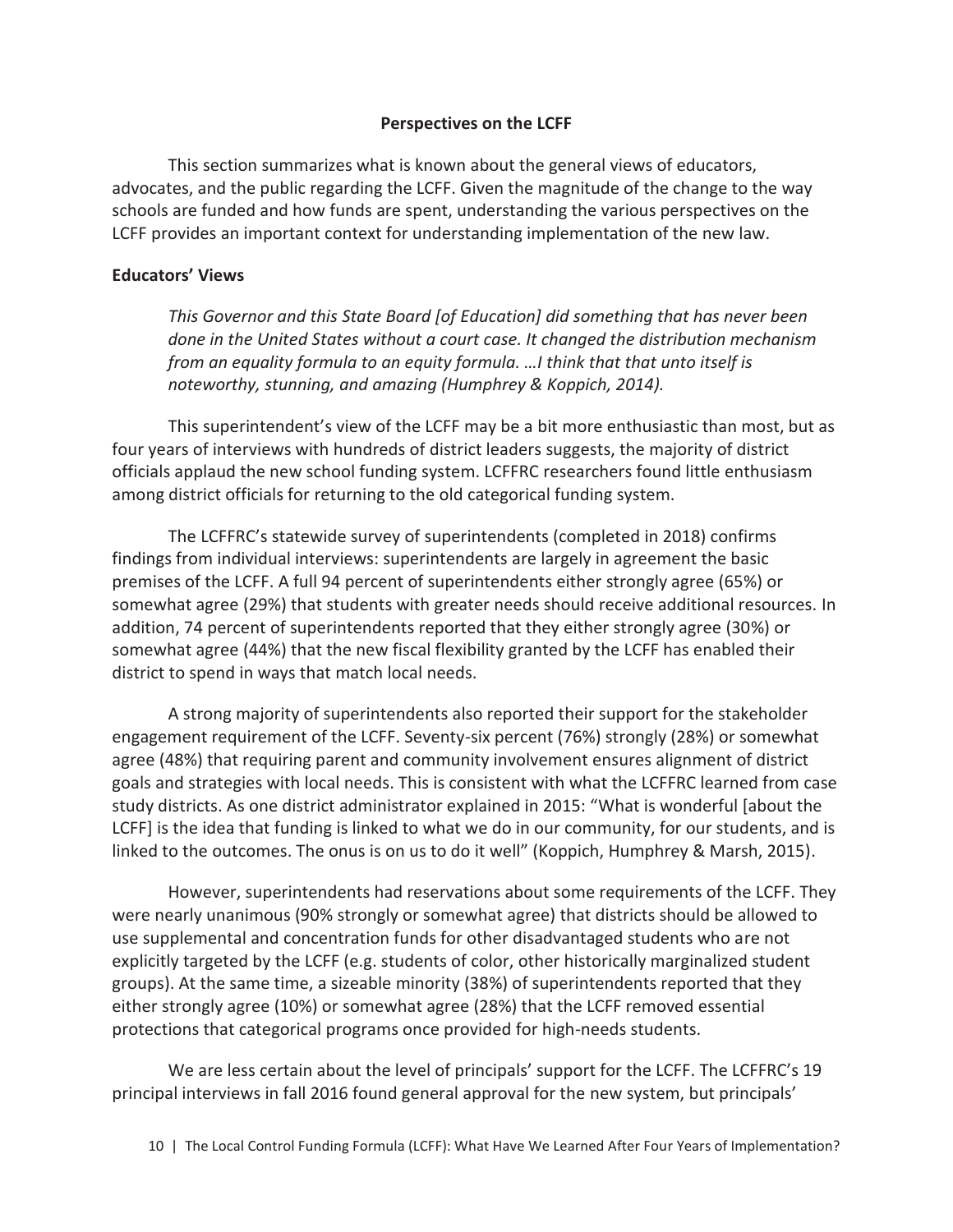involvement in setting funding priorities appeared limited. Thirteen principal interviews in late spring and summer 2017 revealed a trend toward more school-based engagement strategies and decision-making authority, and thus increased support for the LCFF among principals.

It remains to be seen if the LCFF has caught the attention of classroom teachers. While the LCFFRC has interviewed 16 teachers and 43 union officials, we do not know what a representative sample of teachers would say about the LCFF. However, based on LCFFRC interviews, it is fair to assume that teachers in schools that benefitted from the redistribution of resources through supplemental and concentration grants were appreciative, while still maintaining the LCFFRC has not solved all their problems; class sizes are too high and salaries too low.

## **Public Opinion**

While educators appear to be highly supportive of the LCFF, the public is largely unaware of the new law or how it changes school funding in California. The January 2018 public opinion poll by Policy Analysis for California Education and the Rossier School of Education at the University of Southern California found that only 17 percent of all likely voters and 37 percent of parents reported they had read or heard a little or a lot about the Local Control Funding Formula. Of those who said they were familiar with the law, 72 percent of likely voters and 84 percent of parents viewed it positively. When given basic information about the new funding formula, 67 percent of likely voters and 72 percent of parents were supportive of the LCFF (PACE and USC Rossier Polls, 2018).

Another poll by Public Policy Institute of California (Baldassare, Bonner, Kordus, & Lopes, 2016) had similar findings. Only 30 percent of adults and 36 percent of public school parents had heard about the LCFF. After being read a brief description, 76 percent of adults and 77 percent of public school parents favored it.

## **LCFF's Critics**

Negotiations and compromises in the development of the LCFF appeared to have limited criticisms of the new law to its implementation rather than its basic premises. While LCFFRC research revealed a few complaints from individuals upset that their district did not receive as much from the state as a neighboring district, Californians appear to agree with the Governor's argument that equal funding is not equitable funding. While advocacy groups do not seek a return to the old categorical system of funding, they do argue for more transparency to guarantee that supplemental and concentration resources are directed to the targeted student groups. State officials typically respond with the argument that the law did not intend a dollar-for-dollar match of supplemental and concentration funds for targeted students as the LCFF is not a weighted student formula.

LCFFRC research on the implementation of the LCFF has also struggled with the transparency problem. Determining how case study districts were allocating resources has been nothing if not challenging. As further described in this paper, LFFRC researchers quickly found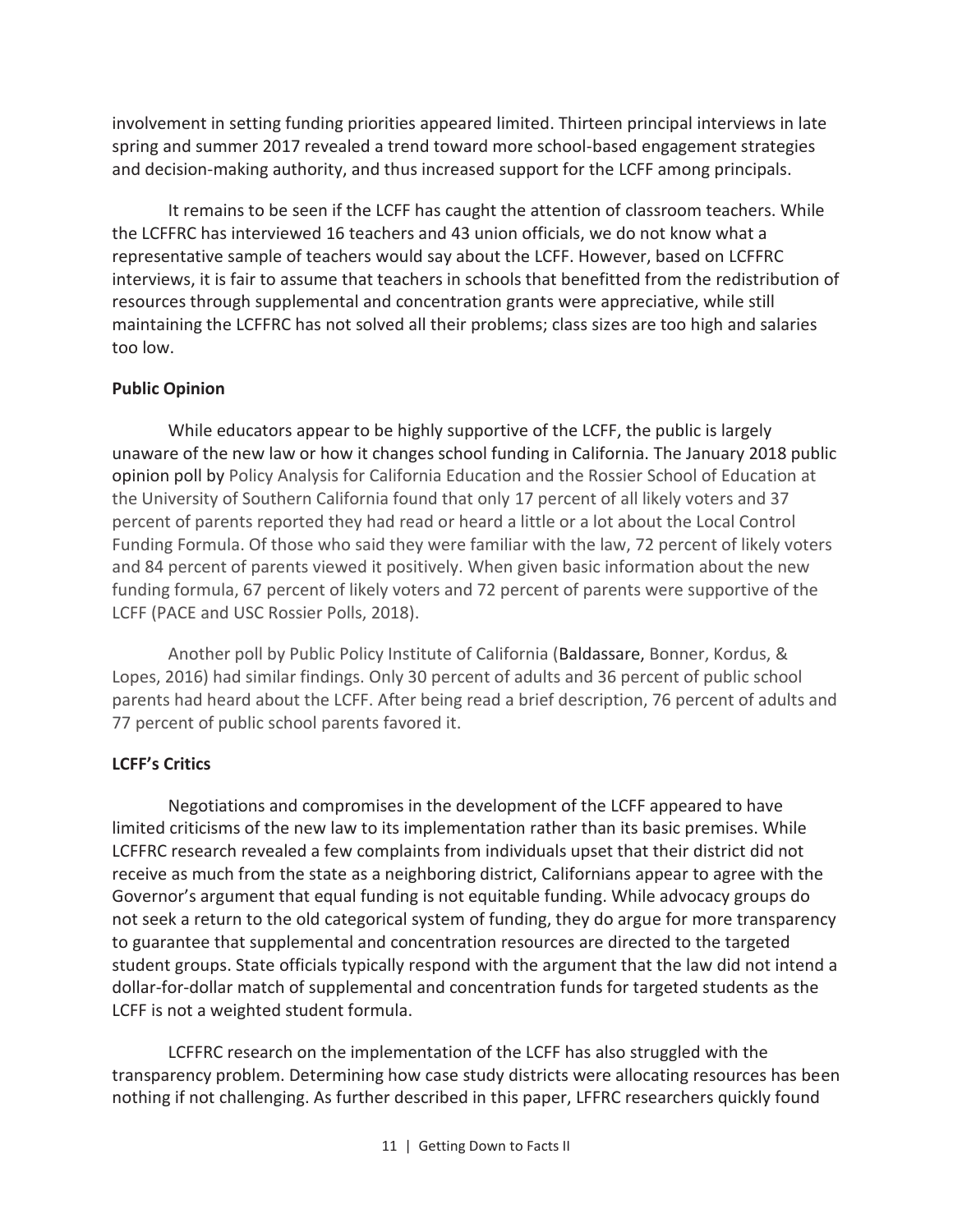that both districts' LCAPs and the state's fiscal reporting requirements make it nearly impossible to quantify the investments in supports for the targeted student groups.

Proposed legislation, AB 1321, that was ultimately bottled up in legislative committee and withdrawn, represents the agenda of various advocacy groups, including Children Now and Ed Trust–West. AB 1321 would have required districts to report on actual per-pupil expenditures of federal, state, and local funds at the school level (including actual teacher salaries rather than district averages). In addition, the bill required districts to report exactly how much money is being spent on the targeted student groups (Fensterwald, 2017, July 9). Apparently, the governor and some leaders of the Legislature have heard the concerns about transparency and are proposing various remedies, including a summary document which crosswalks the LCAP and the district budget.

Other advocates acknowledge that the LCFF has advanced equity, but that funding inequities are still the rule. For example, the Ed Trust–West report, *The Steep Road to Resource Equity in California Education: The Local Control Funding Formula After Three Years* (2017), argued that:

*LCFF has improved funding equity among districts... Under LCFF, the highest poverty districts receive more state and local funds than their more affluent peers. But troublingly, students in the highest poverty schools still have far less access to some of these services and opportunities than students in the lowest poverty schools. The highest poverty schools are less likely to have counselors and librarians. They are less likely to offer rigorous courses and less likely to offer music or computer science. In some cases, these gaps have widened*. *(p. 3)* 

While the LCFF is grounded in the concept that equal funding is not equitable funding, the state still struggles with what constitutes adequate funding. Next, we turn to an examination of how districts allocate their resources under the LCFF.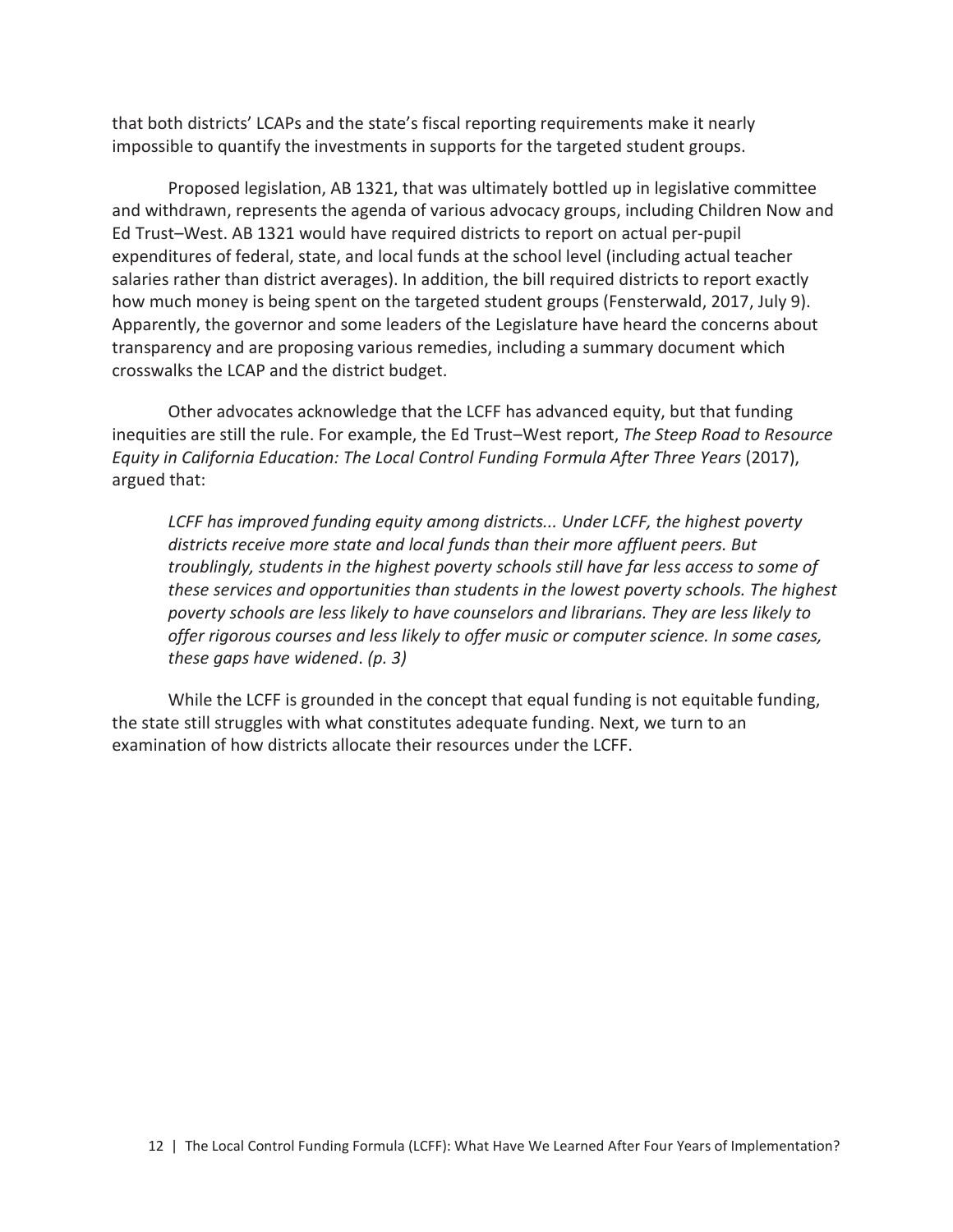## **Resource Allocation**

This section presents research findings on resource allocation under the LCFF. In particular, the section examines:

- · What is the fiscal context in which districts implemented the LCFF?
- · How are decisions about resource allocation made at the district level?
- · What investments are the districts making under the LCFF?
- · To what extent are district investments under LCFF supporting the targeted student groups?

## **Fiscal Context of LCFF Implementation**

The LCFF represents an historic change in California's school finance system, but it does not determine the total investments in education. Like all states, federal, state, and local funds contribute, but California differs from most other states in that it relies on a much larger share of state funds (60%), than federal funds (9%), local taxes (25%), or other funds (6%) (Ed 100, 2017).

The total contribution of state funds is determined by Proposition 98, passed by voters in 1988. Proposition 98 requires that the portion of the budget that goes to support K–14 education is:

- · a set share of the state's General Fund (about 40%) OR at least the same amount as the previous year, adjusted for growth in student population and changes in personal income (whichever is larger), but
- · when the state's revenue growth is low, education will take its "fair share" of the reduction, with the understanding that amount is to be restored when state revenues rebound; and,
- · the Legislature, with a two-thirds vote, can suspend the funding requirement under Proposition 98 in any single year (Ed 100, 2018).

As noted earlier, LCFF redistributes state resources, but does not determine the total investment. Arguably, the strong economy and the steady tide of rising revenues made implementing the LCFF easier. Funding for K–14 education has increased by \$24.1 billion (51%) since 2013 and by \$31 billion (66%) since 2011–12 (2017–18 Governor's Budget Summary and Ed 100, 2018). Districts with high numbers of targeted group students have seen even more dramatic increases in available revenues. For example, the Los Angeles Unified School District has received more than \$4 billion in new revenues since LCFF was enacted (Fuller, Castillo, Lee, & Ugarte, 2016). While the Governor's proposed 2018–19 budget anticipates a slowing of the rate of increase, school districts are expected to see an average of about \$3,900 more funds per student in the 2017–18 school year than they did in 2011–12 (2017–18 Governor's Budget Summary, 2017).

As previously noted in this report, the Governor's proposed 2018–19 budget will bring even more dollars to the school districts by fully funding the LCFF two years ahead of schedule.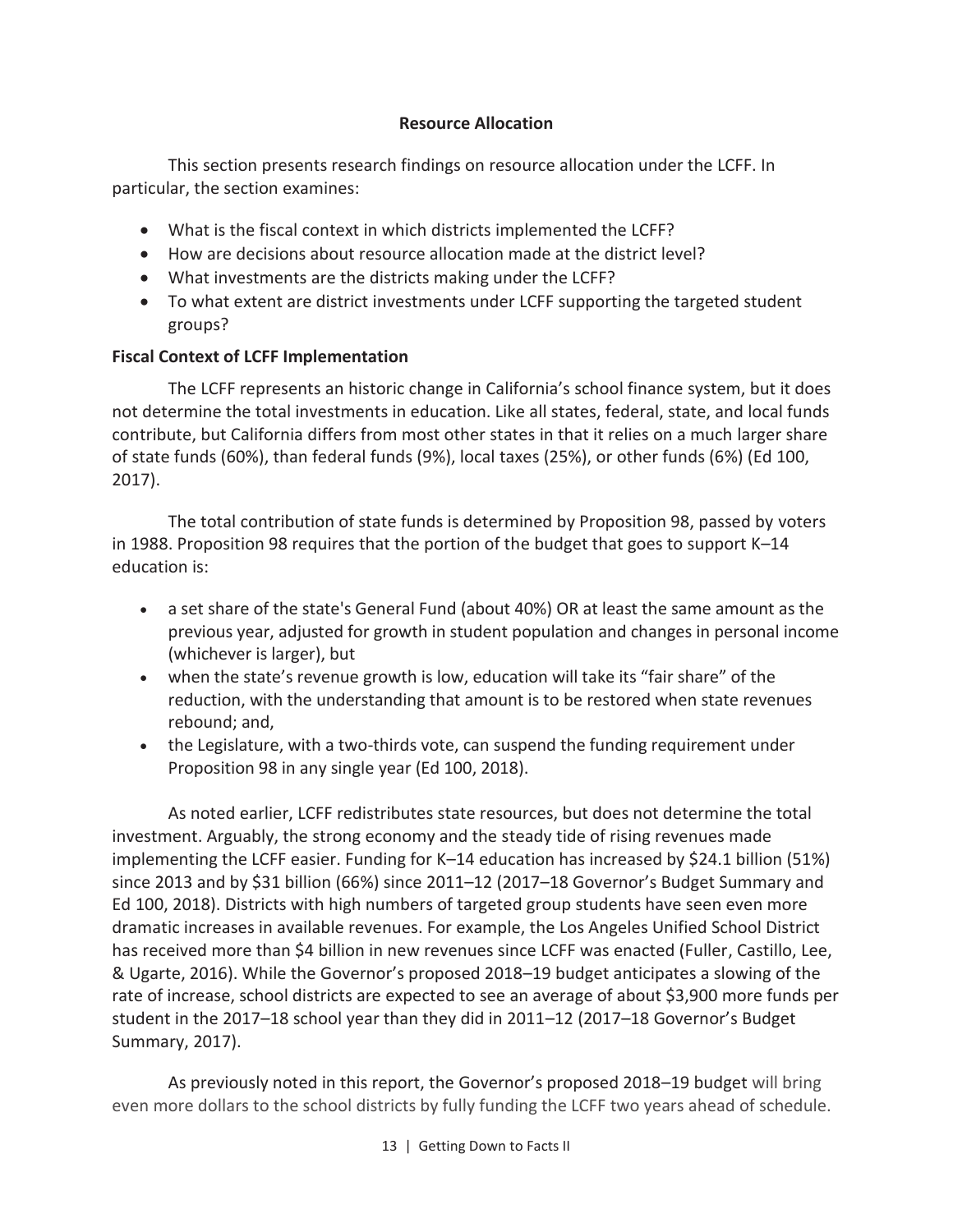If the Governor's plan passes the legislature, districts will receive an additional \$2.6 billion (2018–19 Governor's Budget Summary, 2018). Despite the new revenues, California remains on the low end of the states' per pupil expenditures when the cost of goods and services is factored in.<sup>14</sup>

**Adequacy still an issue.** Increasing spending and the redistribution of resources begs the question of whether or not California is adequately funding education. Defining adequate funding has a long history involving legal and political disputes, but it is useful to remember that adequacy is about more than setting a dollar amount. As Loeb points out, adequacy involves setting individual goals for student learning and experiences, setting goals for closing gaps among different groups of students, setting goals for the system's progress, determining how progress is measured including outcomes, inputs, and process measures, and what technology to use to enact those measurements (Loeb, 2017, January 31).

Despite differences in how they might define adequacy, the educators who have been part of LCFFRC research were clear that their ability to achieve the vision of LCFF of providing additional supports and services to address the needs of targeted students is still hampered by insufficient funding. As one district official told researchers in 2016, "Without S&C [supplemental and concentration] funding, things would be gone and those things are important to kids… I still don't believe we were adequately funded on the base." Another district administrator echoed that concern:

*... I don't think you can provide targeted supports on top of a foundation that is deficient and expect to get great results. If you are able to have a solid base and then truly supplement, then there are opportunities [for the LCFF] to really be a game changer for [low-income and EL students, for foster youth] and for all students. But that's the dance (LCFFRC, 2017)*.

The LCFFRC's survey of a representative sample of California superintendents found general agreement with these comments. When asked about barriers to improving teaching and learning, 78 percent of superintendents either strongly agree (57%) or somewhat agree (21%) that an "inadequate base funding" was a barrier to improving teaching and learning in their district. Only 11 percent reported that funding was not a barrier.

A recent survey by the Public Policy Institute of California (2018) found that 60 percent of likely California voters agree with the superintendents that state funding for public schools is inadequate. In addition, the survey found that 53 percent of likely voters favor a possible 2020 initiative that would change how commercial property taxes are assessed and divide the additional revenues between K–12 public schools and local governments. The survey also found

 $\overline{\phantom{0}}$ 

<sup>14</sup> There are a variety of ways to calculate how states compare in terms of education funding. Depending on which method is used CA is ranked either 46th, 41st, 29th, or 22nd. See Fensterwald, J. (2017, February 28). *How does California rank in per pupil funding? It all depends*.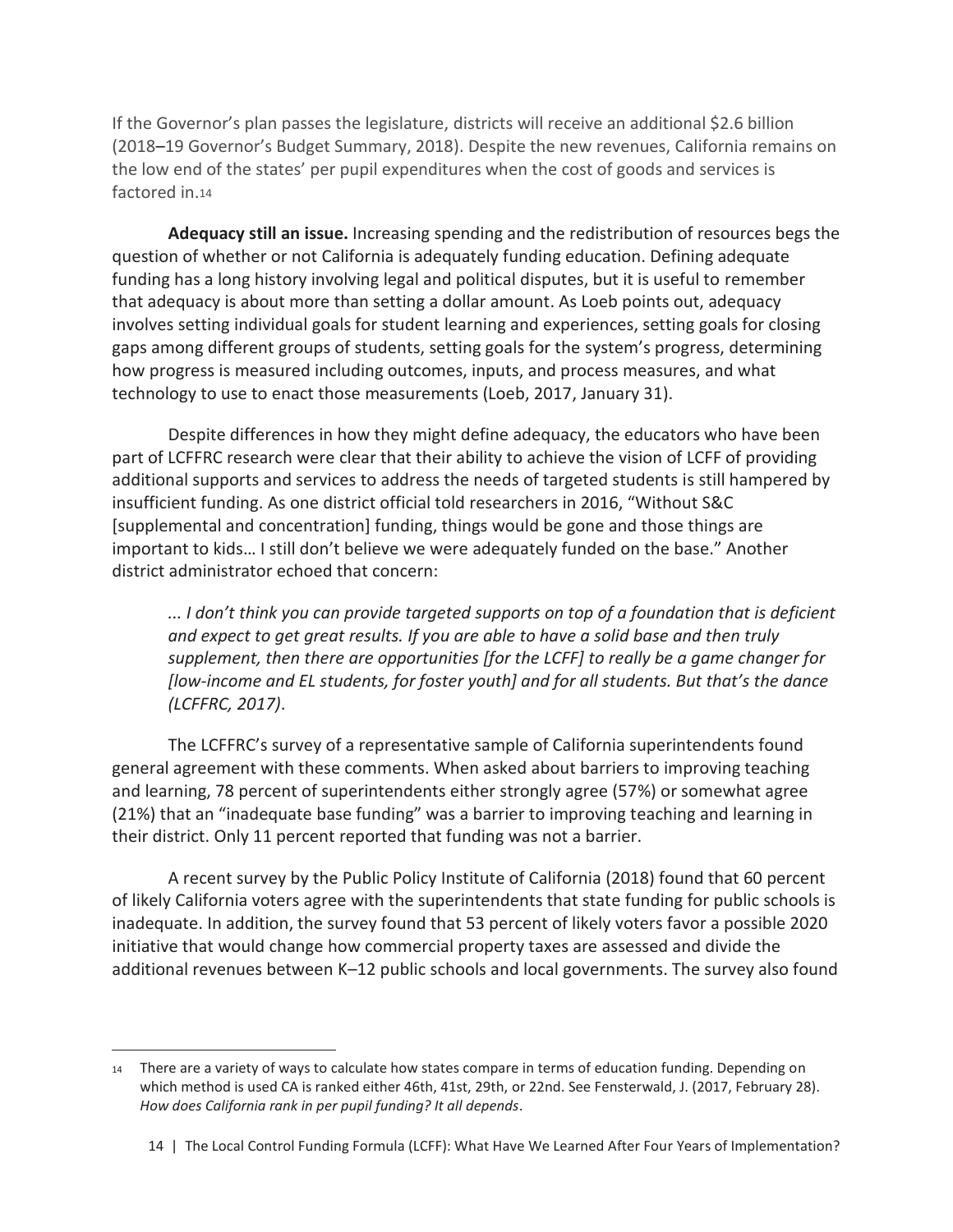that 60 percent of likely voters would support local bond measures supporting construction project, but only 48 percent support local parcel taxes to fund public schools (PPIC, 2018).

While the revenue increases were welcomed by district officials, those increases were counterbalanced by the rising costs of retirement benefits, health care, and special education, along with declining enrollments in some districts. In particular, officials in all of the LCFFRC's case study districts reported sharp increases in required district contributions to the employee retirement systems. As one district leader noted:

*The killer is STRS and PERS [State Teachers' Retirement System and Public Employee Retirement System]. …The [increasing] rates are ridiculous. We are going to be at 20 percent, and we were 8.25 percent (LCFFRC, 2017).*

The increasing costs of retirement benefits to districts, employees, and the state are a result of the state's effort to address the huge unfunded liability of the public employee retirement systems. The California Public Employee Retirement System's (CalPERS) \$324 billion pension fund and the California State Teachers Retirement System's (CalSTRS) \$220 billion pension fund each has about two-thirds of the assets it needs to pay the benefits owed ("California should be able," 2017, November 28).15 As part of the effort to address this problem, Assembly Bill 1469, signed into law by Governor Jerry Brown as part of the 2014–15 budget, increased district retirement system contributions. Table 1 illustrates the annual compounded increase in district contributions to these systems.

| Year                  | $2017 - 18$ | 2018-19 | $2019 - 20$ | $2020 - 21$ | $2021 - 22$      |
|-----------------------|-------------|---------|-------------|-------------|------------------|
| <b>CalPERS</b>        | 15.5%       | 18.1%   | 20.8%       | 23.5%       | 24.6%            |
| increase <sup>a</sup> |             |         |             |             |                  |
| <b>CalSTRS</b>        | 14.43%      | 16.28%  | 18.13%      | 19.10%      | n/a <sup>c</sup> |
| increase <sup>b</sup> |             |         |             |             |                  |

## **Table 1.** Projected Schools Employer Contribution Rates

<sup>a</sup> The 2016–17 base rate LEAs paid was 13.88%.

 $<sup>b</sup>$  The 2016–17 base rate LEAs paid was 12.58%.</sup>

 $\overline{\phantom{0}}$ 

<sup>c</sup>Under current law, once the statutory rates are achieved, CalSTRS will have the authority to marginally increase or decrease the employer contribution rate.

Data sources: CalPERS Schools Valuation and Employer/Employee Contribution Rates, retrieved from https://www.calpers.ca.gov/docs/board-agendas/201804/financeadmin/item-7b-00\_a.pdf; CalSTRS 2014 funding plan, retrieved from https://www.calstrs.com/calstrs-2014-funding-plan.

<sup>15</sup> A new report (April 9, 2018), from CalPERS indicates that its assets cover 71 percent of unfunded liabilities. See https://www.calpers.ca.gov/page/about/organization/facts-at-a-glance/solid-foundation-for-the-future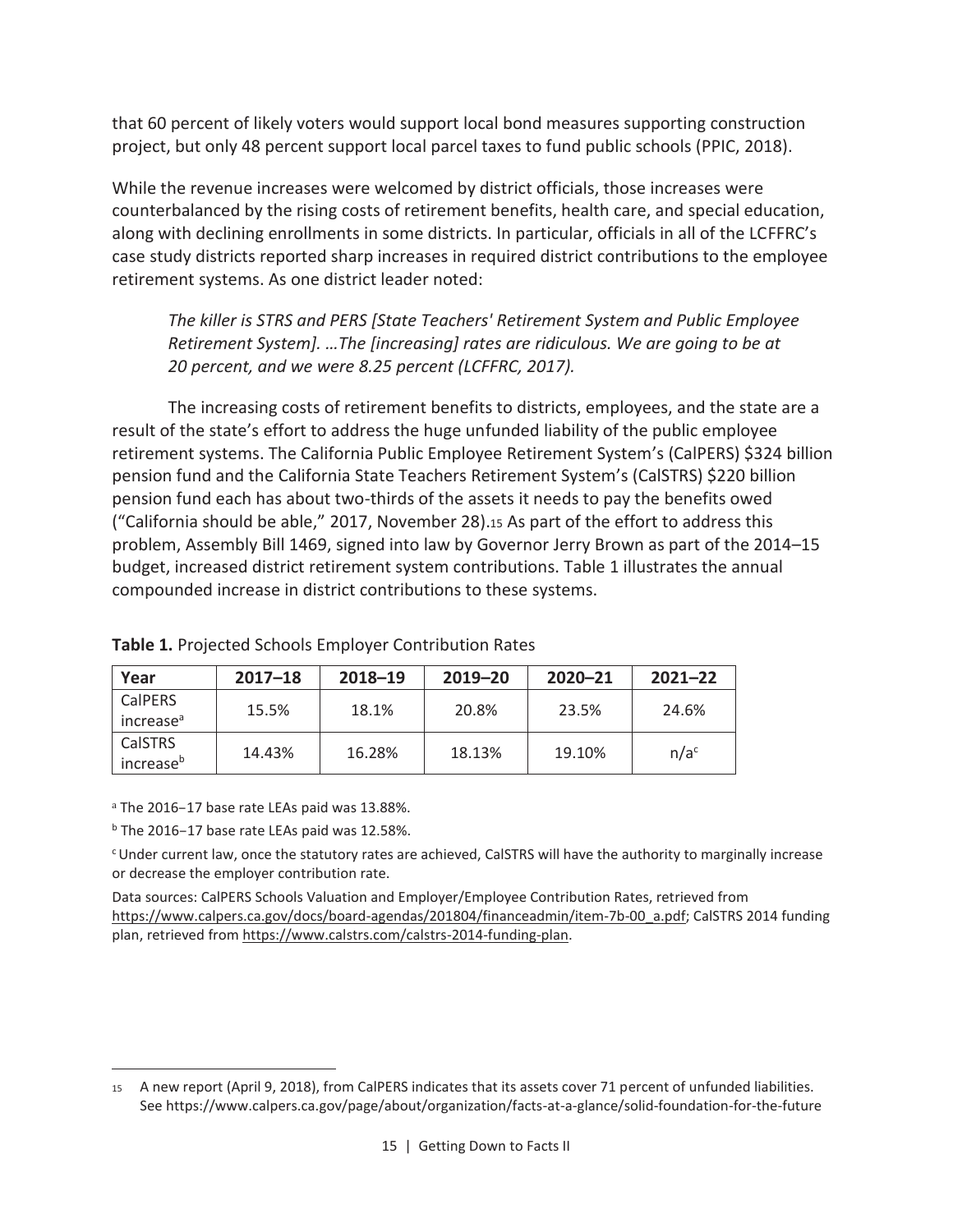In addition to increasing pension costs, officials in seven<sub>16</sub> of the LCFFRC's eight 2016 case study districts reported increasing special education expenses and inadequate funding for special education, resulting in encroachments on general fund revenues. For example, the chief financial officer of a small district with a large and growing special education population explained that, for the 2015–16 school year, the district's allocation for special education was \$750,000, while costs were \$1.8 million. In one of the LCFFRC's larger case study districts, special education costs were \$60 million with an allocation of \$15 million.

Officials in all eight study districts also reported rising health care costs and uncertainty about future costs. Some districts face an unfunded debt for providing lifetime health insurance to retirees and their dependents. For example, a recent report from the Los Angeles Unified School District suggests that unfunded debt could bankrupt the district (LAUSD, 2017).

Six of the LCFFRC's eight 2016 case study districts were experiencing flat or declining enrollments and the accompanying leveling off or loss of revenue. Thus, as student counts decrease or level off, some districts were shifting funding they had once directed to targeted groups to cover ongoing expenses instead. One of the declining enrollment districts lost 10 percent of its enrollment in one year alone. As a result, a district leader explained,

*We are losing base dollars… technically, like the next year or two out, we are going to get no new base dollars …so we are finding ways of redefining core and calling that supplemental* (LCFFRC, 2017)*.* 

With the confluence of all these issues, district leaders are focused on increasing services as mandated by the law, while limiting their exposure to future budget shortfalls. For example, two LCFFRC study districts reported increasing their reserves to 19 percent and 23 percent, respectively. Three districts shifted funding of programs such as summer school, once understood to be supported by base funds, to supplemental and concentration funds. Another district chose to give new employees only temporary contracts. Looming over all investments is concern about a downturn in the economy and another cycle of cuts like those the state has made in the past. The Governor's proposed 2018–19 budget, which bolsters the state's rainy day fund, is largely in response to these concerns.

## **District Budget Practices Changing**

 $\overline{\phantom{0}}$ 

*This year we began the [budget development] process from 'What do we need?' rather than from 'What can we afford?' (Humphrey & Koppich, 2014).* 

As noted in the LCFFC's 2014 report, *Toward a Grand Vision: Early Implementation of California's Local Control Funding Formula*, nearly all districts studied had shifted to joint program-fiscal teams to develop their budgets. Spurred by the removal of most categorical program requirements, districts appeared to make concerted efforts to break down silos within

<sup>16</sup> The eighth district that did not indicate a need for additional special education funding is a basic aid district with an average per pupil funding amount in 2014–15 of approximately \$26,000 as opposed to the state average of \$10,209 for all school districts in California. (Retrieved from www.ed.data.org.)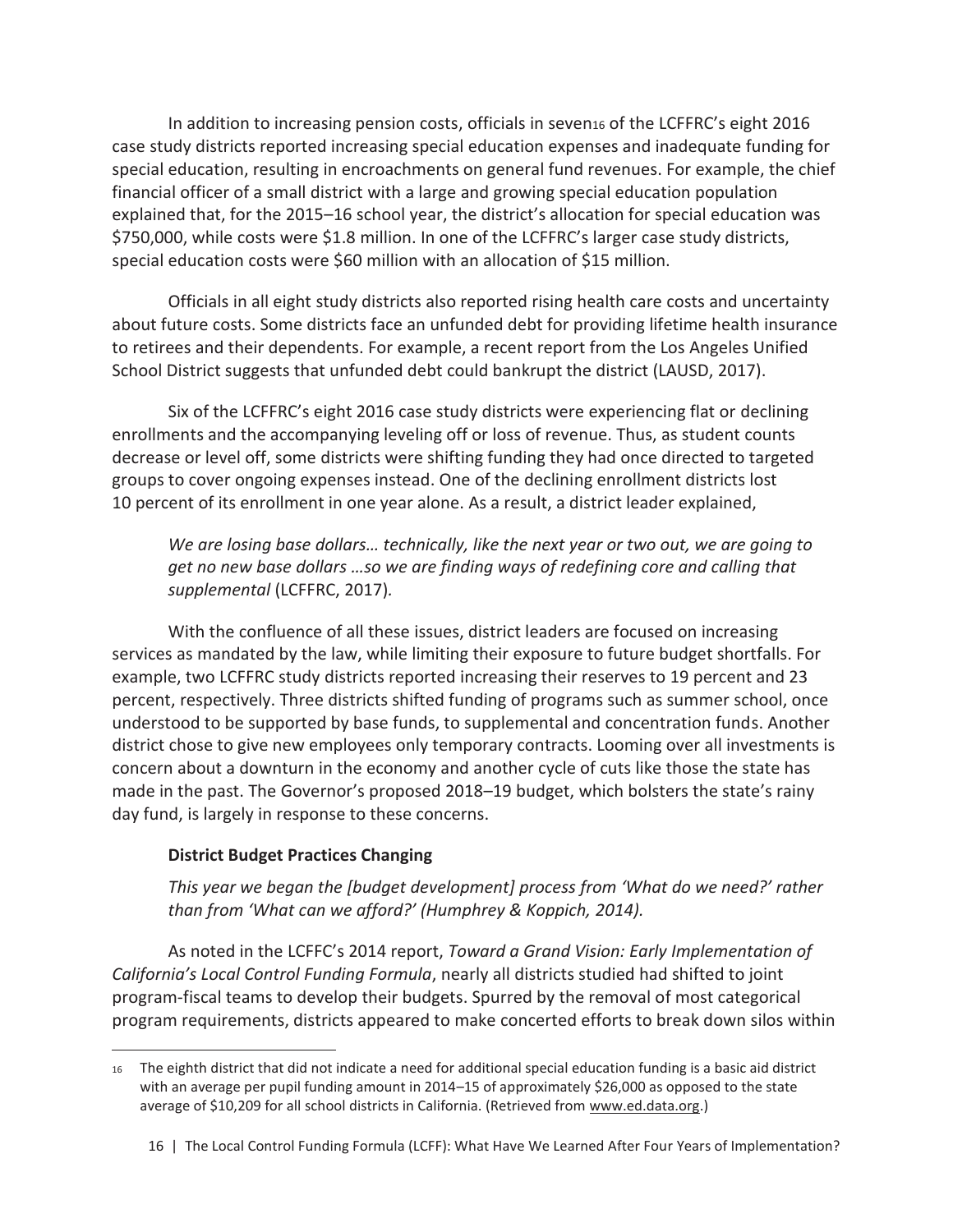the central office and move to a more collaborative budget–making process. As one district official put it, "The LCAP process really pushed the emphasis on collaboration. We recognized that people were working in silos. And we had to change" (Humphrey & Koppich, 2014).

To varying degrees, the case study districts in the LCFFRC's current research continued this practice. District officials described this important change in budget development as a cultural shift, and in some cases, a move toward a needs-based budgeting process.

As LCFF implementation has proceeded and matured, districts increasingly are examining data about student performance, attendance, and course-taking patterns, reviewing information gathered from stakeholder engagement activities, and determining what programs and services would best meet their students' needs. Then they figure out how to pay for them. "We attached spending to goals," noted one district official. However, other case study districts took a more cautious approach, using budget flexibility and the infusion of new funds mainly to restore programs and services that had sustained significant reductions or were eliminated in recent years (LCFFRC, 2017).

The responses from the 2017–18 LCFFRC's survey of superintendents reflected the changes evident in the case studies. A large majority (77%) of superintendents strongly (28%) or somewhat (49%) agree that the LCFF had enabled their district to rethink budget priorities. In addition, 82 percent of superintendents strongly agree (36%) or somewhat agree (46%) that the LCFF is leading to greater alignment among district goals, strategies, and resource allocation decisions. See Exhibit 1.



**Exhibit 1.** Superintendent Reports on LCFF Contributions to Budget Alignment with Goals

At the same time, superintendents reported concerns about the administrative burdens and, to a lesser extent, increased tensions in contract negotiations with labor partners as a result of the LCFF. Eighty-one percent (81%) of superintendents strongly agree (49%) or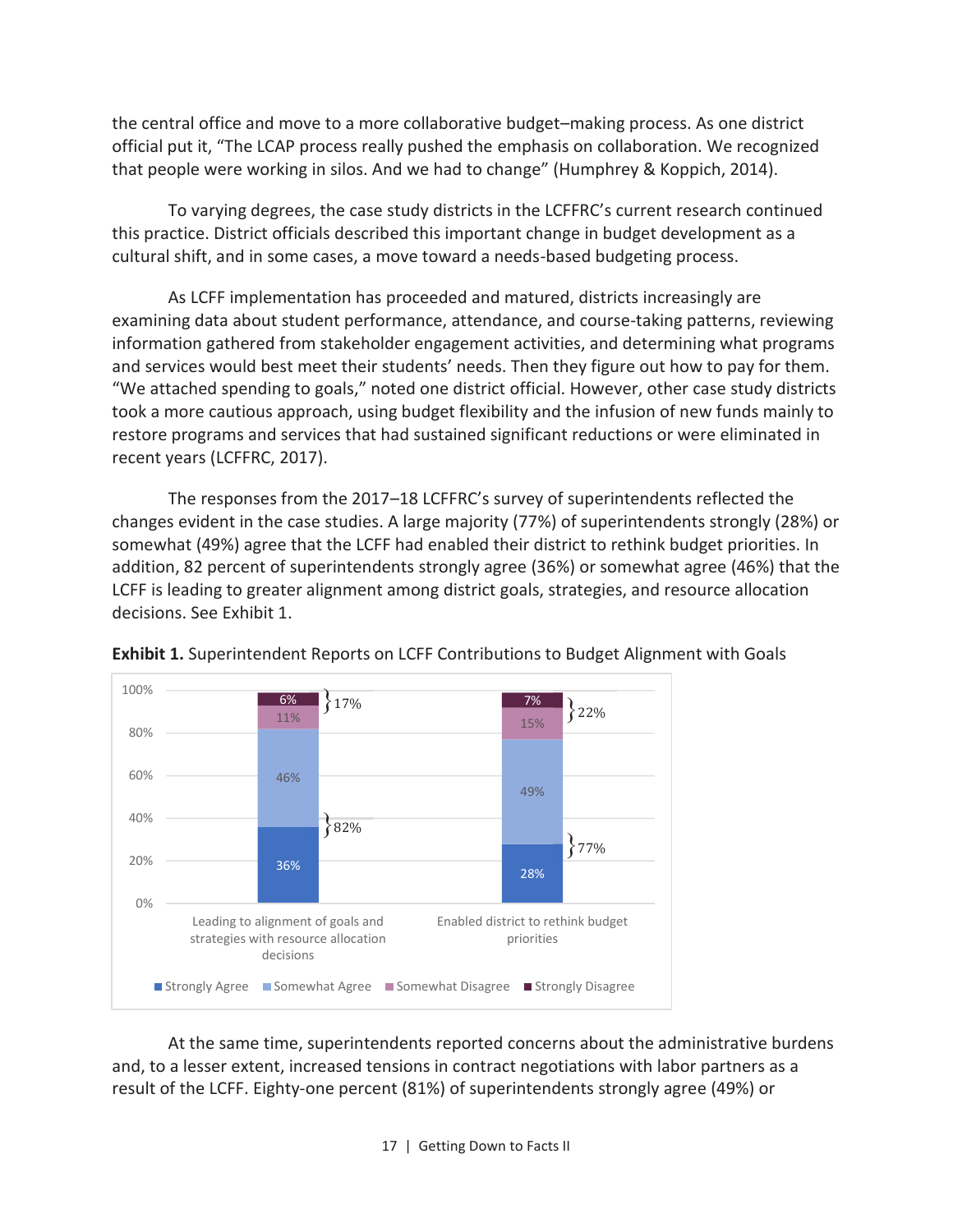somewhat agree (32%) that the LCFF created new administrative burdens for their district. Fifty-seven percent (57%) strongly or somewhat agree that the LCFF had increased tensions in contract negotiations.

Changes in districts' budget making practices included changes in who participated in resource allocation decisions. While resource allocation decisions have traditionally been the purview of the superintendent and central office administrators, superintendents reported participation from a much wider array of stakeholders. As Exhibit 2 illustrates, more than half of superintendents (54%) reported that principals were involved in setting goals and resource allocation priorities "to a great extent." With the exception of students, community members, and external consultants/partner organizations, large majorities of superintendents reported all other stakeholder groups were involved to a great or moderate extent.



**Exhibit 2.** Superintendent Reports on Who Participates in Setting Goals and Priorities

Note: Differences in subtotals are a result of rounding

**Trend toward school site decision-making.** Most allocation decisions in LCFFRC case study districts were made primarily by district officials. As we note in the Stakeholder Engagement section of this paper, six of the eight 2016 LCFFRC case study districts allowed for some discretionary funds to be allocated at the school site level. The statewide survey of superintendents revealed that just over half of districts (56%) allow their schools to determine how to spend a portion of supplemental and concentration funds. However, as case study districts illustrated, the percentage of funds falling under the authority of the school sites varied and was relatively small compared to the overall resources available. As a result, district LCAPs, the key document that conveys to parents and the community the result of resource allocation decisions, tended to reflect central office priorities.

Based on a comparison between results of district surveys of parents and other stakeholders and the priorities evident from district LCAPs and interviews, study districts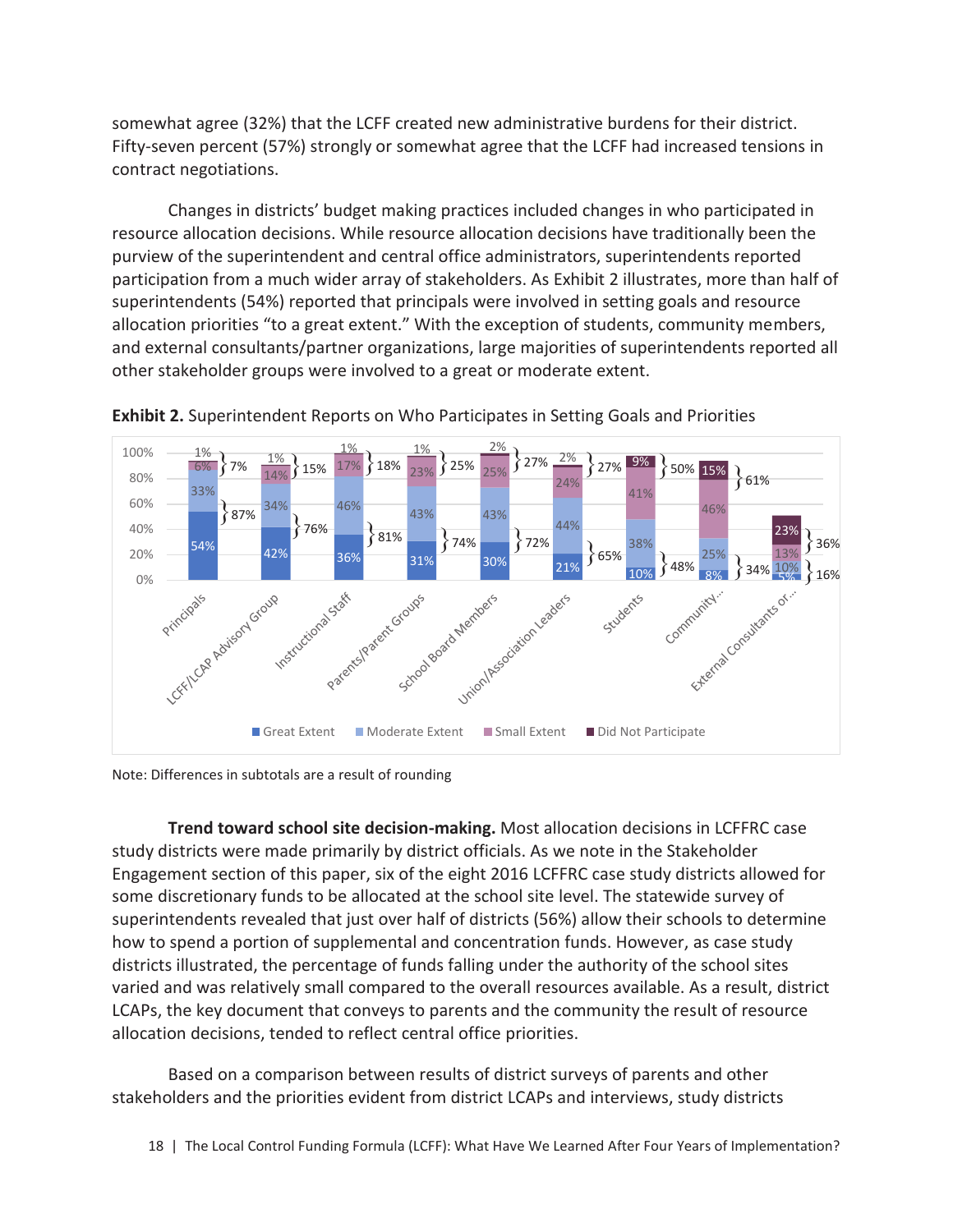tended to include low-cost recommendations such as increases in parent education and tutoring programs in their LCAPs. Parent calls for more attention to the social and emotional needs of targeted student groups increasingly were reflected in district investments in counselors, social workers, and student engagement programs. Higher-cost parent recommendations such as dramatic reduction of class-sizes typically were not reflected in districts' LCAPs or budgets.

Two of the LCFFRC's eight 2016 case study districts tried to strike a balance in resource allocation authority between the district and its schools. In one case, the district allocated more than 90 percent of its supplemental funds to schools based on student demographics. Schools were required to demonstrate how their resource allocation decisions were consistent with district priorities, as spelled out in the district's strategic plan. School level resource allocation decisions were made with the involvement of the School Site Council, the School English Learner Advisory Committee, School Site Leadership teams (comprising mostly teachers), the school Parent Teacher Association, student leadership teams (where appropriate), and principals' conversations with parents. In both districts, schools have invested in additional intervention specialists, for example, to focus on increasing reading proficiency in elementary grades, support personnel for English learners, and additional teachers to end combined grade level classes at elementary schools.

By contrast, another study district allocated significant funds to its schools last year. When the schools failed to spend all of these funds, however, the district reduced the schools' discretionary allocation for the subsequent year. As the superintendent explained:

*Last year we put out \$20 million and at the end of the year there was \$1.7 million unspent. So that got swept into reserves. I told the principals that leadership management… is managing your resources. …That was \$1.7 million that did not go to services for kids* (LCFFRC, 2017).

In the two districts that allocated few or no funds to school sites, some principals reported that they were required to enact programs that did not seem appropriate to their schools. For example, one principal argued that her school needed more resources for academic intervention rather than addressing behavior problems. "Every school is going to get this without regard to the individual culture of each school. …I don't have the behavior problems on my campus…" (LCFFRC, 2017).

The San Mateo Foster City School District is one district that allows its schools to participate in resource allocation decisions. As the boxed example illustrates, school level engagement and participation in resource allocation decisions appears to increase buy-in from stakeholders while maintaining a dual focus on school and district goals.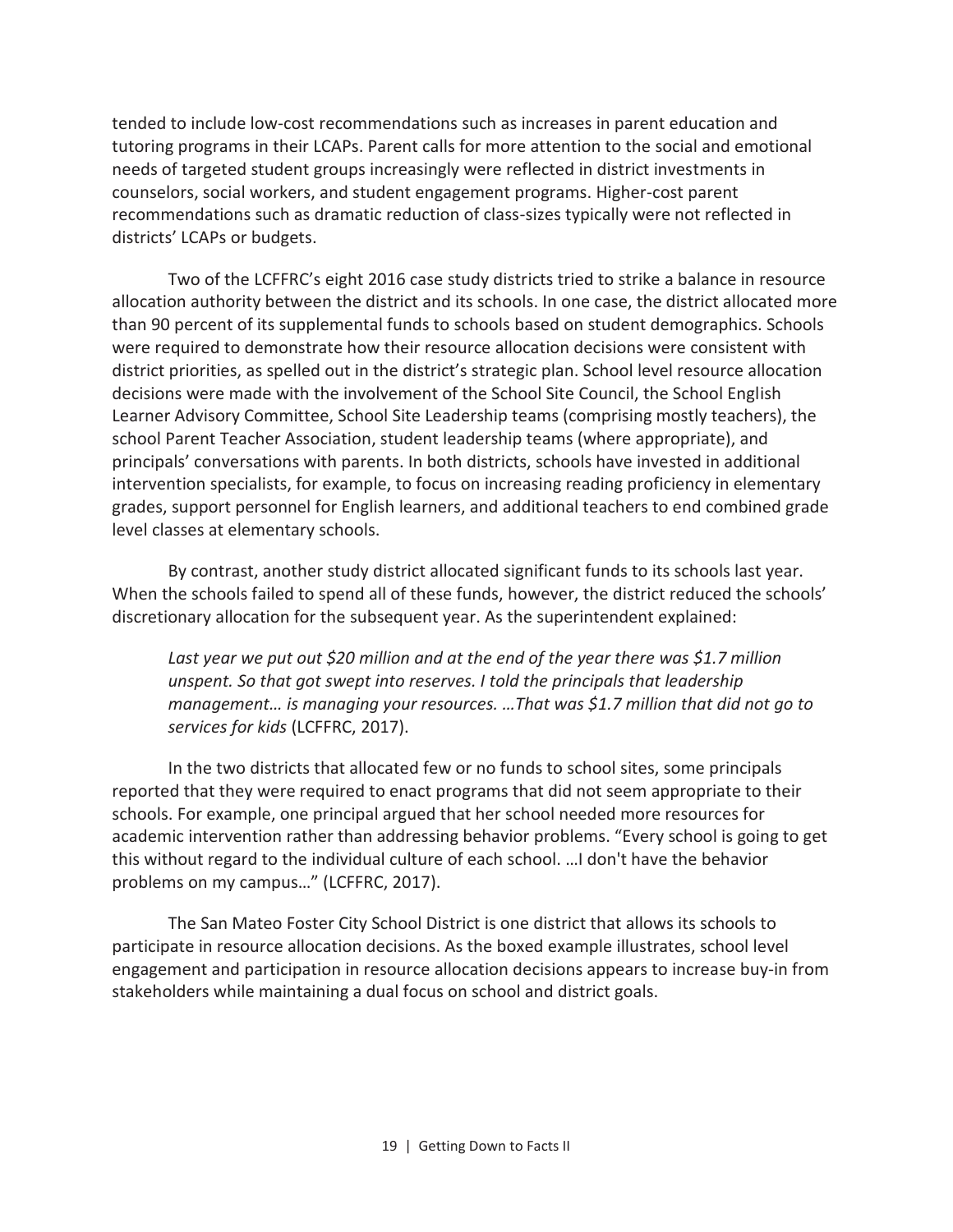## **San Mateo Foster City School District's (SMFCSD) Two-Pronged Approach to Resource Allocation**

In the 2016–17 school year, the SMFCSD allocated approximately \$4 million of its \$6 million supplemental fund dollars (the district received no concentration funds) to schools to support school-determined priorities. The district retained the remainder of the supplemental funds (approximately \$2 million) for district-wide programs and investments. Importantly, the district distributed supplemental funds to the schools based on locally-developed assessments of need and plans to address those needs.

How supplemental dollars available to schools were deployed, and indeed, how fiscal priorities for schools generally were set, was determined through a process that relied heavily on schoolbased stakeholder engagement. The district established a common engagement process that each school used and trained principals in its application. In general, stakeholder groups were asked to reflect on and propose strategies to address the question: "What would help all SMFCSD students reach our identified needs and goals?" As one principal told us: "In the engagement meetings, we share data on the school and then use a set of guiding questions. We ask what is working, what is not working, what needs to be tweaked, and what other issues are important."

Principals we interviewed agreed that the school-based stakeholder engagement and resource allocation processes have advanced buy-in from teachers and staff regarding investments, aligned state, district, and school goals, and led to more support for targeted student groups.

Once school budget priorities were identified, each principal met with district leadership to discuss the school's funding needs and to determine the level of funding. SMFCSD's approach to resource allocation—focused stakeholder engagement at the school level to set targeted funding priorities followed by conversations with district officials—resulted in a more thoughtful approach and more considered decision making. As one principal remarked, "We've moved from, 'Here's your money' to 'What do your students need?'"

The district reserved some of its supplemental and base funds for district-wide priorities, programs, and services designed to benefit all students, regardless of their school assignment. The district used a similar process as the schools used to determine what these investments should be. Stakeholder groups, including the District PTA, the District Advisory Committee, the District English Learner Advisory Committee, and the Board of Trustees, participated in an engagement process to set priorities. In addition, the superintendent held community coffee chats. District leadership provided detailed data on a variety of student outcomes broken out by student subgroups and then met with stakeholder groups. Using guiding questions to direct the conversation, the leadership identified common concerns and investments to address those concerns (LCFFRC, 2018).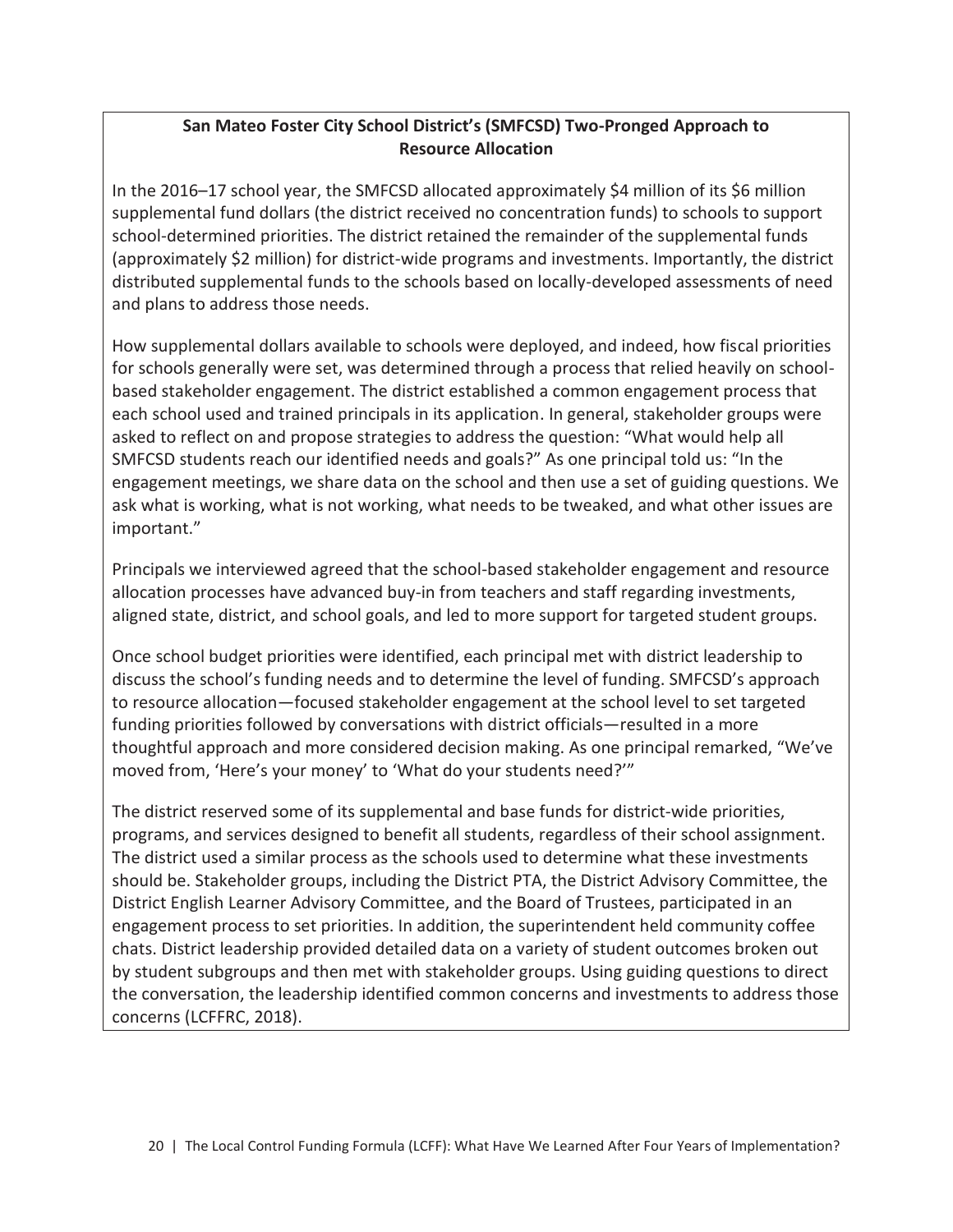**District investments under the LCFF.** Perhaps the most important question regarding the implementation of the LCFF is: How are districts allocating their resources? In particular, policy makers and advocates want to know if supplemental and concentration funds are being used to support the targeted group students. At least among LCFFRC case study districts, the answer is mostly positive, though with some caveats.

LCFFRC researchers' review of case study districts' LCAPs and analysis of interviews suggests that districts are making good faith efforts to allocate supplemental and concentration funds to the targeted student groups. In 2016, districts reported that they used base funds, supplemental funds, and concentration funds to hire counselors and social workers to serve low-income students, English learners, and foster youth. A majority of districts in the LCFFRC sample added tutoring, engagement, and advanced placement programs for targeted student groups. Nearly all of the study districts invested in professional development opportunities for teachers to support them in efforts to address the needs of targeted student groups. A few of the districts redistributed resources in the form of more teachers and administrators to schools with concentrations of targeted student populations. At least one district used LCFF funds to extend the school day and year for schools with high numbers of targeted students.

Results of the LCFFRC survey of superintendents supports findings from the case study districts regarding resource allocation. As Exhibit 3 illustrates, the majority of superintendents reported making investments in the kinds of supports that are likely to benefit the target group students.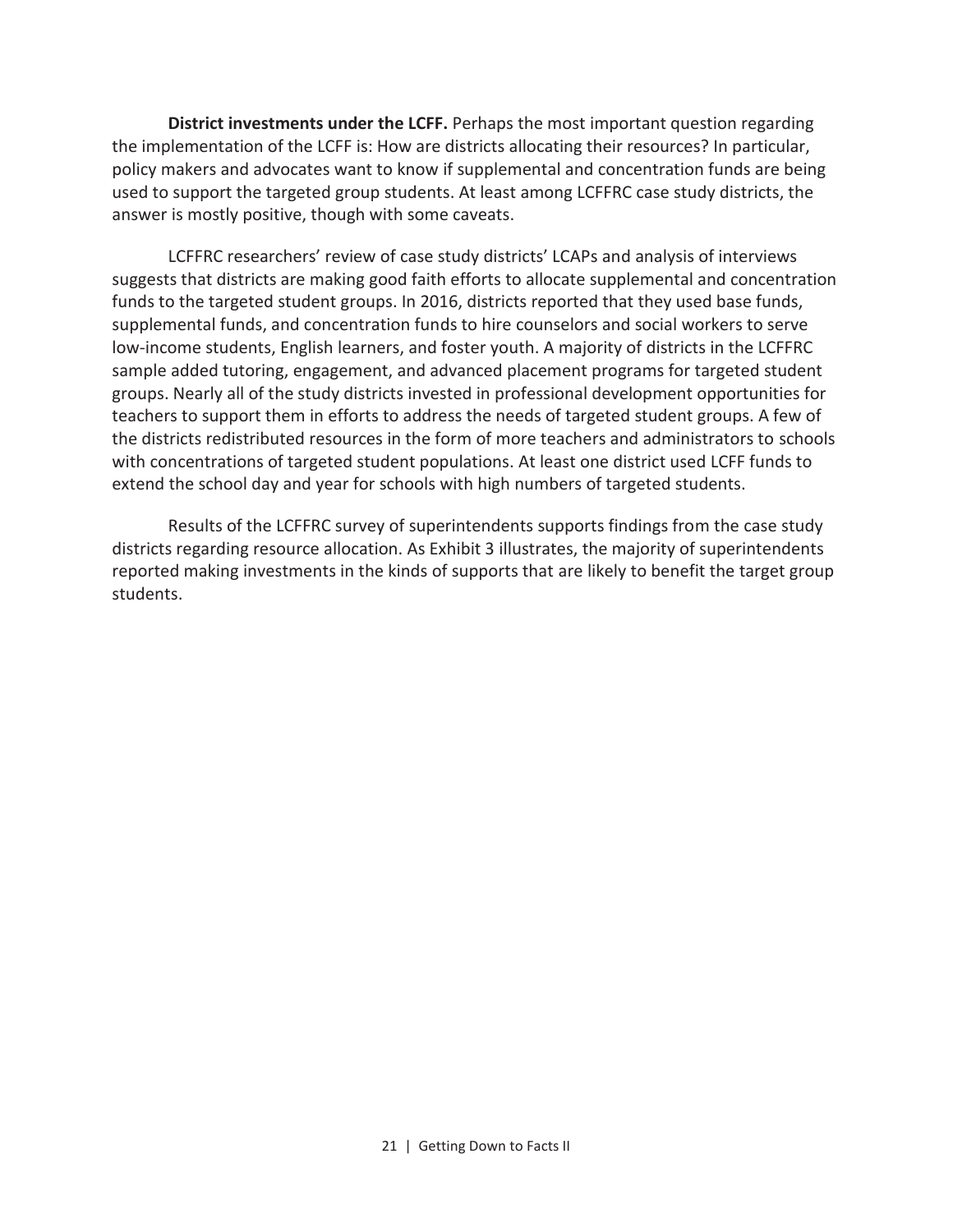

## **Exhibit 3.** Superintendent Reports on Strategies to Support Target Group Students

Note: Differences in subtotal are a result of rounding.

Superintendents' reports of how they invested supplemental and concentration funds in support of targeted group students was accompanied by positive views of the results of those investments. Overall, superintendents reported that their district investments were resulting in improved services and programs for both targeted group students and all students. Seventyseven percent (77%) of superintendents strongly agree (30%) or somewhat agree (48%) that their district made services/program improvements for low-income students, English learners, and foster youth. Seventy-one percent (71%) of superintendents strongly agree (33%) or somewhat agree (39%) that their district made services/program improvements for all students. In addition, 71 percent of superintendents strongly agree (17%) or somewhat agree (53%) that the improvements were leading to gains in students' academic performance. Exhibit 4 displays these reports.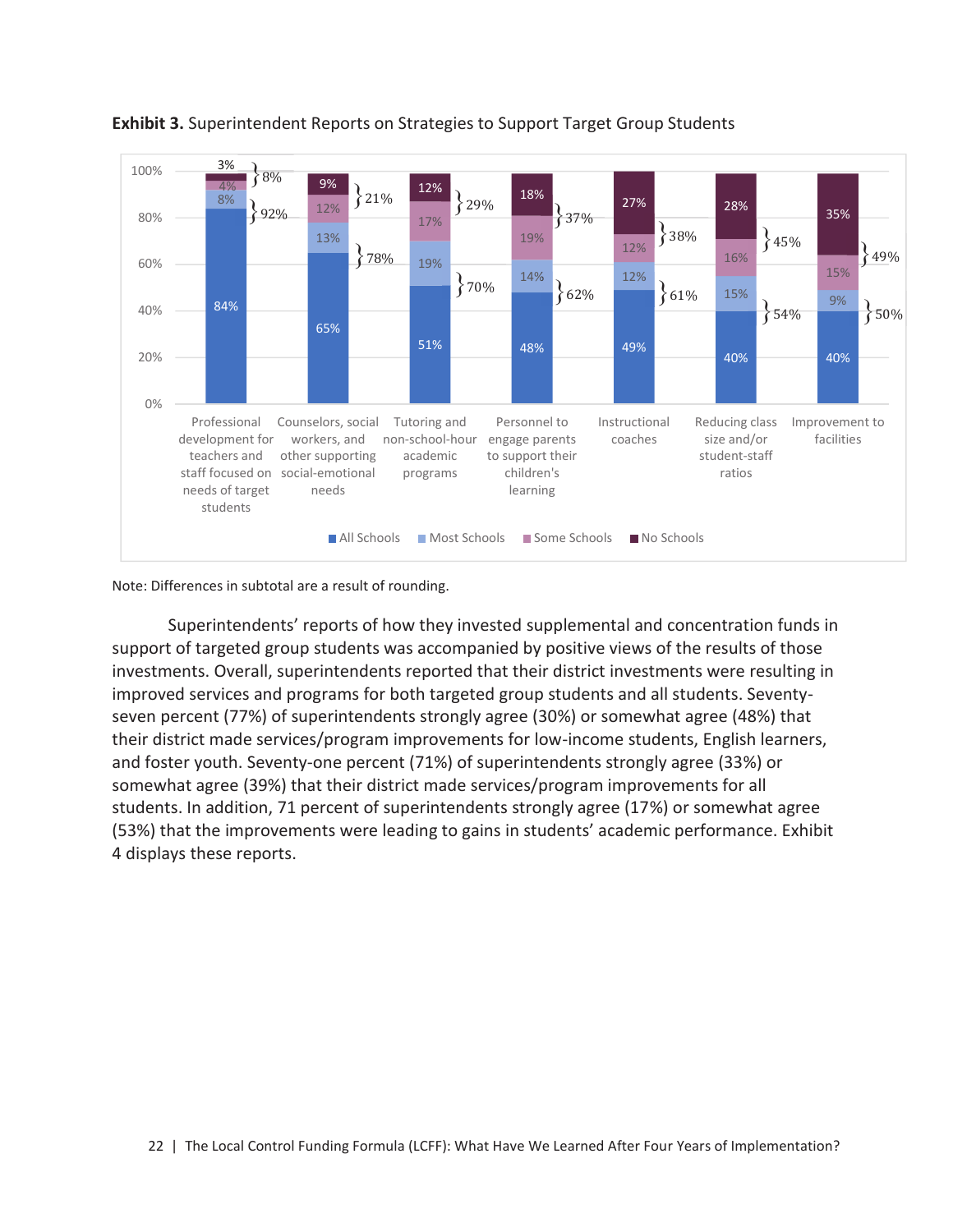

**Exhibit 4.** Superintendent Reports on LCFF-enabled Improvements

Note: Differences in subtotal are a result of rounding.

Despite these positive, and perhaps overly optimistic, reports by superintendents, LCFFRC case study research found reason for concerns. These included the lack of differential support for English learners and foster youth, confusion over what funds should be included in districts' LCAPs, and the questionable uses of supplemental and concentration funds among some districts.

**Differentiated supports for English learners.** Given that districts are implementing the LCFF and the Common Core State Standards simultaneously, the LCFFRC examined what supports 2016 case study districts were providing to help English learners meet the standards. While all of the 2016 case study districts directed resources to support EL students, few case districts called out EL-specific strategies regarding professional development, instructional approaches, or student interventions to support CCSS implementation. Of the eight case study districts, just three districts' LCAPs identified the need for differentiated supports for English Learners. In the words of one LCAP:

*... all teachers and staff [with] on-going professional development so that great first instruction with differentiated strategies occurs so that all students including English Learners, master content standards to meet the tenets of the ideal graduate*  (LCFFRC, 2017).

Statements such as "all teachers are teachers of English Learners" were found in two of these three districts' LCAPs and were supported by goals such as "ensure English Learner professional learning is job-embedded and student-centered." Another of these three districts had a sophisticated data system through which they tracked discrete information for the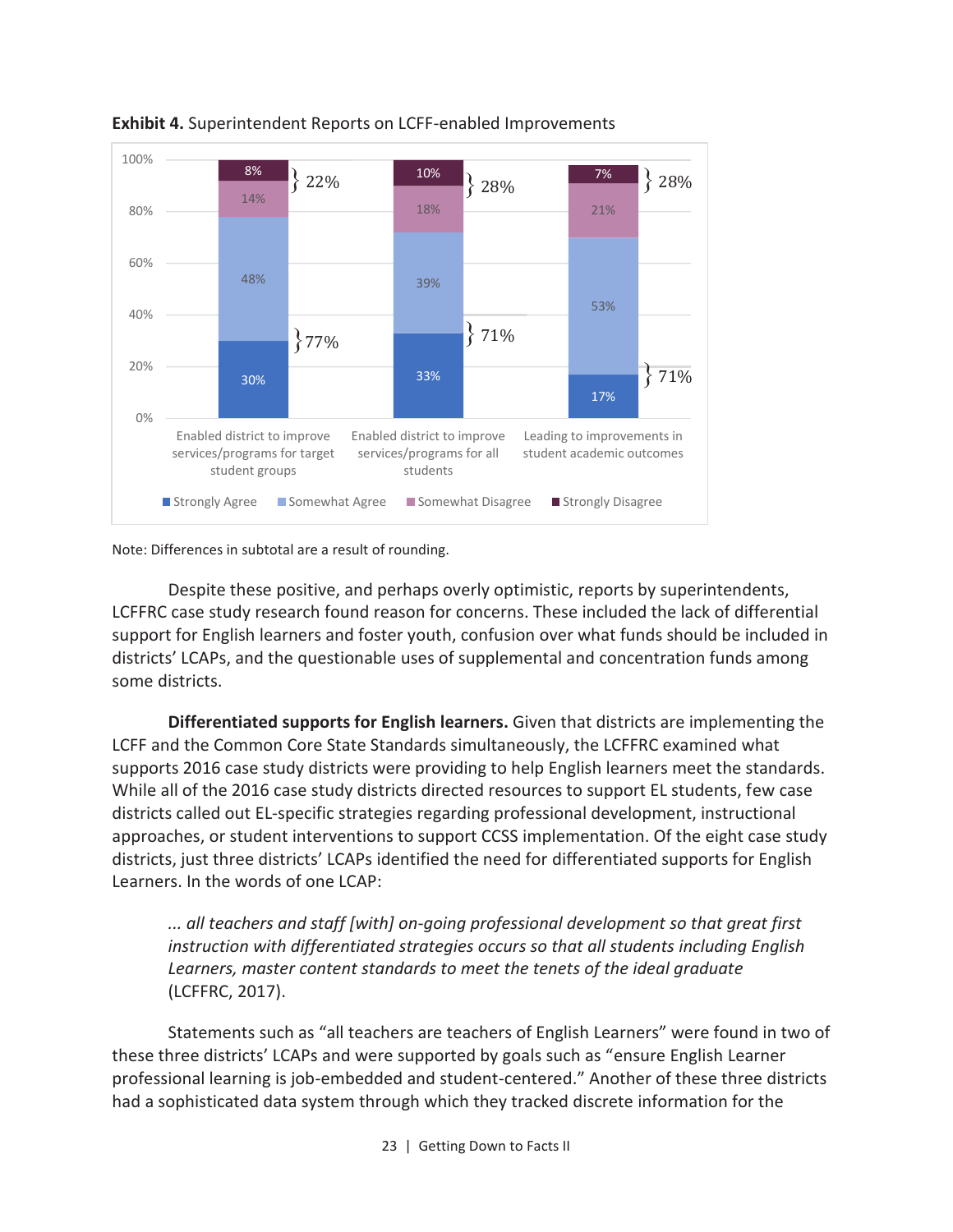targeted students, such as course taking patterns and access to advanced placement courses. Yet it was difficult to discern how instructional supports for the EL population reached the classroom level.

Other examples of district efforts included a district offering specific courses for Long-Term English Learners at the secondary level. Another added instructional minutes for English Learners at the elementary level, but was not explicit about the instructional strategies to be employed. In none of these cases was the approach to standards implementation for ELs specifically mentioned. Additionally, two districts identified professional learning around the Common Core State Standards (CCSS)-aligned English Language Development Standards (adopted in in 2012), but again it was unclear how connected the professional learning goals were to English Learners' needs across content areas and specific courses. In these cases, English Learner language-specific practices/approaches within CCSS and related identifiable professional learning approach(es) were not evident (See examples of such practices and approaches in Valdés, G., Kibler, A., & Walqui, A., 2014).

**Differentiated support for foster youth.** By all measures, foster youth have the most troubling educational and life outcomes of all student subgroups. Academic achievement, as measured by scores on standardized tests, are lower for foster youth than for many other groups of students including non-foster youth living in poverty, English learners, and students with disabilities. Poor academic results become more pronounced the longer these students remain in care. Educational attainment challenges are compounded by the fact that foster youth are likely to be enrolled in the state's lowest performing schools. Not surprisingly then, foster youth have lower rates of high school graduation and lower rates of college enrollment and persistence than do other California students.17 These poor educational outcomes lead to profound consequences in adulthood. A recent report submitted by the California Department of Education to the Governor and Legislature describes the experience of foster youth two to four years after they had left care. The report indicates that only half of these young adults were employed, nearly half had been arrested, a quarter had experienced homelessness, and more than half the young women had given birth at an early age (California Department of Education, 2014).

By identifying foster youth as a targeted student group, the LCFF seeks to reverse these outcomes. However, challenges remain. LCFFRC researchers' review of more than 80 LCAPs

 $\overline{\phantom{0}}$ 

<sup>17</sup> For more detailed information, see these reports from the Stuart Foundation: *The invisible achievement gap: Education outcomes of students in foster care in California's public schools* (2013), Parts 1 and 2, found at http://www.stuartfoundation.org/docs/default-document-library/the-invisible-achievement-gapreport.pdf?sfvrsn=2; *At greater risk: California's and the path from high school to college* (2013), found at http://www.stuartfoundation.org/docs/default-document-library/at-greater-risk-california-foster-youth-andthe-path-from-high-school-to-college.pdf?/sfvrsn=6; *Ready to succeed: Changing systems to give foster children the opportunity they deserve to be ready for and succeed in school* (2008) found at http://www.stuartfoundation.org/Files/ready%20%to%20suceedfinalreport-full-5908.pdf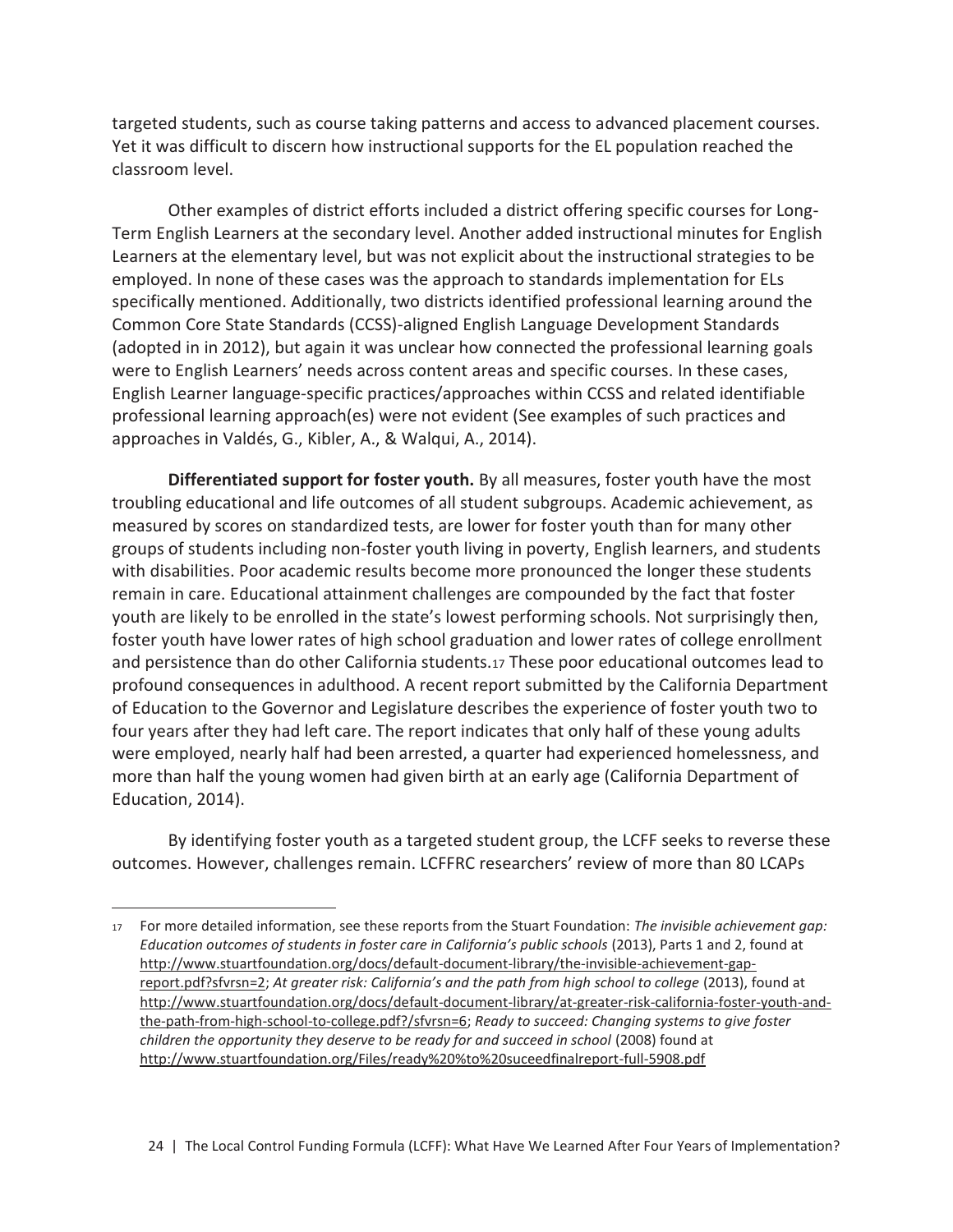found that most districts subsumed services for foster youth under services for low-income students and English learners. Among districts that mentioned specific supports for foster youth in their LCAP, those supports were typically the addition of counselors or social workers. Researchers rarely found a district plan to provide foster youth with differentiated supports designed to address their full range of needs.

Providing foster youth with differentiated supports is partly constrained by the still developing data systems designed to track foster youth. But even as the data systems improve, districts' use of foster youth data is uneven at best. Among central office officials in LCFFRC case study districts, most but not all were aware of the number of foster youth. At the school level, few principals were aware of which students were in foster care.

In addition to concerns about how well districts are differentiating supports for EL students and foster youth, LCFFRC researchers found various interpretations about some of the basic tenets of the LCFF regarding resource allocation and the law. We turn to that issue next.

**What funds to include in the LCAP?** In the LCFFRC's first two years studying LCFF implementation, researchers found widespread confusion over which funds should be included in LCAPs. A later section of this report examines LCAP issues in detail. The most recent set of eight LCFFRC case study districts (Fall 2016) suggests that the confusion continues despite attempts by the state to offer guidance. While in 2016 researchers found only one district that restricted its LCAP to supplemental and concentration funds, researchers nevertheless found substantial variance. Only one district included all of its state (base, supplemental, and concentration) and federal funds in its LCAP. The other six districts included various portions of their state funds, and in a few cases, their federal funds in the LCAP. Unfortunately, the LCAP template and the format of the Standardized Account Code Structure (SACS) for district budgets makes it extremely difficult to map expenditures on to the district budget and confirm which funds are actually included.

One of the eight LCFFRC case study districts took a noteworthy approach to solving the dilemma about what funds to include in its LCAP by reporting most of its funds in its LCAP and including all funds that were used to meet the goals articulated in the district's strategic plan. As a result, the district's LCAP included a description of how resources were distributed to those schools with the largest concentration of targeted students. As one district official explained, the LCAP included… "any funds that fit into the district's strategy" (LCFFRC, 2017).

**Uses of supplemental and concentration funds.** Despite multiple efforts by the state to provide guidance, some districts appeared unclear about the appropriate use of supplemental and concentration dollars. One study district with a 97 percent unduplicated count interpreted the law's mandate "to increase or improve services for unduplicated pupils" as a requirement to only spend supplemental and concentration dollars on new purchases for schools. As the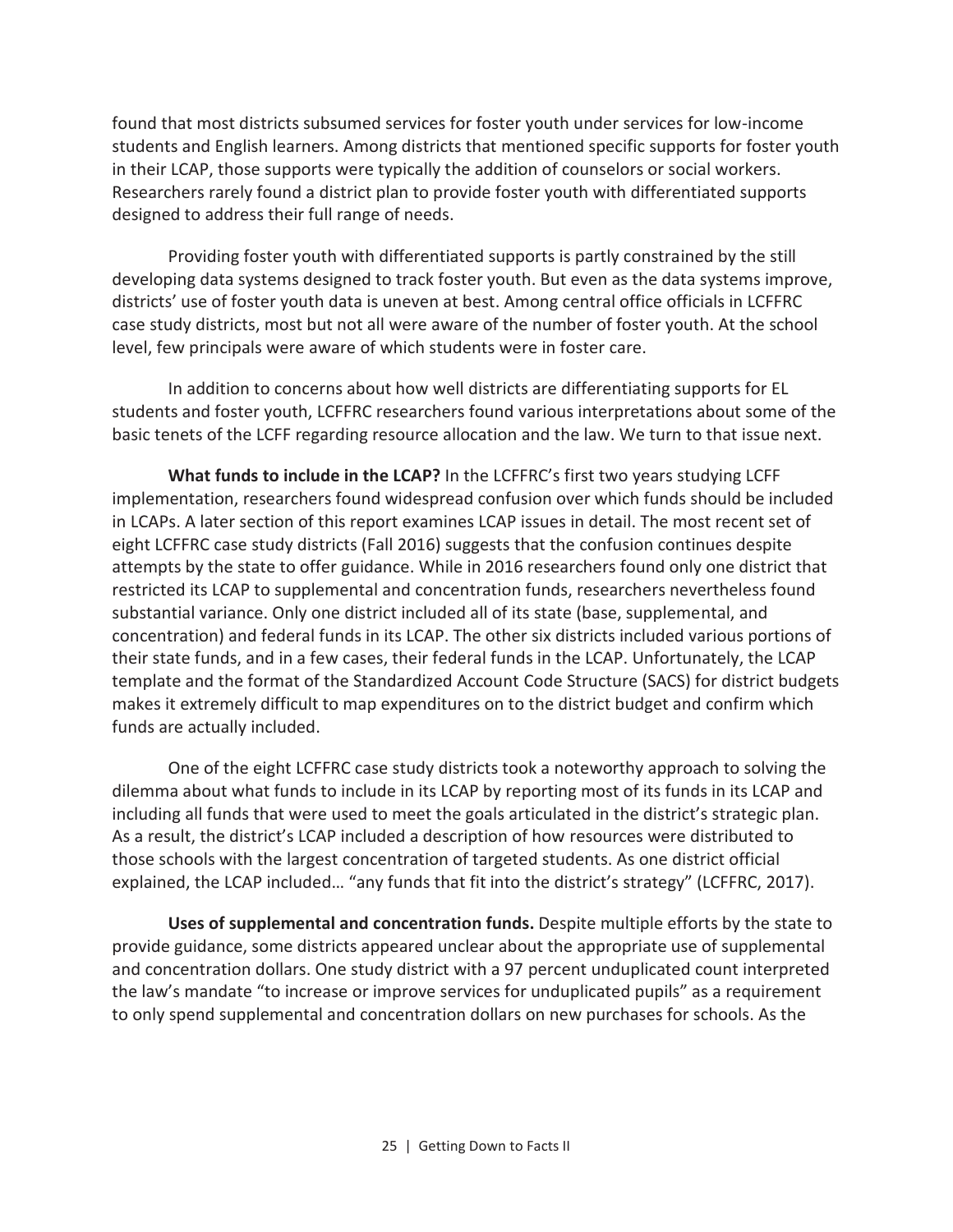CFO of this district explained, "The kind of rule of thumb is anything new, or one time purchases" (LCFFRC, 2017).

Another district that was facing the prospect of declining funds due in part to declining enrollment revisited expenditures that had previous been taken out of base funds and reclassified some of these to come from supplemental and concentration funds. The LCFFRC survey of superintendents suggests that this not an uncommon practice. Nearly half of superintendents (47%) reported that their district "used supplemental and/or concentration funds for some programs/services previously paid for by base funds." One promise of the LCFF is to protect supports for the targeted groups during tight financial times, and such fund reclassification practices could undermine the intent of the law.

Other related issues involving the uses of supplemental and concentration funds include district guidance to schools about how to spend those funds, how districts carry over unspent funds, and the extent to which districts are authorized to use supplemental and concentration funds to increase all teachers' salaries. While LCFFRC research found a trend towards allowing school level decision-making for using supplemental and concentration funds, only 56 percent of superintendents reported that their district provided guidelines about how to spend those funds. In addition, 32 percent of superintendents reported that they had unspent supplemental and concentration funds that had to be carried over to the next school year. Finally, the state has sent mixed messages about the use of supplemental and concentration funds to increase teacher salaries. However, only 18 percent of superintendents reported using these funds for this purpose.

While most of the LCFFRC case study districts made good faith attempts to follow the LCFF's directive that supplemental and concentration funds be "principally directed" to supports and services for the targeted groups, it was hard to understand how some investments met this requirement. Several districts used supplemental and concentration funds to invest in programs and infrastructure for all students, investments that did not seem to abide by the "principally directed rule." LCFFRC review of LCAPs revealed, for example, investments in remodeling bathrooms and school security, certainly designed to benefit all students and probably more appropriately funded through base funds. This and other interpretations of the "principally directed" requirement raise issues about the guidance and oversight of some COEs. Over the years, LCFFRC researchers found wide variation in how COEs interpreted the spirit and intention of the LCFF, as reflected in some of the expenditures that were approved by COEs in some districts' LCAPs.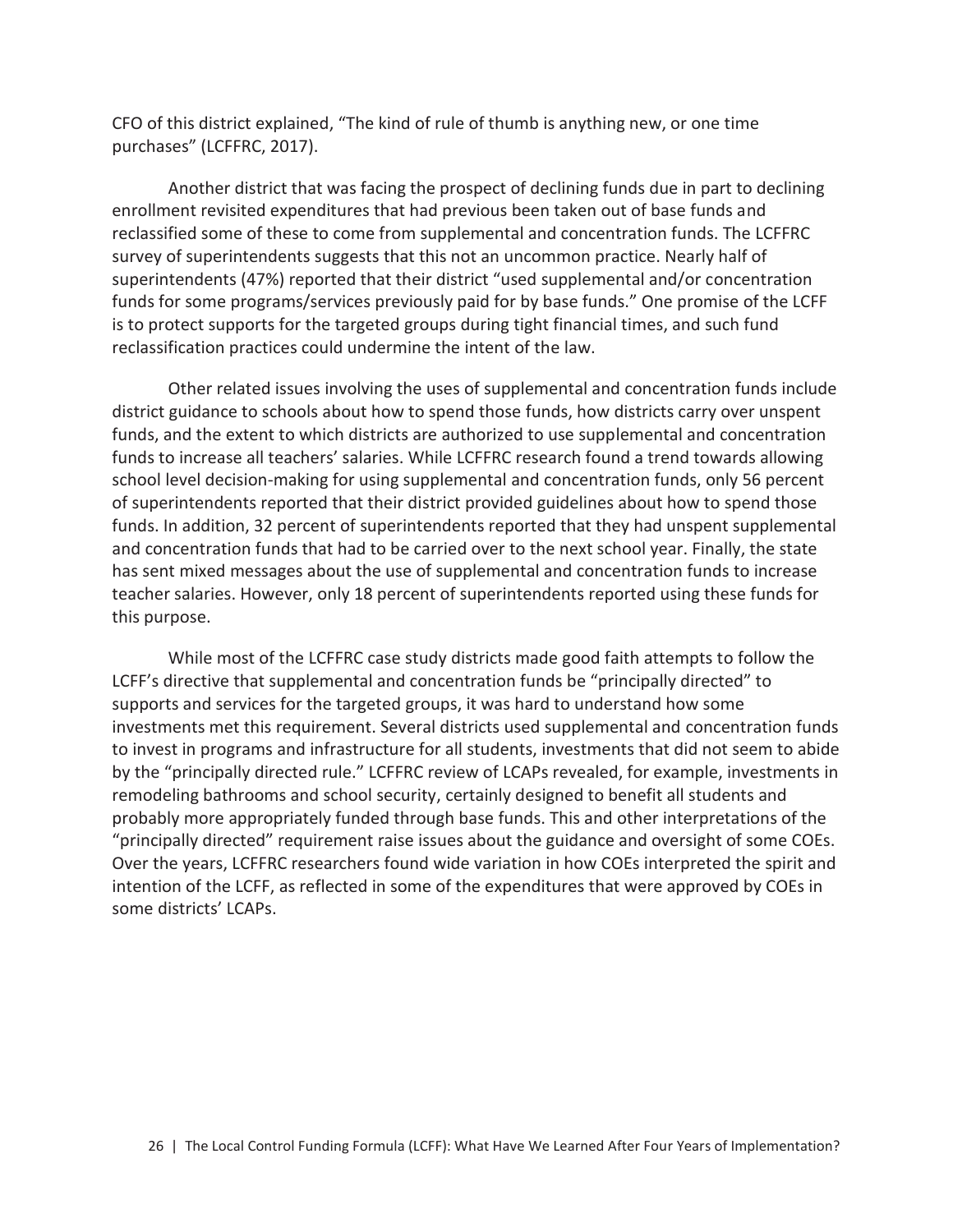## **The Special Challenges of Small Districts**

Of California's 1,029 districts, 319—nearly a third in the state—enroll fewer than 500 students, and an additional 120 districts serve 500–1,000 students. About 90 percent are in rural areas; the others are in small towns. (National Center for Education Statistics, 2017). Over three years, LCFFRC case studies have included small districts from five counties. Small districts the LCFFRC has studied embrace the intent and promise of local control, but their small size presents them with two significant challenges:

- Small rural districts have less leadership capacity available to facilitate the LCAP process and to develop multiple metrics for planning and monitoring of progress, yet they are held to the same template.
- Tiny enrollments can make it not only impractical but unduly divisive to account for all Supplemental and Concentration funds in strictly proportional ways, yet small districts are often held to that rule by their County Office of Education (COE).

Small districts' limited capacity drives them to rely on their COEs, which serve as conduits to resources for policy implementation and teachers' professional development. LCFFRC cases of LCFF implementation have shown that COEs appear to exercise more control over the LCAPs of very small districts than very large districts in general; further, COEs vary greatly in their interpretation of LCFF. Thus, the extent to which the smallest districts are helped or hindered by their COEs depends upon their location (LCFFRC, 2017).

## **Section Conclusion**

Nearly all district officials continue to view the LCFF favorably and greatly appreciate the influx of new funds. Interviewees in LCFFRC case study districts reported a variety of advantages to the LCFF, especially the elimination of the strictures of categoricals and increased flexibility in allocating funds. Most appreciated the increased attention to the targeted student groups and the recognition of the special needs of foster youth for the first time. While increased resources have accompanied the LCFF implementation efforts, district officials expressed continuing concern about the adequacy of funds and the prospect of rising costs and, in some cases, declining enrollments and the associated loss of revenue.

In the majority of LCFFRC case study districts, the LCFF has led districts to change the way they make resource allocation decisions, though the bulk of those decisions still are made at the central office. The most effective mix of district and school level resource allocation authority is yet to be determined. Although it appears that most supplemental and concentration funds are used to support targeted student groups, there was wide variation in districts' (and COEs') interpretations of what funds should be included in the LCAPs and what the appropriate uses of supplemental and concentration funds are.

As the LCFF matures and more districts experiment with different decision making models, it will be important to document how resource allocation decisions are changing and how those decisions are impacting targeted group students experiences and outcomes. Sharing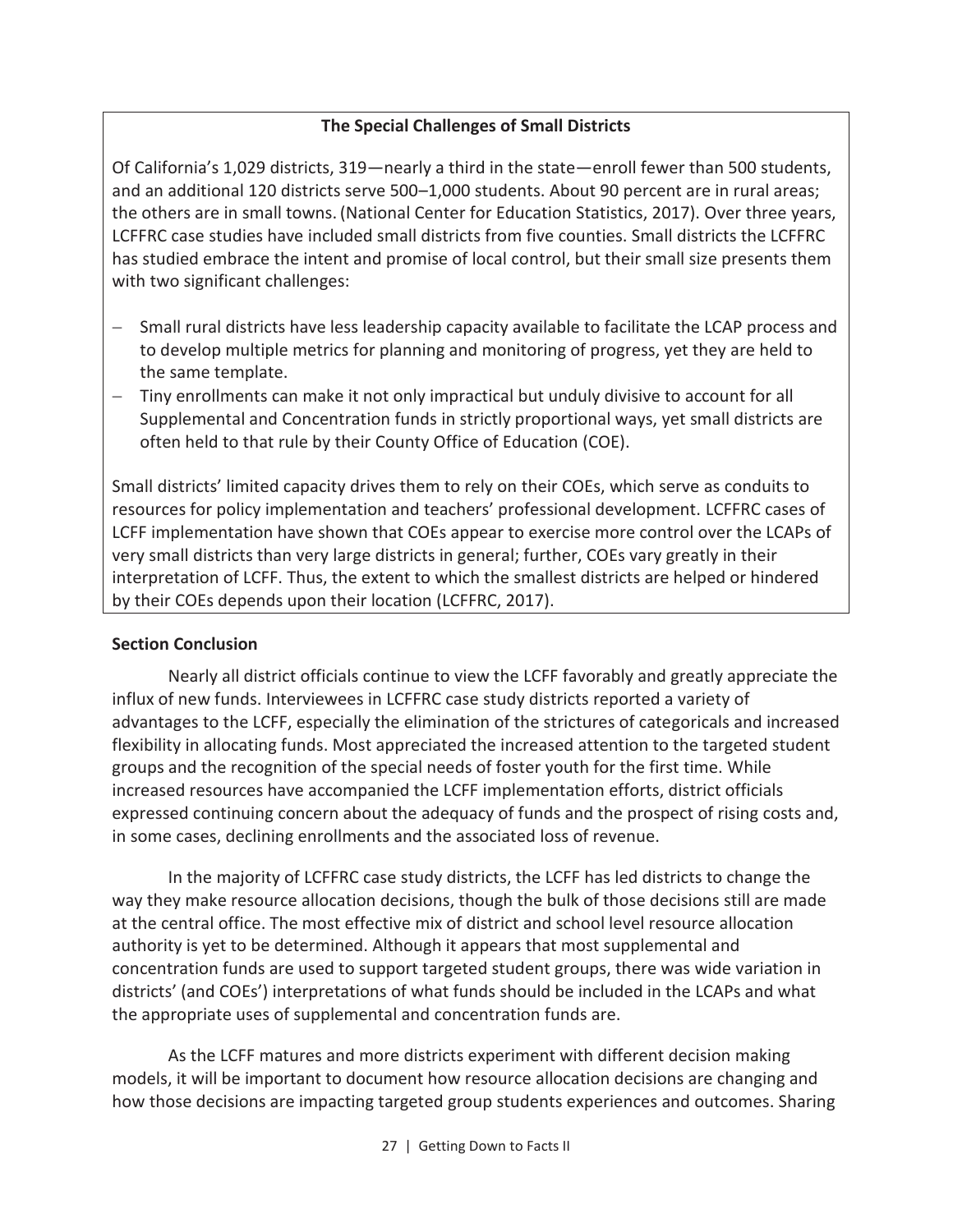examples of innovation and improvement may be the most effective way to more broadly realize the equity goals of the LCFF.

## **Stakeholder Engagement**

This section focuses on LCFF implementation and stakeholder engagement. It addresses two research questions: (1) How are districts implementing the LCFF requirement for stakeholder engagement? and (2) How have district efforts evolved over time?

As previously described, stakeholder engagement is an essential element of the LCFF. In exchange for fiscal flexibility, districts are required to involve an array of local stakeholders in shaping district goals, setting priorities, and determining how dollars should be allocated. Particularly challenging is that districts are supposed to ensure that engagement is meaningful. The LCAP template clearly states that, "Meaningful engagement … is critical to the development of the LCAP and the budget process" (2017–18 LCAP). As previously noted in the Just the Basics section of this paper, the law does not provide districts with an engagement roadmap but rather leaves them largely on their own to figure out how to interpret and enact engagement.

Research on LCFF implementation has shown that involving a broad range of education stakeholders in decision-making around goal setting and budgeting is a heavy lift for many districts. Districts and their stakeholders remain on a steep learning curve, still feeling their way.

#### **General Engagement Strategies**

Districts have tackled the multiple challenges of engagement using different strategies and foci. They have employed large district-wide meetings, small group meetings, surveys, and focus groups. Some districts have sought input on setting broad district goals and sweeping budget priorities. Others have sought feedback on a district-produced draft of a complete LCAP. Some districts have organized engagement activities around how to spend all district funds, others only around allocating supplementary and concentration dollars.

As noted in the Resource Allocation section of this paper, superintendents report that a variety of groups participated in setting district goals and priorities, including parents, principals, instructional staff, unions and associations, and school boards. (See Exhibit 2.) Interestingly, nearly a third of superintendent survey respondents (31%) said they believe that school board members "should *not* be involved in developing the LCAP." As one district superintendent said,*"[Board members] want to be connected [to LCAP development] but they're really not interested in all the minutiae because it's not their job"* (Koppich et. al, 2015*).* This issue is further explored later in this section.

Exhibit 5 displays the engagement strategies superintendents report their districts used in 2016–17. As the chart shows, the most commonly used strategies were communicating with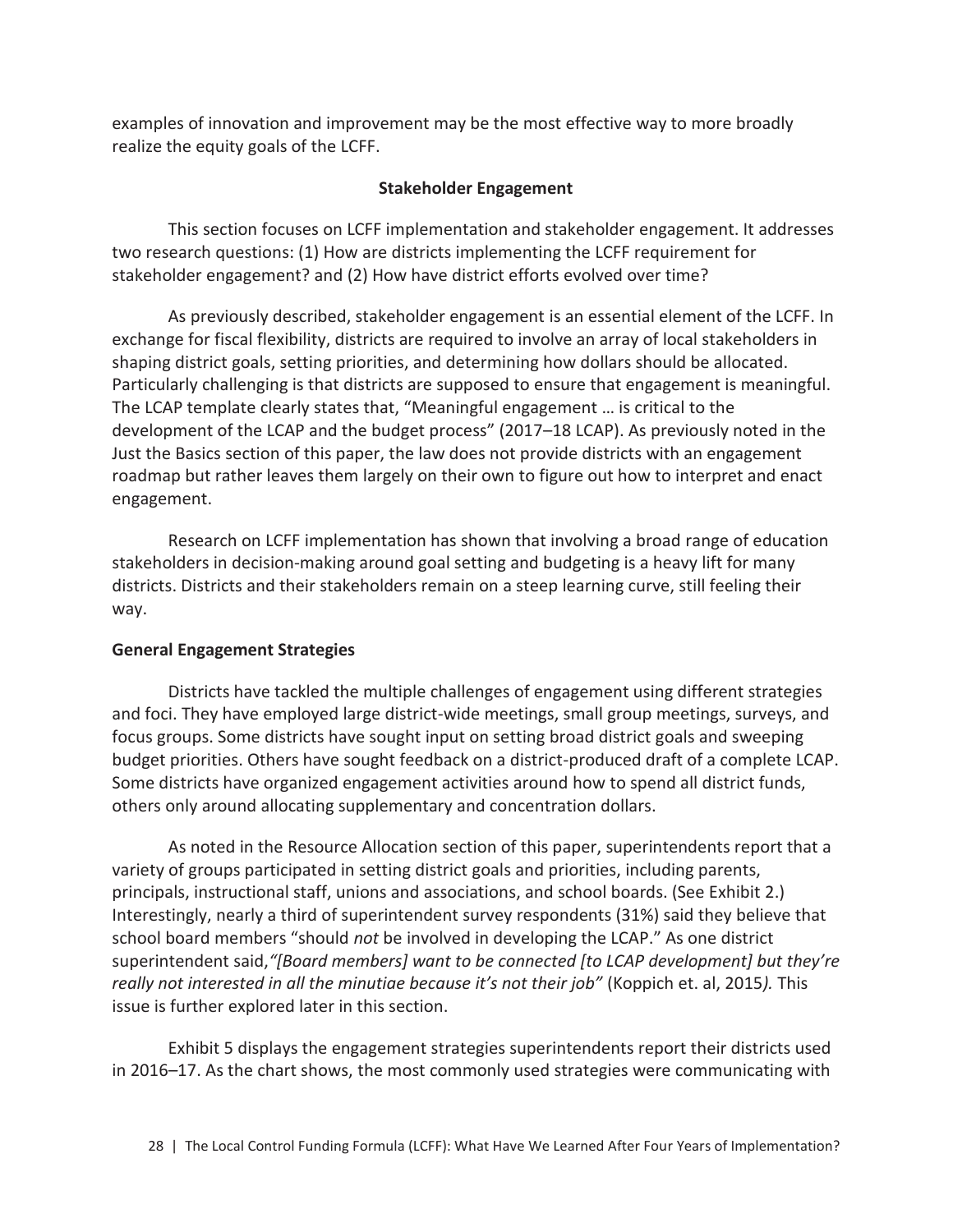existing parent advisory groups (93%) followed closely by surveying parents (91%) and surveying administrators, teachers, and staff (83%).



**Exhibit 5.** Engagement Strategies

When asked about the level of engagement in 2016–17, slightly less than half the superintendents (49%) rated levels of engagement as excellent (12%) or good (37%). Just above half (51%) said engagement levels were average (39%) or poor (12%). Exhibit 6 shows superintendents' assessment of the levels of participation in various engagement activities. The only strategy to top 50 percent in "high participation" was administering surveys to administrators, teachers, and staff.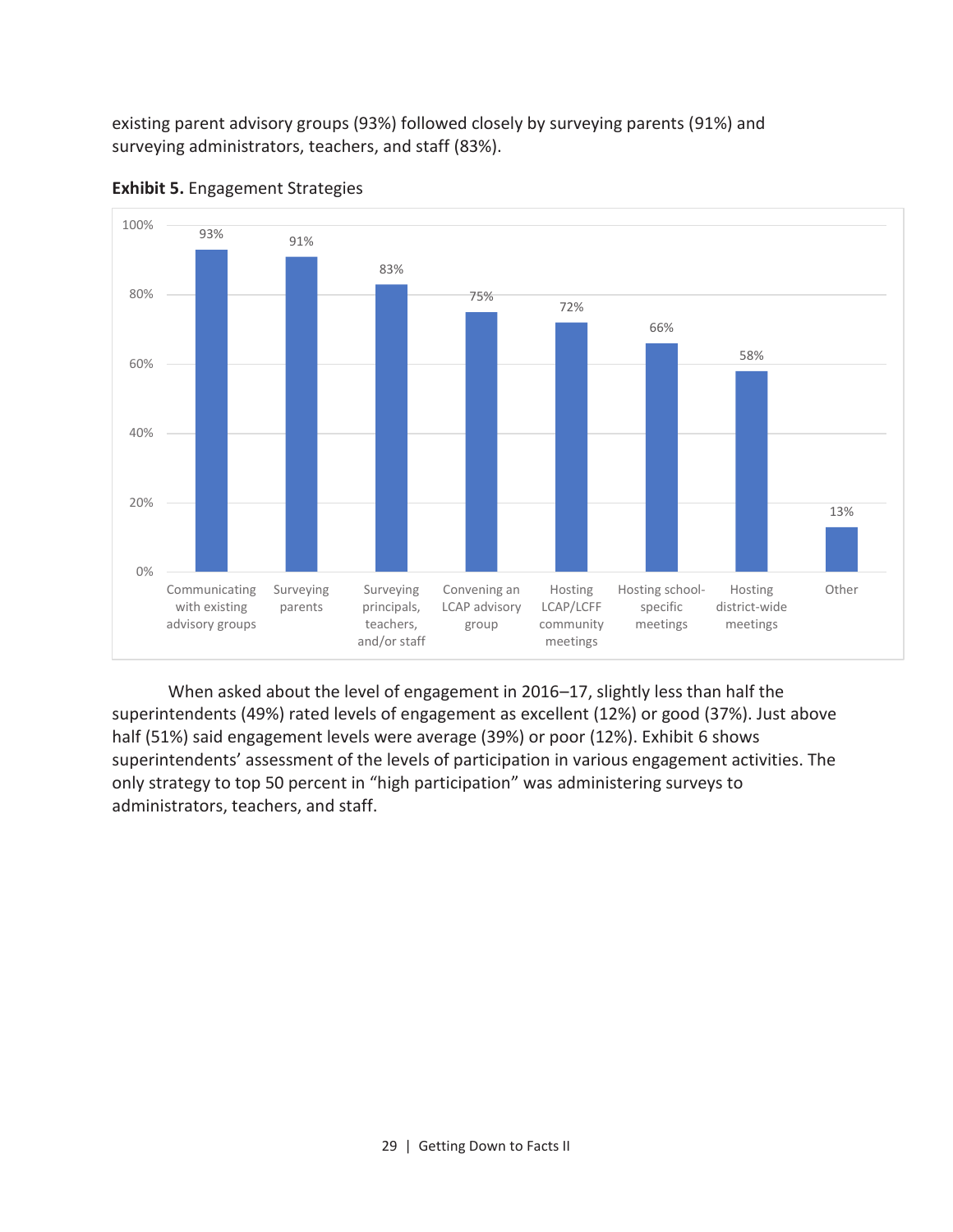

**Exhibit 6.** Level of Stakeholder Participation (Specific Activities)

When superintendents were asked about the relative *utility* of feedback from engagement activities, no activity topped the 50 percent mark. Surveys both of parents and administrators and staff, arguably the easiest and least labor-intensive way to achieve feedback, received the highest rating for usefulness with 39 percent each. Communicating with district parent advisory groups received a 37 percent rating for usefulness. Other activities were even lower on the scale.

Finally, when superintendents were asked to choose a reason for relatively low levels of engagement, 61 percent cited "lack of stakeholder interest" as the major reason and nearly half (46%) cited "a belief on the part of stakeholders that district professionals should make these decisions." These results give some indication of how much work there is still to do to bring the promise of LCFF to fruition.

#### **Engaging Different Groups of Stakeholders**

The LCFF requires that various groups of stakeholders be part of the process of developing district goals and setting resource allocation priorities. Whatever strategies they have chosen to use, nearly all districts have centered engagement on parents.

**Parent Engagement.** As one superintendent told LCFFRC researchers in 2014:

*I think [the LCFF] is a wonderful direction. I wholeheartedly support what it aspires to do in terms of local control, bringing in the community to write their story [about] what they want for their kids.* (Humphrey & Koppich, 2014)

The LCFFRC found that this statement echoed the views of district officials more widely. Though they have faced challenges implementing parent engagement from the outset, as we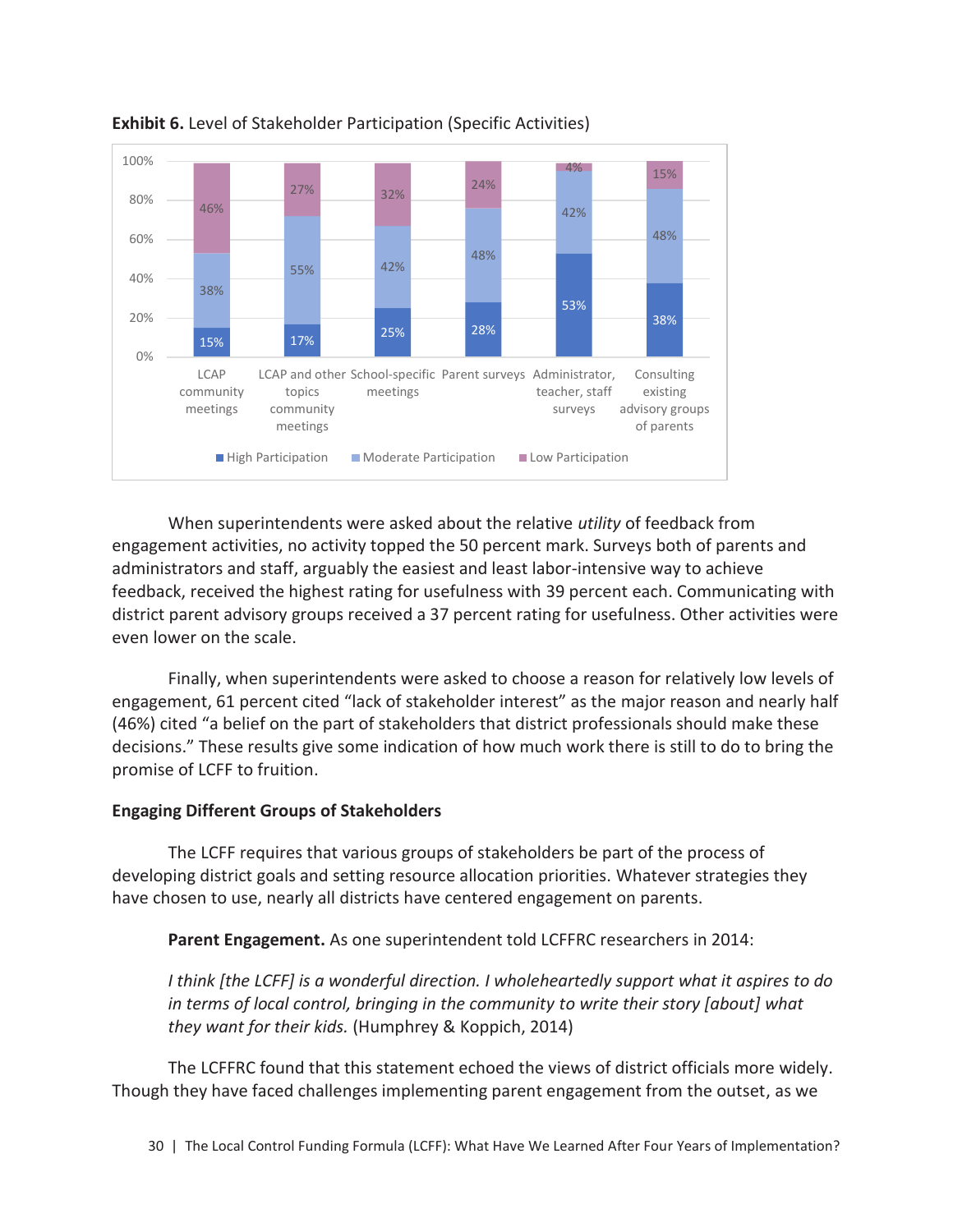note in the Perspectives section of this paper, district leaders generally view the requirement for engagement as a policy move in the right direction.

Despite districts' efforts, parent participation in engagement activities in the first two years of LCFF implementation often fell far short of expectations. As a Superintendent told researchers in 2015:

*Parents want input into child's education. They want ... to know what we're doing. They don't want to come to a meeting and listen to us with acronyms and jargon they don't know. They are busy and they still don't understand what the state has implemented. They do understand what a good education is; their dreams and aspirations are for their kids to go to college. It's our job to create the path.* (LCFFRC, 2017)

Creating that path has proved quite challenging for many districts. Parents confirmed this superintendent's conclusions and reported that district presentations were often complicated, confusing, and jargon-laden. Districts began from a base of little community understanding of the old and new goal development and budget-setting processes, the intent of the LCFF, or the possibilities the LCFF opened up for local decision-making. At the same time, district officials had little or no experience engaging the public in these areas. Districts also have been faced with the dilemma of reconciling parents' interest in their own children's education with what appeared to be the goal of stakeholder engagement under the LCFF: participation in making decisions that would benefit all students in the district.

A handful of LCFFRC study districts engaged the services of intermediary organizations, including Building Healthy Communities, WestEd, EdTrust West, to help them organize their local communities more effectively and engage a broader range of parents in LCAP development. While officials in these districts found these efforts helpful, results of the superintendent survey suggests this approach is not the norm.

In many districts, parents of students in the targeted populations have been the least engaged. To be sure, engaging a diverse parent population would be a challenge under any circumstance. Securing involvement of parents of low-income students, English learners, and foster youth has presented a significant challenge. Many of the parents of targeted students are working multiple jobs, do not speak English, or are unused to, even intimidated by, the rules and routines of school district bureaucracies.

As Exhibit 7 shows, large percentages of superintendents agree that engaging parents or guardians of these student populations has been difficult.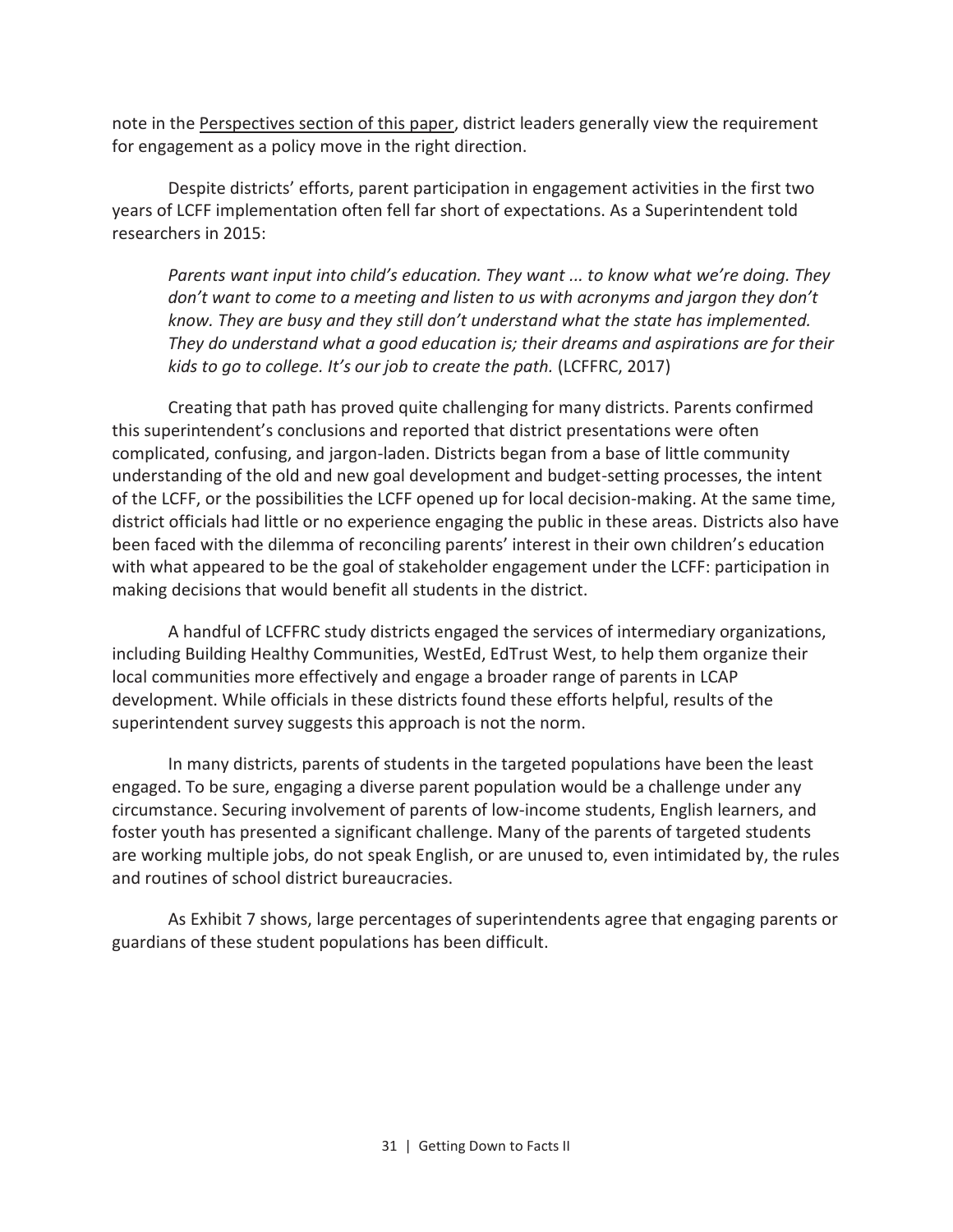

**Exhibit 7.** Engaging Parents of Target Group Students

As one district administrator told LCFFRC researchers in 2015:

*I* feel like the way the law is written and the expectations for engagement are from a *very privileged place. You are literate in English or even Spanish and you know what it means to really engage in this type of work. [O]ur parents put so much trust in us as educators and often don't even question [our decisions]. It is a cultural thing to not question an educator in our community. To say to parents that it is your job to make sure that we are doing our job is a different dynamic* (Koppich et.al., 2015).

The anemic engagement of parents of targeted students has sometimes been coupled with what the LCFFRC has labeled the "loudest voices" phenomenon. On the superintendent survey, more than half the respondents (55%) agree with the statement, "District engagement activities tend to be dominated by a few stakeholders and that impedes a balanced representation of stakeholders' interests."

Interviewees in a number of LCFFRC case study districts reported that parents and community members representing non-targeted students often speak with the "loudest voices" at stakeholder engagement meetings and thus can play an outsize role in shaping the LCAP. For example, in some case study districts, parents advocating for the needs of advanced or gifted students succeeded in expanding opportunities for these students by increasing the number of Advanced Placement courses. These voices often were heard above those advocating for increased supports and services for targeted students (Koppich et.al., 2015).

In two of the LCFFRC districts, historically fractured relations between districts and their communities have presented special challenges. The LCFFRC found that a lack of trust between under-represented parents and their school districts could further complicate engagement efforts (Koppich et. al., 2015). While this is a potential issue that bears watching,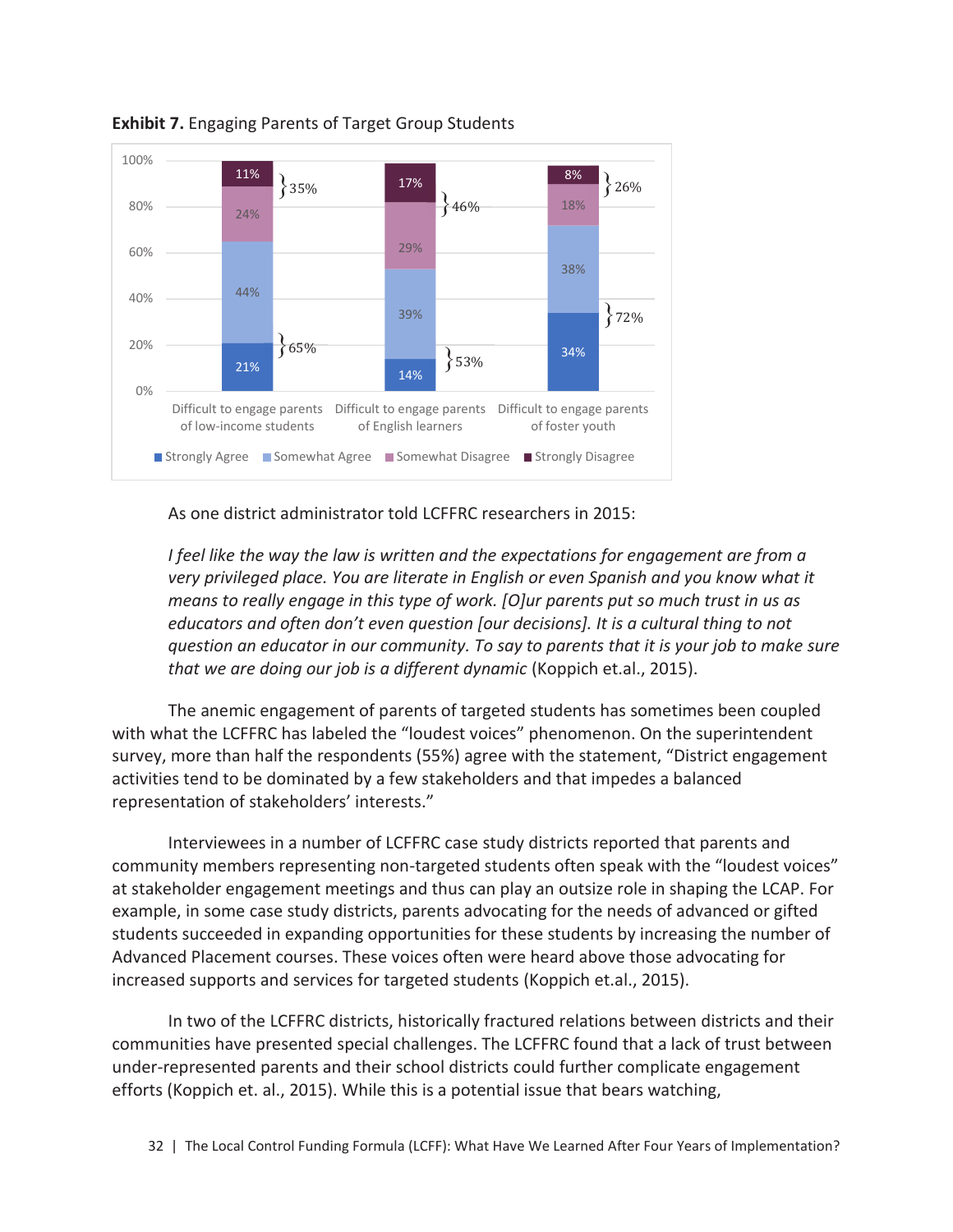superintendent survey respondents did not count lack of community trust as an engagement hurdle. Eighty-one percent (81%) said this was not a factor in what many of them nonetheless saw as less-than-ideal levels of engagement.

**Engaging Principals and Teachers.** As noted previously, 87 percent of superintendents say principals are engaged in developing the district's goals and resource allocation priorities; 81 percent say instructional staff is involved. While the superintendent survey does not provide information about the specifics of principal and staff engagement, LCFFRC research suggests it generally is limited to completing surveys (83% of superintendents say employees are invited to complete surveys) and, in some cases, attending district-wide LCAP meetings. Beyond these activities, teachers in districts that are beginning to shift some decision-making authority to school sites are asked for their views of goals and resource allocation priorities at school site meetings.

**Union and Association Engagement.** Research shows that engagement of unions and associations around LCAP development varies by district. With regard to teachers, in general, the state of labor-management relations signals the level of teacher engagement. Some teacher union locals were quite significantly involved in LCAP development—setting district goals and shaping resource allocation; others were only minimally engaged.

In one of the LCFFRC study districts with a history of positive labor-management relations, for example, the union president sits on the superintendent's cabinet and is involved in the high-level decisions about goals, strategies, and funding distribution. In other study districts, union and association involvement in LCAP development ranged from no involvement at all ("I've never seen an LCAP," reported one union president) to semi-regular meetings between the district and union during cycles of LCAP revision. Several districts described general labor-management tension around the LCAP and resource allocation. In a district with a long history of extremely contentious labor-management relations, for example, the union refused to participate in the district's engagement efforts and organized its own stakeholder engagement meetings (LCFFRC, 2017).

Superintendent survey respondents report that nearly three-quarters (73%) of unions and associations were involved in LCAP development, 30 percent to a great extent and 43 percent to a moderate extent. Results of LCFFRC interviews of union and association leaders in case study districts suggest a somewhat less robust engagement than the superintendents report.

**Engaging Students.** Nearly half of superintendent survey respondents report that their districts engaged students (10% to a great extent, 38% to a moderate extent). LCFFRC researchers found that as LCFF implementation moved forward, an increasing number of districts made efforts to engage students in LCAP development through surveys, focus groups, on-site meetings between students and the district's LCAP lead administrator, and meetings with school administrators. Some schools focused engagement on LCFF targeted student populations, especially English learners and foster youth. A few other districts relied on a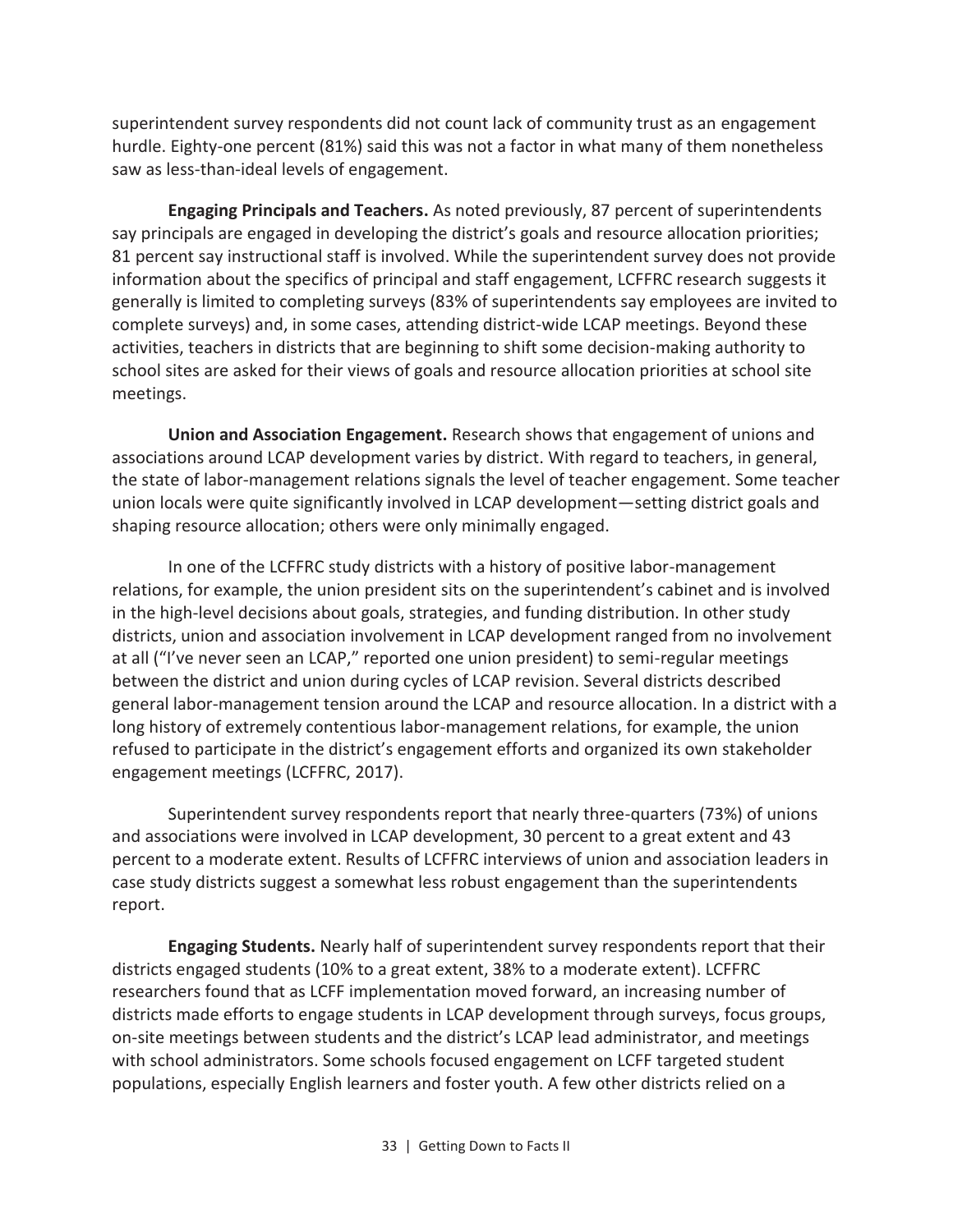Superintendent's Student Advisory Committee or Leadership Council to solicit student ideas.

## **Engagement Strategies Evolve**

Beginning in 2015 and intensifying in 2016-17, LCFFRC researchers began to notice a subtle shift in engagement strategies, including more districts using school-based meetings to broaden and enhance engagement. Some districts were beginning to change or expand engagement strategies, as they recognized that their old strategies failed to result in meaningful engagement. Districts were learning from experience, learning by doing.

Seven of the LCFFRC's eight study districts that year began to revise the focus of districtwide LCAP development meetings. Two districts shifted the conversation from decisions about filling out the LCAP template to more global questions such as, "What are your hopes for your children?" and "How can the district help you realize your goals for your children?" Six districts used small group discussions or "gallery walks" to gather parent input about priorities for programs and services, and nearly all tried consciously to revise parent-centered LCFF documents to strip away jargon.

Six of the eight 2016 study districts began to rely more heavily on district-wide committees, such as the District Advisory Committee (DAC) and the District English Learner Advisory Committee (DELAC) to generate ideas about resource allocation and gather information from parents at schools and feed these back to the district. At the initiative of their districts, schools in some of the study districts began to employ informal approaches to gather parent LCAP input, such as "principal coffees" and one-on-one or small group chats between principals and parents (LCFFRC, 2017).

Finally, two of the LCFFRC study districts invested in fledgling efforts to increase parents' ability and likelihood to engage in the LCAP development process. One district added an LCAP module to its Parent University curriculum to provide parents with basic knowledge about the LCFF. Another provided training to members of district committees to build their knowledge base about the purpose of the LCAP and how funds are allocated and to train parents to bring the information back to schools. (Koppich et.al., 2015).

## **The School Board Role**

Local school boards are elected to set the direction of a district. As part of their responsibility under the LCFF, school boards are legally required to approve the district's LCAP. It would seem reasonable that, in addition to sanctioning an LCAP, boards would play a broader LCAP development role, perhaps bringing disparate community voices together to create a common vision and consensus about district priorities and how to spend available dollars. After all, school boards have had a diminished role since Proposition 13 removed their taxing authority. While the LCFF does not restore revenue-raising ability, the law does seem potentially to put boards back in the driver's seat in many ways. Yet when superintendents were asked if the LCFF "has given the school board a stronger voice in the way resources are allocated," they were evenly split; half said "yes" but half said "no." LCFFRC research suggests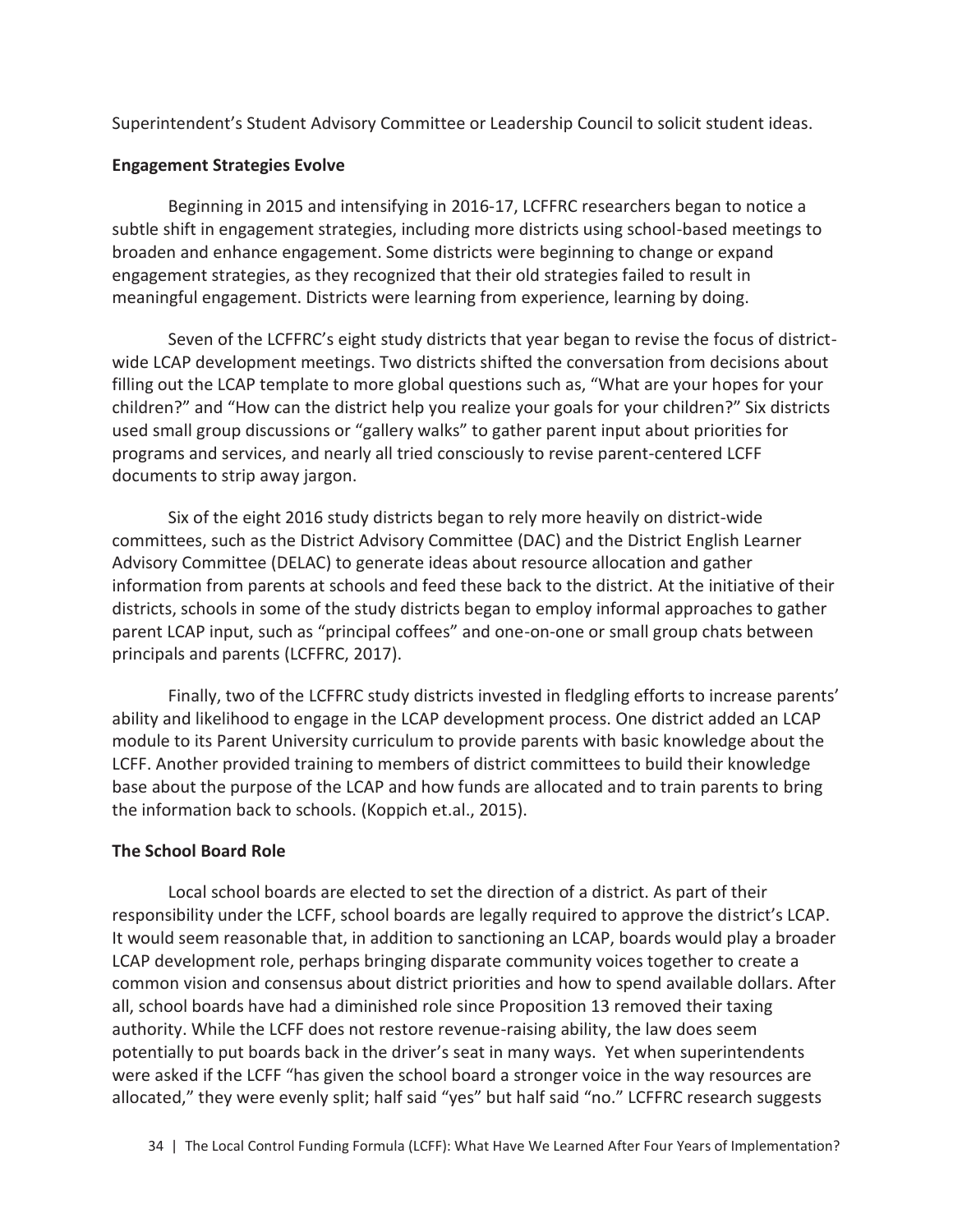that, on balance, school boards' involvement in the LCAP process to shape goals and resource allocation priorities is fairly circumscribed.

Slightly more than 70 percent (73%) of superintendents say board members were engaged in 2016–17 in developing goals and resource allocation priorities. Considering a primary job of the board is to determine the direction in which the district will go (priorities) and how to pay for that direction (resource allocation), this number actually seems relatively low. Further examining these results reveals that only 30 percent of superintendents say their boards were engaged "to a great extent" and 25 percent report their boards' level of engagement was "small."

Drilling down to get a better picture of the LCAP activities in which boards were involved, superintendent survey results show that nearly all boards (96%) provided LCAP formal approval and 75% of boards "participated in public … meetings to develop goals and resource priorities for the LCAP." Other options such as "attending meetings outside regular board meetings to … develop or obtain feedback on the LCAP" garnered only 40 percent. Only 10 percent of superintendents said their school boards participated in writing the LCAP.

While LCFFRC interviews suggest that most board members are knowledgeable about the LCAP, boards seem nevertheless somewhat reluctant to assume much of an out-front role. Some board members who were interviewed said they thought their open involvement in LCAP development would stymie broader pubic involvement. Some boards participated in meetings with the district superintendent around setting prospective LCAP goals but their participation ended there until it was time to approve the LCAP.

Some board members interviewed by LCFFRC researchers said they trusted the district administration to develop the LCAP and viewed the board's role simply as giving, in the words of one board member, a "stamp of approval." "We [the Board] are very supportive [of the LCAP] but not too hands-on," said one interviewee. Another commented, [The administration] tells us what they're going to do.... I have infinite trust in them." Said a third, "I expect [the staff] to do the job we hire them to do. I have a lot of confidence in these people" (Koppich et.al., 2015). In fact, in six of the eight 2016 study districts, researchers found little evidence of school board involvement in the LCAP beyond approving the document the staff developed.

## **Section Conclusion: Engagement Challenges Persist**

Stakeholder engagement remains a work in progress. Nearly two-thirds of superintendents (64%) say they have received support on stakeholder engagement but they would like more.

In spring 2017, the LCFFRC conducted three additional case studies with the intent of better understanding innovative stakeholder engagement strategies, resource allocation approaches, and how Common Core implementation is revealed in districts' LCAPs. Researchers found a common theme among these three districts, regardless of the focus of the study. That is, these districts viewed stakeholder engagement as central to their comprehensive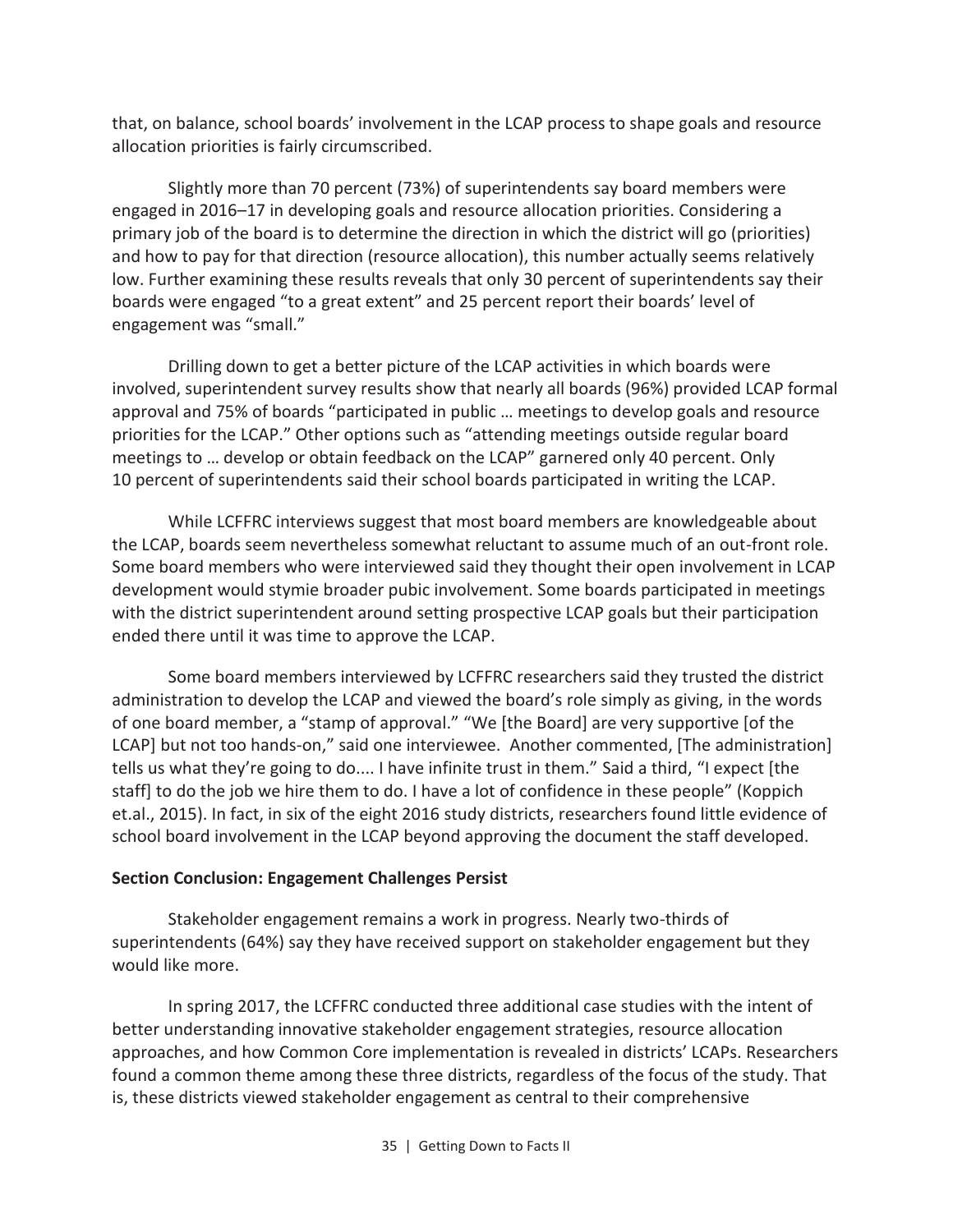improvement strategy. Meaningful engagement for these districts served as a mechanism to refine, modify, and advance their improvement strategy, to promote understanding and establish common goals, and to give all stakeholders a real say in the success of the district and its schools and classrooms (LCFFRC, 2018).

Implementing the LCFF engagement requirement displays the challenge of direct democracy. On the one hand, parents' primary interest understandably is their own children; on other, the LCFF all but demands that stakeholders consider the good of the district, not the welfare of small groups, special interests, or individual students. Direct participatory democracy in the school district is a new experience for many parents. Language issues serve as barriers to participation for many parents as does a lack of familiarity with the ways of bureaucracies that might enable them better to navigate "the system."

Districts continue to ponder the question, "What is the local in local control?" In at least the initial years of LCFF implementation, most districts largely interpreted "local" as the district level. Yet increasingly the obvious became apparent: parents identify most closely with their child's school. Thus, some districts began slowly to shift modest decision-making authority to school sites. Districts continue to struggle to strike the right balance between district and school-based decision-making.

Capacity gaps and communication challenges also encumber engagement. Enacting broad-based stakeholder participation calls on districts to learn new skills that typically are the purview of community organizing groups not school district bureaucracies.

Finally, stakeholder engagement is meant to further LCFF's equity goal. To the extent the "loudest voices" phenomenon is operational, that goal can be stymied. Ensuring that all voices are heard as districts approach the newly communal task of setting goals and allocating dollars remains an LCFF promise, still part of LCFF implementation being a work in progress. (*For additional information on LCFF and stakeholder engagement, see paper by Julie A. Marsh, Michelle Hall, et.al., "Taking stock of stakeholder engagement in California's Local Control Funding Formula: What can we learn from the past four years to guide next steps?," in this series.*)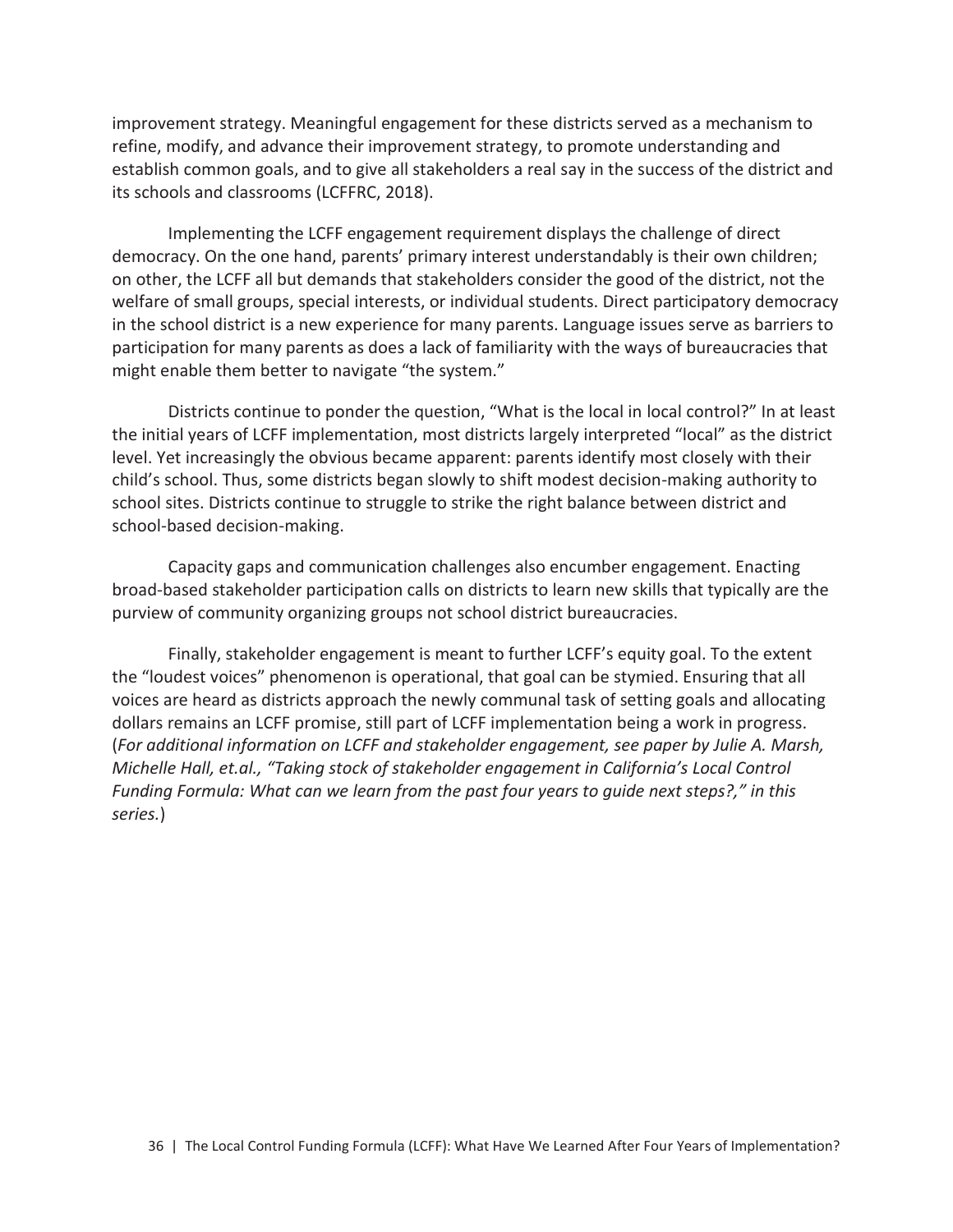#### **Local Control and Accountability Plans (LCAPs)**

*In theory [the LCAP] is a collaborative document that brings together parents, students, staff, community, … and board members to talk about where [we are], where we want to be, and how we get there. It [should be] about setting goals and looking at progress ...to see how close we are to reaching those goals. (Koppich et al., 2015)* 

The Local Control and Accountability Plan (LCAP) is a budget and planning tool in the form of a template approved by the State Board of Education. In the LCAP, districts set forth their vision and goals for students, and the strategies and dollars they will use to achieve these goals. This section of the report is aims to answer three research questions: (1) What purposes are LCAPs designed to serve?, (2) How have LCAPs evolved over time?, and (3) How do districts view LCAPs?

In many ways, the LCAP has become the public face of the LCFF. The law often is referred to as LCFF/LCAP as if the statute and the tool were one and the same. Of course, the LCAP is just one component of this complex law.

As previously noted, in the LCAP, districts itemize goals and attach dollars and strategies for all students as well as for student subgroups, including targeted students (low-income, English learners, and foster youth), students with disabilities, students who have been redesignated as fluent English proficient, students in defined racial and ethnic subgroups and, beginning this year, homeless students. The LCAP is designed to display publicly the details of anticipated district efforts to achieve equity of opportunity for all students in part by focusing on supports and services for students whose achievement lags. The LCAP thus is meant to offer a visual demonstration of district *inputs* toward reaching equity. The Dashboard, part of the state's new accountability system, provides the visual display of the *outcomes* of district efforts.

The LCAP is organized around the state's eight state priorities: basic services and conditions, academic content and standards, parent involvement, student achievement, student engagement, school climate, course access, and other student outcomes. For clarity and ease of use, many districts have collapsed these into three mega-categories—school climate, student achievement, and parent engagement—around which they build goals and strategies.

#### **Evolution of the LCAP Template**

The state has produced three versions of the LCAP since the template was first introduced in 2014–15. Each version has been intended to address issues raised by the previous version. Exhibit 8 illustrates changes made to the LCAP in each version of the template as well as principal stakeholder concerns that surfaced in the course of LCFFRC research. Exhibit 8 displays the evolution of the LCAP.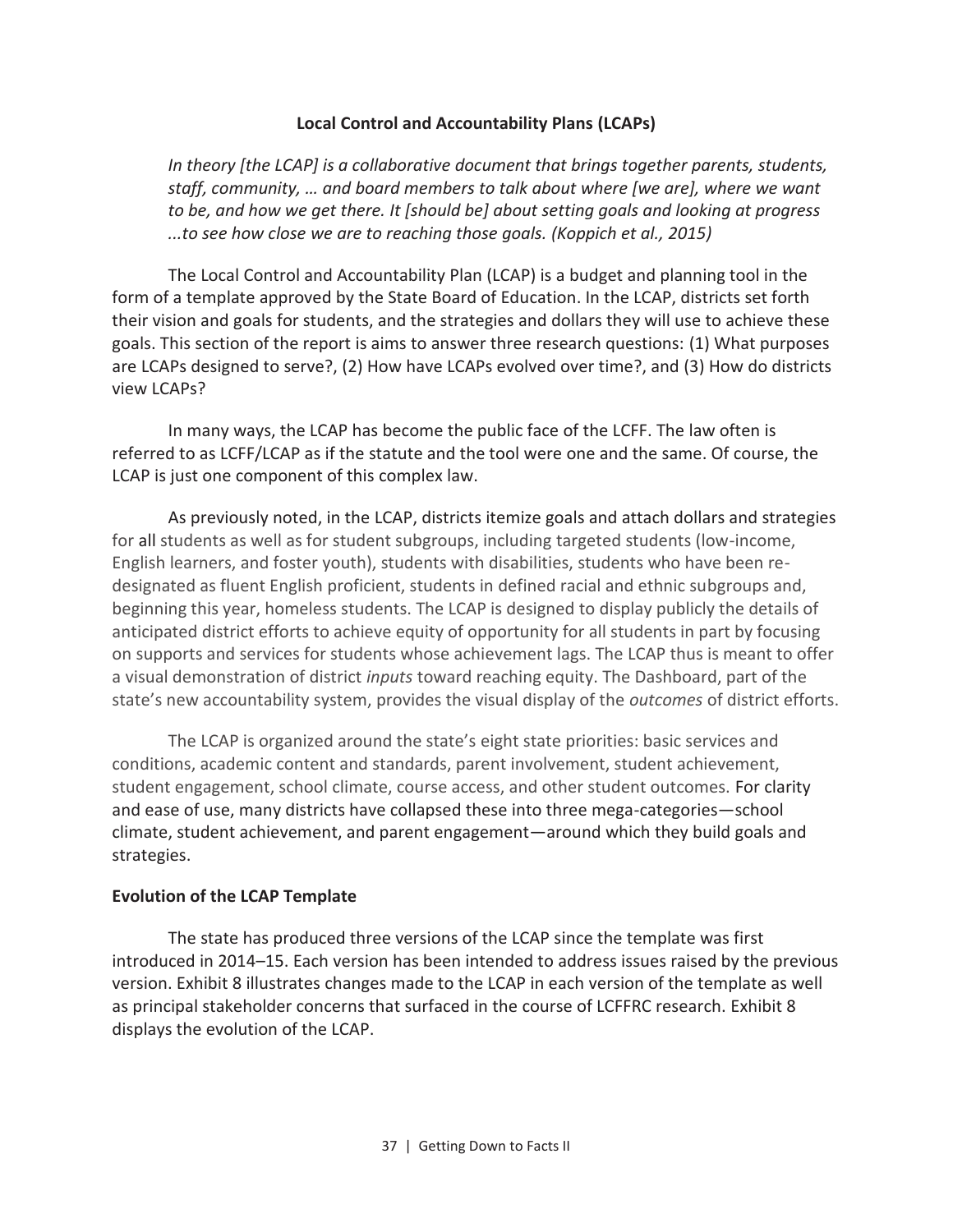**Exhibit 8.** Evolution of the LCAP

|                                                      |                                                                                                                                                                                                                                                                                                                                                                                                                                                               | 2015-2016 and                                                                                                                                                                                                                                                                                                                                                                                                                                                                                                                                                                                         |                                                                                                                                                                                                                                                                                                                                                                                                                                                                                                   |
|------------------------------------------------------|---------------------------------------------------------------------------------------------------------------------------------------------------------------------------------------------------------------------------------------------------------------------------------------------------------------------------------------------------------------------------------------------------------------------------------------------------------------|-------------------------------------------------------------------------------------------------------------------------------------------------------------------------------------------------------------------------------------------------------------------------------------------------------------------------------------------------------------------------------------------------------------------------------------------------------------------------------------------------------------------------------------------------------------------------------------------------------|---------------------------------------------------------------------------------------------------------------------------------------------------------------------------------------------------------------------------------------------------------------------------------------------------------------------------------------------------------------------------------------------------------------------------------------------------------------------------------------------------|
|                                                      | 2014-2015                                                                                                                                                                                                                                                                                                                                                                                                                                                     | 2016-2017                                                                                                                                                                                                                                                                                                                                                                                                                                                                                                                                                                                             | 2017-2018                                                                                                                                                                                                                                                                                                                                                                                                                                                                                         |
| <b>Description</b><br>of template<br>evolution       | Rolling 3 year plan with<br>$\bullet$<br>three main sections:<br>1. stakeholder<br>engagement;<br>goals and indicators;<br>2.<br>actions services and<br>3.<br>expenditures<br>The last section was<br>split into two parts,<br>requiring districts to<br>separate<br>actions/expenditures<br>for all students from<br>those intended to<br>serve targeted<br>student populations.<br>The last section also<br>included information<br>about proportionality. | Rolling 3-year plan<br>$\bullet$<br>with separate<br>sections for each year<br>Goals, metrics,<br>$\bullet$<br>actions, and<br>expenditures were<br>combined into one<br>section<br>Template eliminated<br>$\bullet$<br>separate sections on<br>expenditures for all<br>students and<br>targeted students<br>Annual update<br>$\bullet$<br>required districts<br>compare budgeted<br>and actual<br>expenditures and<br>planned actions with<br>actual<br>implementation as<br>well as explain any<br>changes in goals and<br>strategies<br>Separate<br>$\bullet$<br>proportionality<br>section added. | Changed to a fixed<br>$\bullet$<br>3-year plan with<br>two annual<br>updates.<br>Added a "Plan<br>$\bullet$<br>Summary" section<br>that includes an<br>overview of the<br>district, reports on<br>progress and<br>challenges, as well<br>as short overview<br>of main strategies<br>to support targeted<br>students<br>Includes a short<br>budget summary<br>Expanded annual<br>$\bullet$<br>update section to<br>include questions<br>about<br>implementation<br>and effectiveness<br>of actions |
| <b>Main</b><br>concerns<br>voiced by<br>stakeholders | Format of the document<br>$\bullet$<br>made it difficult to fill in<br>and to read<br>Separating goals and<br>$\bullet$<br>metrics from the<br>accompanying actions,<br>services, and<br>expenditures made it<br>challenging to see the<br>connections between<br>these goals and spending                                                                                                                                                                    | Length of document<br>$\bullet$<br>became unwieldy<br>with addition of<br>annual update and<br>inclusion of details of<br>all three years of plan<br>Did not allow district<br>$\bullet$<br>to "tell their story"<br>Perception of LCAP as<br>$\bullet$<br>compliance<br>document<br>Unable to see which<br>$\bullet$<br>funds were included<br>in LCAP                                                                                                                                                                                                                                               | Still too long and<br>$\bullet$<br>time-consuming                                                                                                                                                                                                                                                                                                                                                                                                                                                 |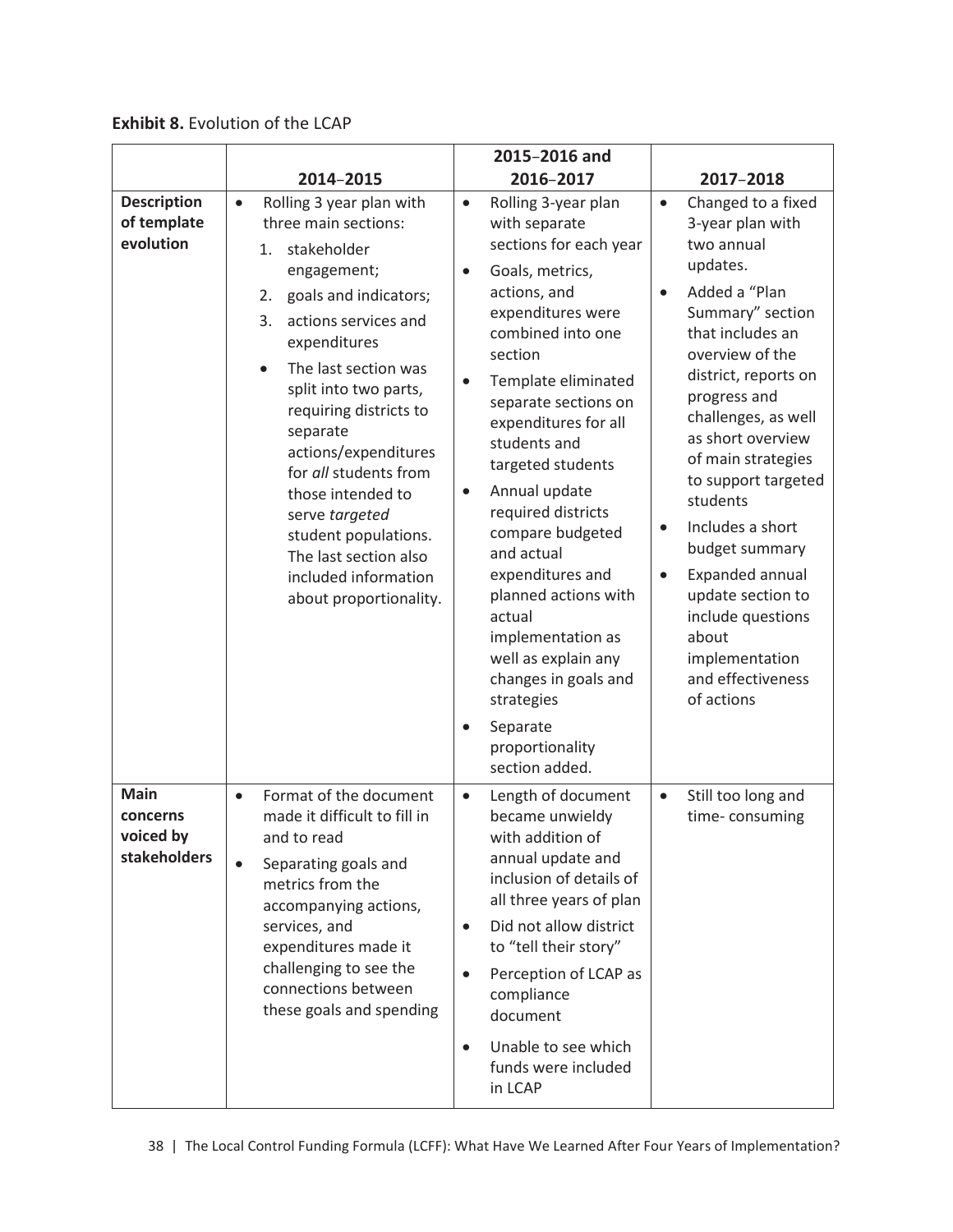Given its newness, districts' experience with the latest version of the LCAP template has not been widely catalogued, though, as noted, survey results may suggest some views of the current template. In a small sample of 2017 LCFFRC study districts, the newest LCAP incarnation received mixed reviews. These districts expressed appreciation that LCAP 3.0 is "more of a written narrative than in the past," but still said it took long and was too time-consuming to complete. When county superintendents were asked if "the most recent revision of the LCAP template (2017) is helping to streamline the LCAP process and make district plans more transparent to parents and other stakeholder," nearly 80 percent said they agree or somewhat agree (PACE survey, 2017). These findings are worthy of additional review.

## **The ESSA Addendum to the LCAP**

The Every Student Succeeds Act (ESSA) is the 2015 reauthorization of the 1965 Elementary and Secondary Act. Title I of the Act provides federal dollars for education support for students living in poverty.

Under ESSA, California must submit a plan to the federal Department of Education that details how the state will meet the ESSA requirements. Districts, in turn, must submit to the state plans describing how they are addressing ESSA requirements. As of this writing (April 18, 2018), California was close to having a federally approved ESSA plan.

California's approach to document how it is meeting ESSA reporting requirements will be to require each district to attach an ESSA Addendum to its LCAP.18 Districts will submit their completed Addendum directly to CDE. Still under discussion is whether the Addenda will be reviewed first by COEs before they are submitted to the state.

The California Department of Education worked with district representatives to develop an LCAP Addendum Prototype designed to display a district's adherence to federal requirements for applicable ESSA programs as well as align to the state's eight LCFF priorities. California officials say they will approve an LCAP Addendum only if the plan includes a description of how the [district] will improve school conditions for student learning and address the overuse of discipline practices to remove students from the classroom (California Department of Education memo, April 2017).

While the Addendum has not yet been implemented, anticipatory questions are being raised about whether it will add to the burden of the LCAP. The state is endeavoring to limit additional or duplicative work the Addendum might entail.

## **LCAP Challenges**

 $\overline{\phantom{0}}$ 

Research over four years of implementation of the LCFF has revealed a number of challenges related to the LCAP.

<sup>18</sup> Districts have not yet been directed to complete the LCAP Addendum.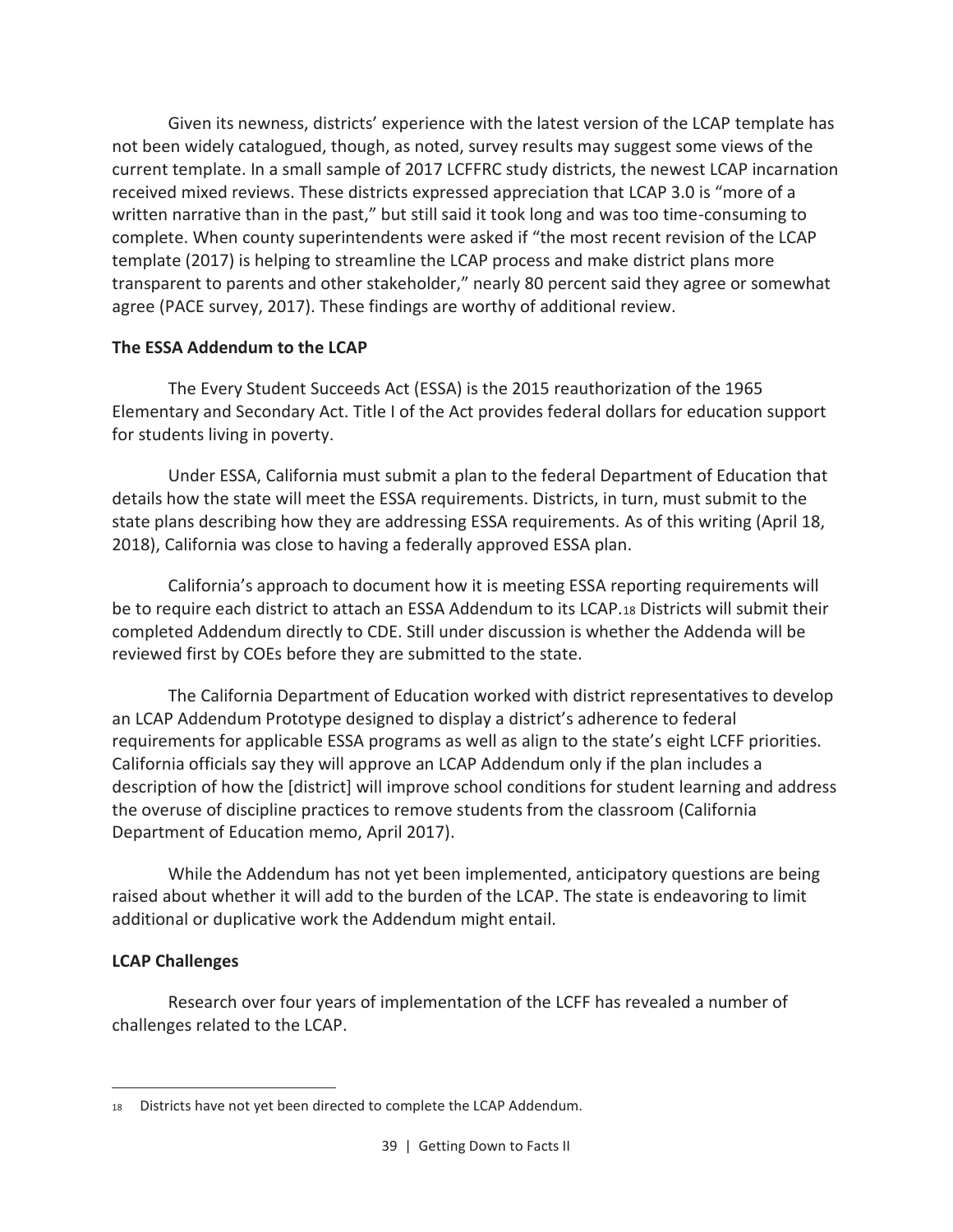**Too many purposes.** Since its inception, the LCAP has presented districts with challenges determining the purpose the template is meant to serve. Guidance from the state has indicated the LCAP should be used for: (1) stakeholder engagement, (2) planning and budgeting, and, (3) accountability. Yet many districts have found encapsulating all three in a single document to be both confusing and overwhelming.

Districts have reported it takes significant work time just to complete the document. Many districts have created a new central office position, LCAP Coordinator, whose job is to marshal the data needed to fill in all of the sections of the template. The amount of paperwork involved, including detailing progress on each goal and updating strategies and budget numbers annually, has added complexity and frustration. Since the first year of the LCAP, 2014–15, the completed template in many districts is hundreds of pages long.

LCFFRC research strongly suggests that the LCAP is trying to serve too many purposes simultaneously. The resulting document is too long, too confusing, and all but unreadable for even the most sophisticated educators, let alone parents and community members.

**LCAP viewed as a compliance document.** As research by the LCFFRC and others has shown, many districts have come to view the LCAP as a compliance document. For example, LCFFRC researchers found that a number of districts questioned whether the eight statedetermined priorities around which the LCAP is organized are respectful of the idea of local control, especially since the state places equal weight on all of them. Several district and COE officials interviewed by the LCFFRC said districts should have the flexibility to select from among the state priorities, work on these for a time along with their own local priorities, and then turn to others. As one COE official told researchers:

*You should focus on the things first that will have the greatest impact but [districts] are asked to do every priority … up front. It sure makes it seem like compliance. (Koppich et.al., 2015)* 

The LCAP seems to reinforce an uneasy tension between local control and compliance. As a district superintendent noted:

*The LCAP is meant to demonstrate 'due diligence' to assess and meet needs but it's become too much of a compliance document—too much about dotting all the i's and crossing all the t's. (Koppich et.al., 2015)* 

A COE official told researchers:

*[District] people got excited about telling their own story until they started getting into the [template] … which was super tedious and people got [discouraged] that this wasn't their story but just some sort of compliance document... (Humphrey & Koppich, 2014)* 

The notion of the LCAP as a compliance document is reinforced by the three statutory "tests" COEs are required to use to appraise LCAPs: (1) Has the district properly filled out the LCAP template? (2) Does the district have the financial resources to carry out the programs and

40 | The Local Control Funding Formula (LCFF): What Have We Learned After Four Years of Implementation?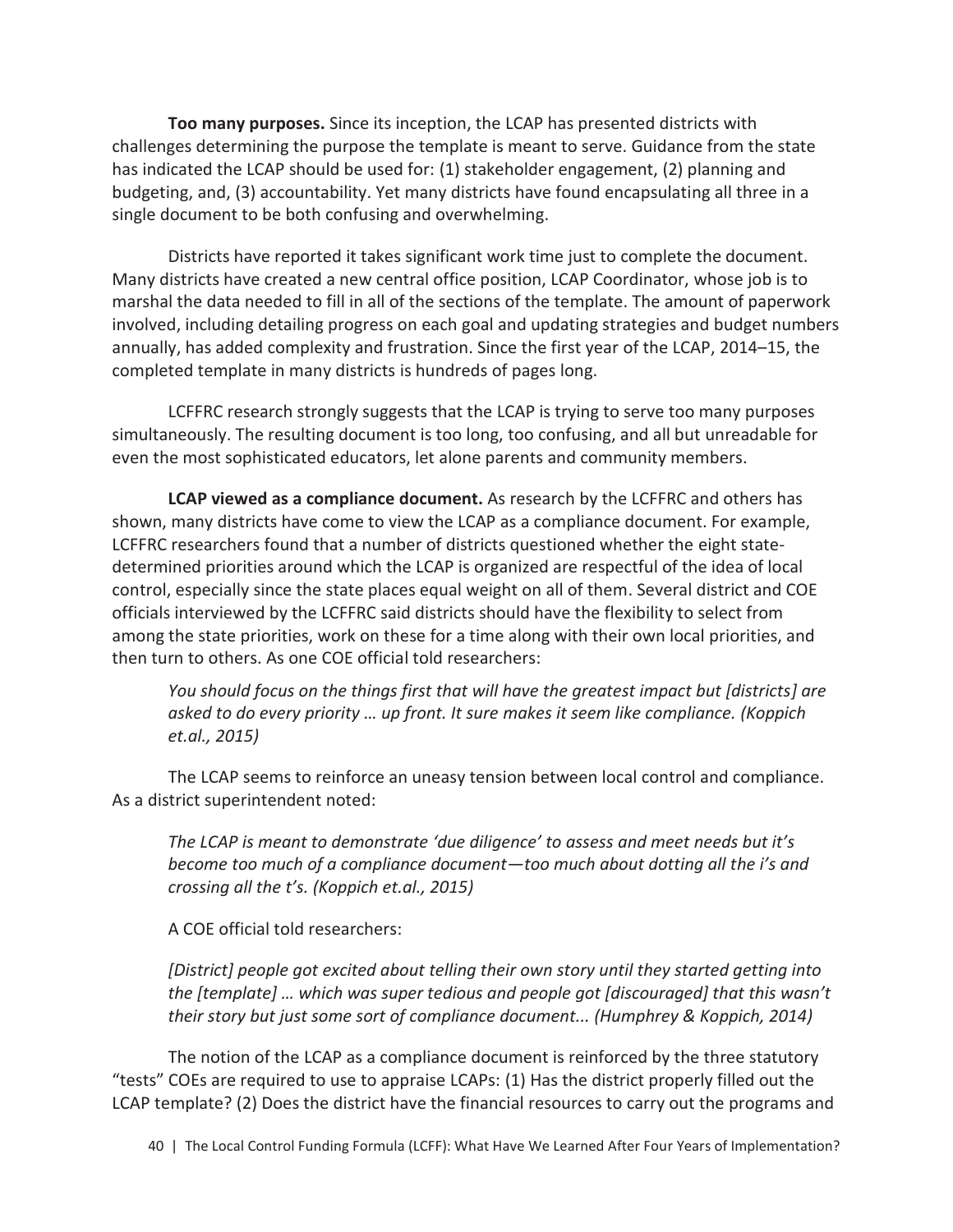goals spelled out in the LCAP? and, (3) Does the plan properly direct supplemental and concentration state funds to the target student populations? Answering these questions may indicate if a district's LCAP meets the letter of the law, but even affirmative answers can fall far short of revealing if a district has embraced the spirit of the LCFF, if, in fact, it is engaging in local decision making around the needs of its community and the students its schools serve.

District officials also have noted the many (other) compliance documents they must submit to the state, often with the same or similar information as the LCAP requires but on different time schedules. One district official lamented:

*It would be beneficial to have alignment among different state and federal plans and requirements that we have. Our LEA Plan, alignment with the single plan for students at school sites, our English learner master plan that we incorporated into the LCAP and LEAP.... there is so much that is the same and you have to put it in multiple templates and formats. (Koppich et.al., 2015)* 

Tension between local control and compliance remains a nagging concern. As Michael Fullan noted in his 2017 report on LCFF implementation, "A compliance mindset seems to be alive and well in California's education sector" (Fullan & Rincon-Gallardo, 2017). Making the cultural shift from compliance to a more coherent approach to planning and budgeting is difficult for both districts and COEs, many of whose leaders cut their professional teeth in California's compliance-oriented categorical funding era. As LCFFRC research has shown, the LCAP by itself does not produce coherence.

While districts sort this out, COEs are receiving some much-needed direction from the California County Superintendents Educational Service Association (CCSESA). The organization notes in its 2017 LCAP handbook, "For the LCAP process to be productive and benefit students across the state, it should not become a mere compliance exercise that simply follows the funds, but a coherent document" (CCSESA Handbook, 2018, February).

**LCAP as a strategic plan?** As noted previously, the state has been somewhat vague about what the LCAP is meant to be. If, in fact, available state guidance is taken literally by districts—that the LCAP is a tool to be used to help districts define goals and strategies and allocate resources—it is not too far a bridge to think of the LCAP as a guide developing a strategic plan. Again, the state has neither implicitly nor explicitly expressed that the LCAP should be used as a template for strategic planning though it has been interpreted as such by some organizations. The Public Policy Institute of California's 2016 report, *Strengthening Local Accountability*, described the LCAP as a "strategic planning approach to the improvement process" (Warren, 2016). Yet LCFFRC research has shown that rather than a coherent set of strategies to guide meaningful work, LCAPs often resemble lists of programs and services designed to meet requirements.

Some LCFFRC study districts did have strategic plans that guided their vision and goals. By and large, these plans were in place prior to the LCFF and, therefore, prior to the LCAP requirement. Developing strategic plans in these districts generally entailed considerable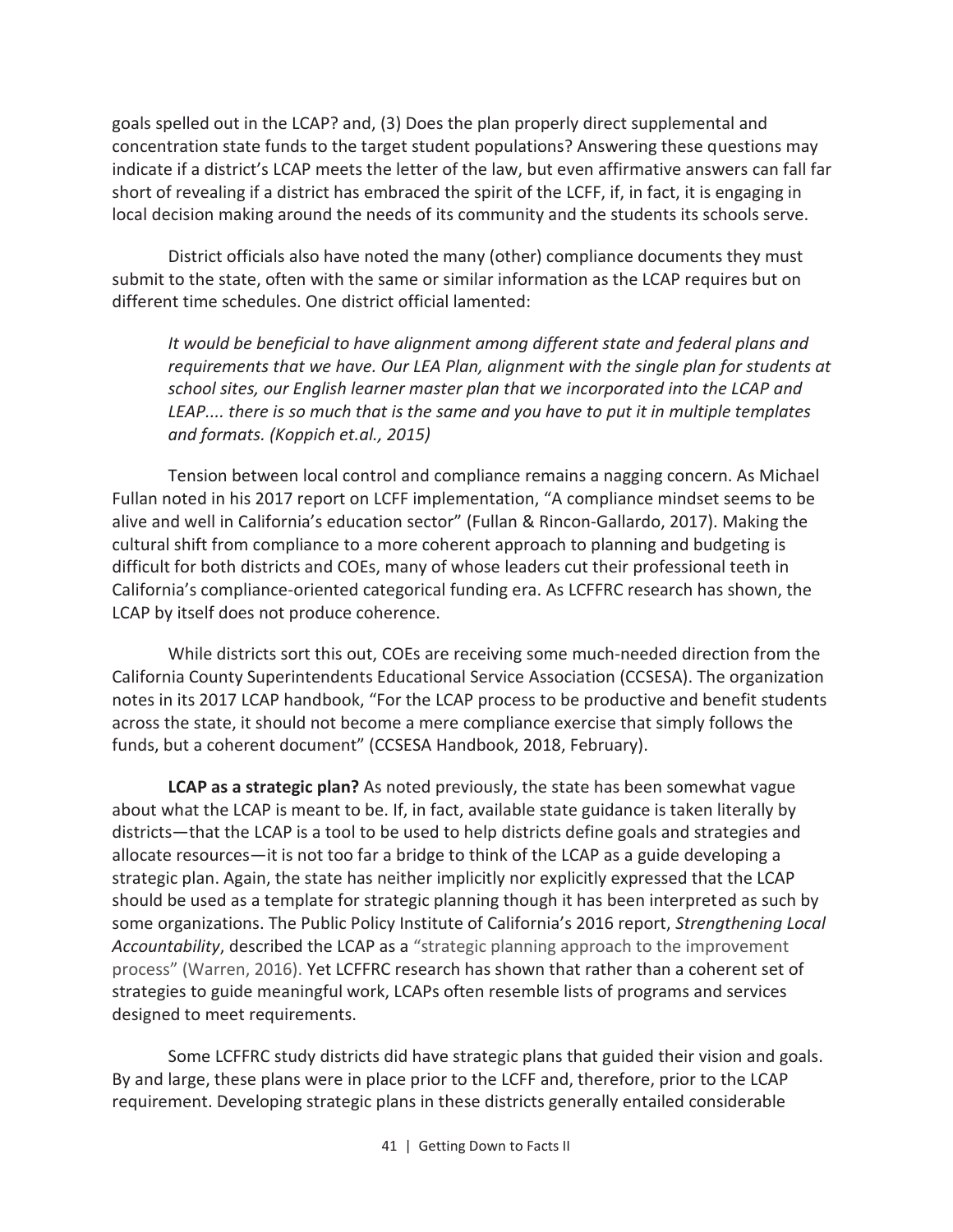stakeholder engagement and community input and a great deal of collective consideration, examination of district data, and hard thinking about how the district should go about taking steps to dovetail community interests with district strategies and funding capabilities. Districts with these well-developed strategic plans reported high levels of community interest in the development process.

**"It doesn't let us tell our story."** LCFFRC researchers heard in district after district, "The LCAP doesn't let us tell our story." What they meant was the completed template did not paint a picture that would allow the reader to understand the district's goals and priorities or strategies for achieving them. The box below illustrates the LCFFRC's findings about the LCAP and implementation of Common Core State Standards. On balance, LCAPs did not reveal a great deal about how districts were approaching this important state priority.

## **Common Core Implementation and the LCAP**

Implementing Common Core State Standards (CCSS) is one of the eight LCFF state priorities and a major thrust of California education policy. The state began implementing CCSS nearly simultaneously with implementing the LCFF. In 2016, the LCFFRC undertook a review of select LCAPs in an effort to determine how this important state policy priority is revealed in the completed template. What is the relationship between implementing the CCSS and the LCAP's goals, strategies, and funding–or at least, what can a reader tell by examining the LCAP? How do LCAP allocations advance CCSS implementation? To what extent does the LCAP indicate that targeted students have access to standards-aligned instruction and supports? What does the LCAP reveal about how the district is approaching these new standards and the kinds of fundamental changes in teaching it requires?

The research showed that the prominence of CCSS in LCAPs varies considerably. CCSS implementation, as indicated in the LCAPs examined, primarily is addressed in dollars directed to the purchase of core and supplemental texts and materials in English language arts and mathematics. Professional development is an evident use of resources and a strategy for enhancing teaching, but LCAPs suggest that districts' Common Core-related professional development is organized largely as lists of activities rather than as a coherent approach. While LCAPs identify specific supports for targeted students, it is not clear how or if these supports align with implementing CCSS.

Thus a reader is left with more questions than answers about how a district is dealing with the challenge of implementing the Common Core. The LCAP generally does not reveal coherent strategies or a cohesive plan. Researchers postulate that this dilemma may be more closely related to the nature of the template than to districts' actual approach to the issue.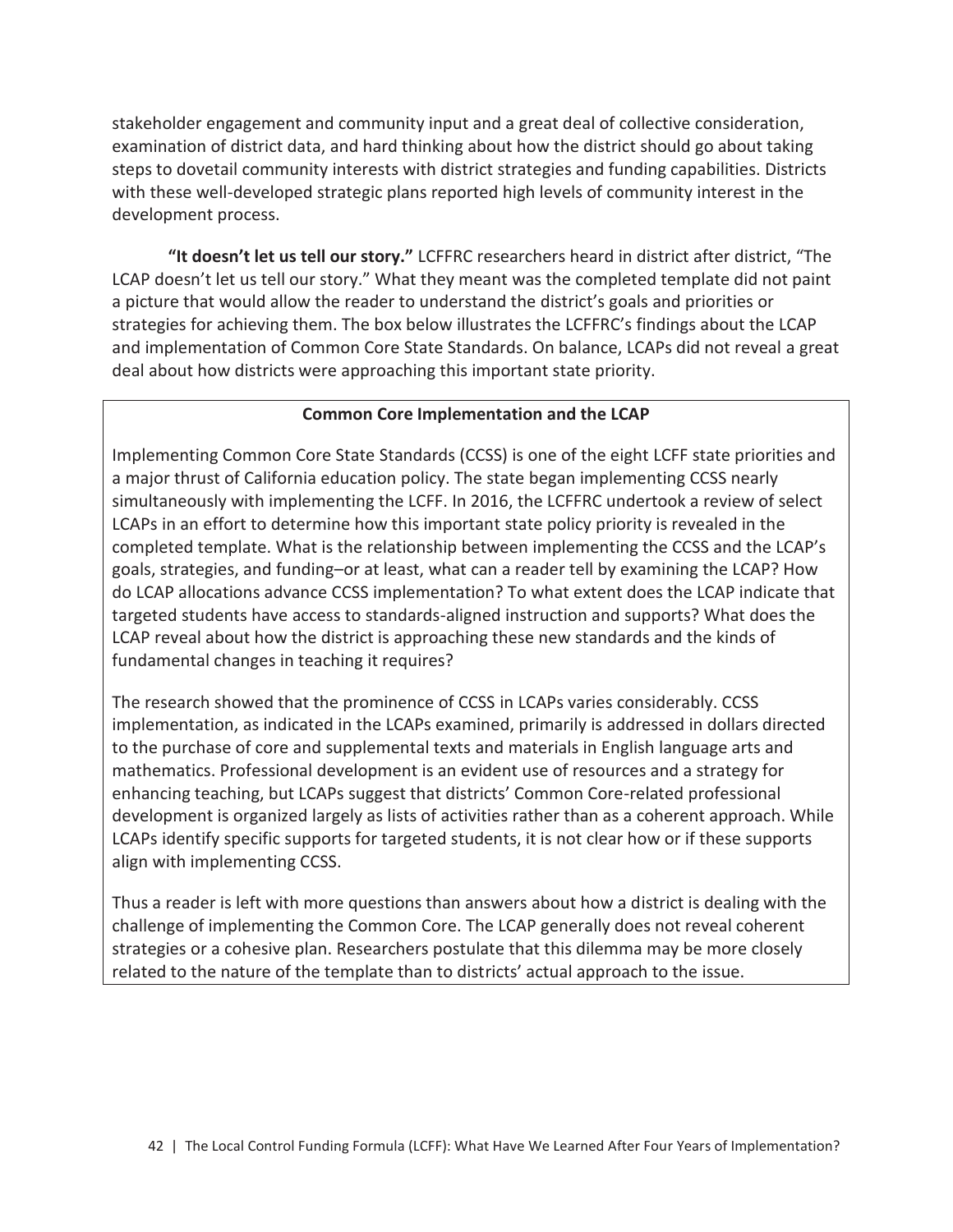**What funds?** As EdTrust–West noted in its 2016 LCFF report,

In the spirit of local control, the state does not require how much or how little of the *total district budget is represented in an LCAP. Rather, districts determine which actions are most relevant to include, and only expenditures associated with those actions appear in LCAPs.* (EdTrust*–*West, 2016)

This interpretation notwithstanding, research by the LCFFRC shows, as noted in the Resource Allocation section of this paper, that many districts have been confused about which funds to include in their LCAPs. One LCFFRC study district separated "the LCFF program" from "the LCAP program," as if they were separate and apart from one another. In this district, LCAP community engagement revolved exclusively around supplemental and concentration dollars. As noted previously, some districts included federal funds in their LCAPs; many did not. Districts also received varying instructions from their COEs about what dollars should be detailed in the LCAP, thus adding to the confusion. The answer to the "what funds?" question thus often was dependent on which COE was answering the question.

One of the thorniest LCAP issues has been lack of transparency about how supplemental and concentration funds are being used. In the first year of LCAPs, for example, a number of the LCFFRC study districts reported keeping a double set of books, one set that accounted for the specific use of supplemental and concentration funds and one that blended all funds. Advocacy groups have argued that without specific public accounting for supplemental and concentration funds, it is not possible to know for sure if these dollars are going to support the targeted students. The state has argued subtlety; the law calls for additional supports and services for low income students, English learners, and foster youth, not a one-for-one ledger of the dollars. The Governor's trailer bill to the 2018–19 budget includes a proposal that requires districts to show how their budget expenditures align with the strategies detailed in their LCAPs for serving students who generate the supplemental and concentration grant dollars.

Finally, the setup of district budgets and LCAPs has led to a situation where it is not possible to "map" a district budget onto an LCAP and vice versa. The state has long used a district budget reporting system that was designed for a categorical funding system, not a system that emphasizes local fiscal flexibility. The Governor has proposed a fix for this as well. The budget trailer bill contains a section titled, "Align School District Budgets with LCAPs" that reads:

*Effective July 1, 2019, each budget shall include a summary document that links budget expenditures to corresponding goals, actions, and services in the school district's local control and accountability plan for the ensuing fiscal year.* 

The State Board of Education will be required to develop a template for the summary document by January 30, 2019. That summary document will make possible a crosswalk between LCAPs and district budgets. By implication, it also will answer the question about what (state) funds to include in LCAP—all of them.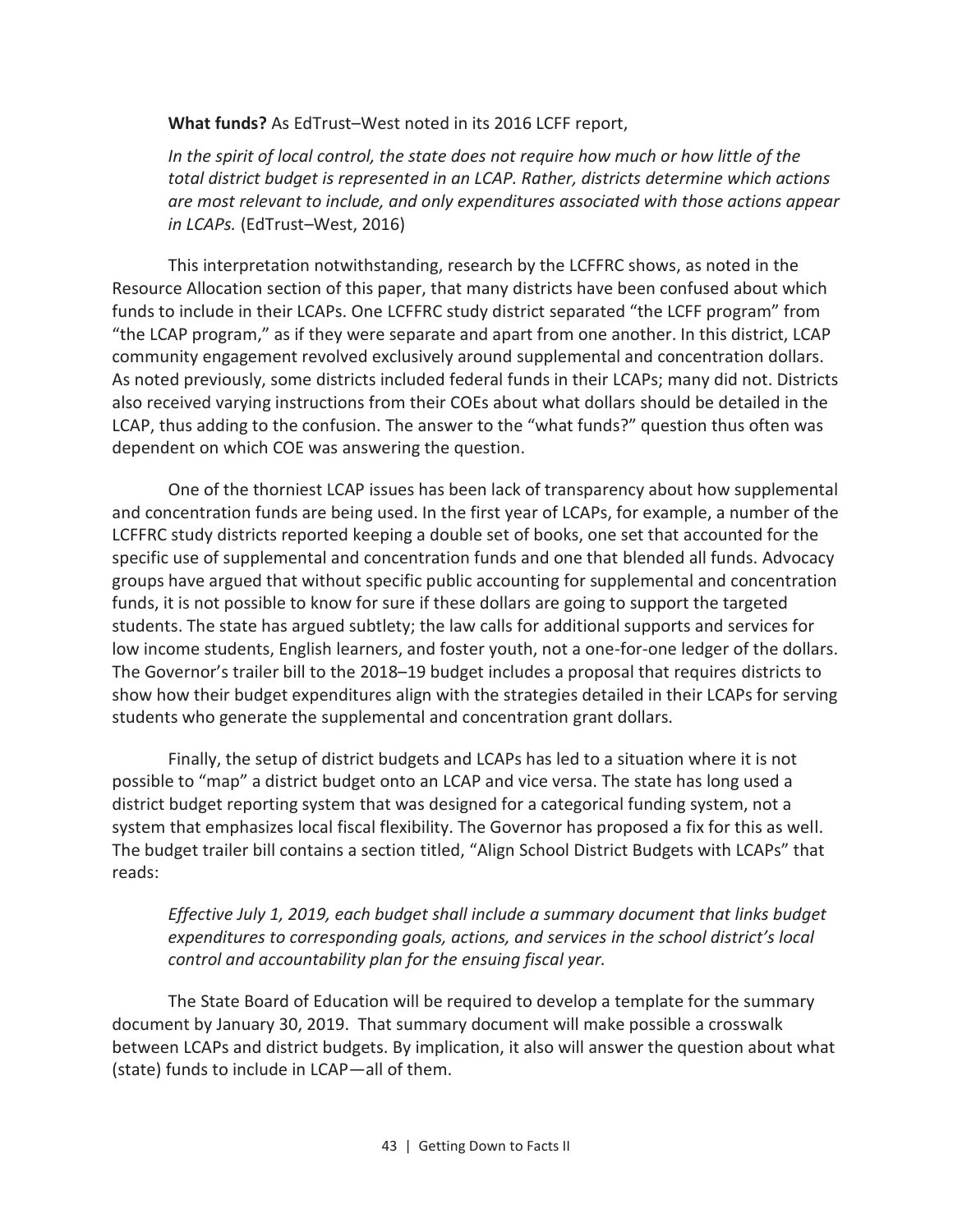**LCAP as a communication tool.** If the LCAP is meant to be a tool by which a district communicates its goals, strategies, and budget decisions, LCFFRC research as well as research by other organizations, suggests the template has fallen short. "Unwieldy" and "not community-friendly" are two of the descriptors LCFFRC researchers have heard to describe the LCAP. As one district administrator told researchers:

*You have to constantly give … the Cliffs Notes on it. …It's a mystery document. Nobody knows what is in it. It doesn't inform very many people of anything because nobody wants to read it. (Koppich et.al., 2015)* 

Noted another district official:

*If you're Mom and Dad, and I hand you the LCAP, there is no way that you can read it. You open the first page and ... if you try to see where your child falls in here, how would you know? (Koppich et.al., 2015)* 

And yet the results of the superintendent and COE surveys suggest a different outcome. When asked if "The LCAP is an effective tool for communicating our district's goals and strategies for the community", 70 percent of superintendents agree (49% only somewhat agree), and 81% of COE superintendents agree (61% somewhat agree). These results bear more investigation.

**LCAP guidance and support.** The LCAP is complex and for many districts, has been confusing. Support has been vital. Nearly all superintendents (99%) report that their districts have received guidance for their LCAPs. The vast majority (92%) say this guidance and support has come from their COE. When asked how useful COE LCAP guidance was, two-thirds of superintendents (67%) say they found it very useful and another 27 percent somewhat useful.

Beyond COEs, nearly half of superintendents (47%) say they sought LCAP assistance from administrators in other districts and nearly all found this guidance very useful or somewhat useful. Superintendents sought LCAP guidance from other organizations as well but with less frequency. For example, 40 percent (40%) of superintendents report they sought LCAP guidance from CDE and about a third (32%) say they turned to the Association for California School Administrators (ACSA). Nineteen percent (19%) say they sought assistance from CCEE.

The vast majority of superintendents who sought help (83%) reported their greatest need for support was to complete technical aspects of the LCAP template. More than half (58%) reported they needed more assistance than they received. More than half of superintendents (59%) received support to develop LCAP goals and strategies; 59 percent also reported they would like additional guidance in this area. Nearly two-thirds of superintendents (62%) who sought support for measuring their district's progress toward meeting their LCAP's said they did not receive enough help in this area. Finally just above 40 percent of superintendents (42%) reported they received support to communicate their LCAP to parents and the community; 59 percent reported they needed more help than they received.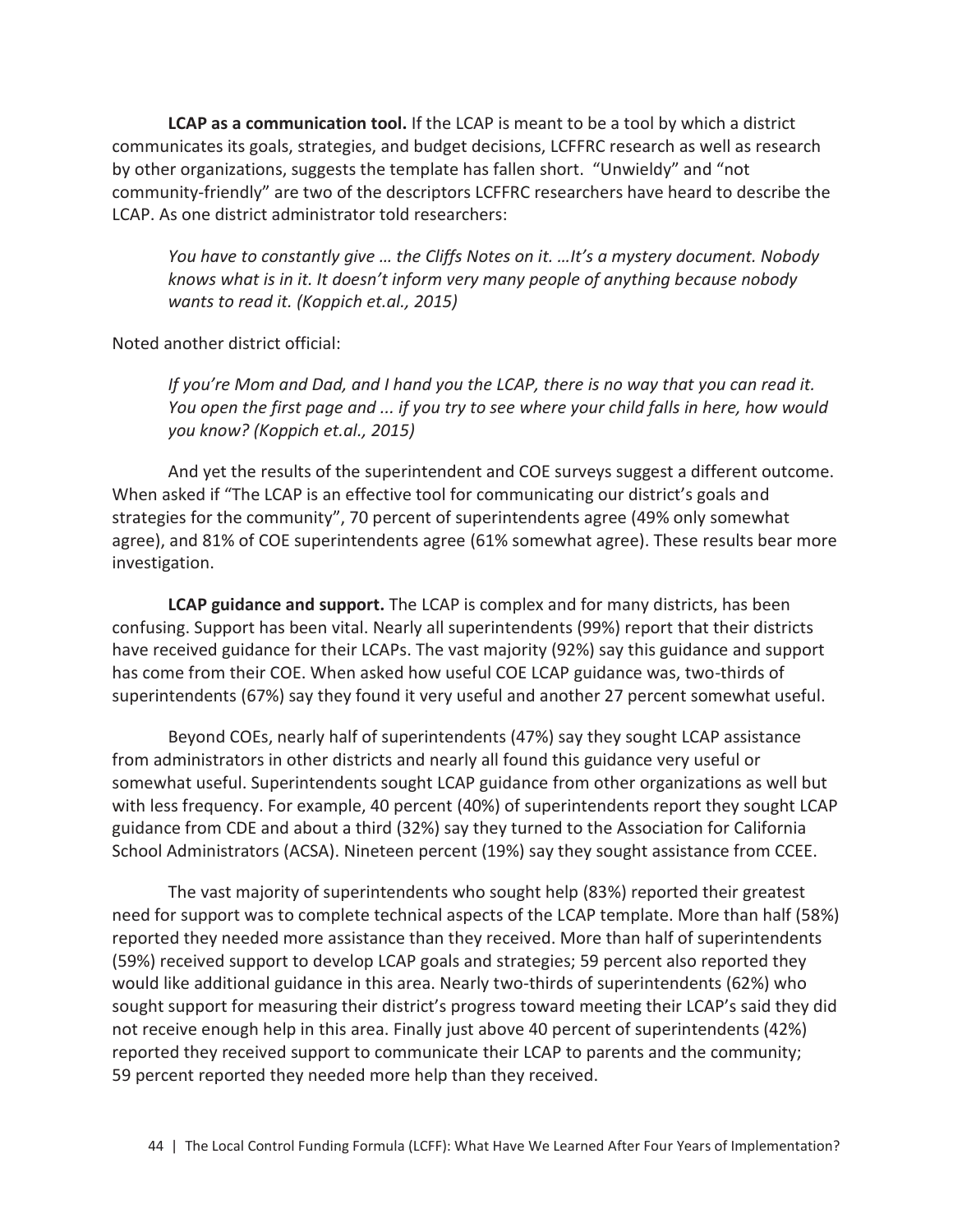Districts, then, sought support and assistance for a variety of LCAP-related challenges. Yet assistance was not sufficient to meet the requested need. Results of the PACE COE survey paint a somewhat different picture, suggesting that COEs have the capacity to meet districts' needs and are doing so. This may be an indication that COEs are underestimating districts' ongoing needs for support and assistance.

**Small district dilemma.** As described in the Resource Allocation section of this paper, the LCAP presents a special challenge for small and often rural districts as they are subject to the same LCAP requirements as large districts. Shasta Elementary District with a student population of six must complete the same LCAP template as the Los Angeles Unified School District with a student population of nearly 600,000 (CalEdFacts, 2017). The level of effort required to develop the LCAP substantially strains these small districts' already limited central office capacity. LCFFRC research has shown that this is a clear case where one size (LCAP) does not fit all.

#### **Section Conclusion**

The LCAP template has evolved over the last four years in an effort to address issues raised by districts that have struggled to meet the demands of a lengthy and complex document with multiple purposes. Nonetheless, considerable problems remain. The LCAP tries to serve too many purposes. It remains burdensome and cumbersome. Districts tell researchers the template is not suited to communicating their improvement goals or strategies, that it is more about compliance and less like a coherent strategic plan.

In a new effort to address LCAP challenges, four organizations—Pivot Learning Partners, WestEd, CCEE, and the California Collaborative for District Reform have teamed with three school districts—Elk Grove, Oceana, Azusa—to form a "test kitchen" to work on reformatting the LCAP. Their goal is to create "an annual district budget and planning document that is more readable, credible, and manageable" and hope to have something by June 2018 (Fensterwald, 2018, February 13). Their results bear watching.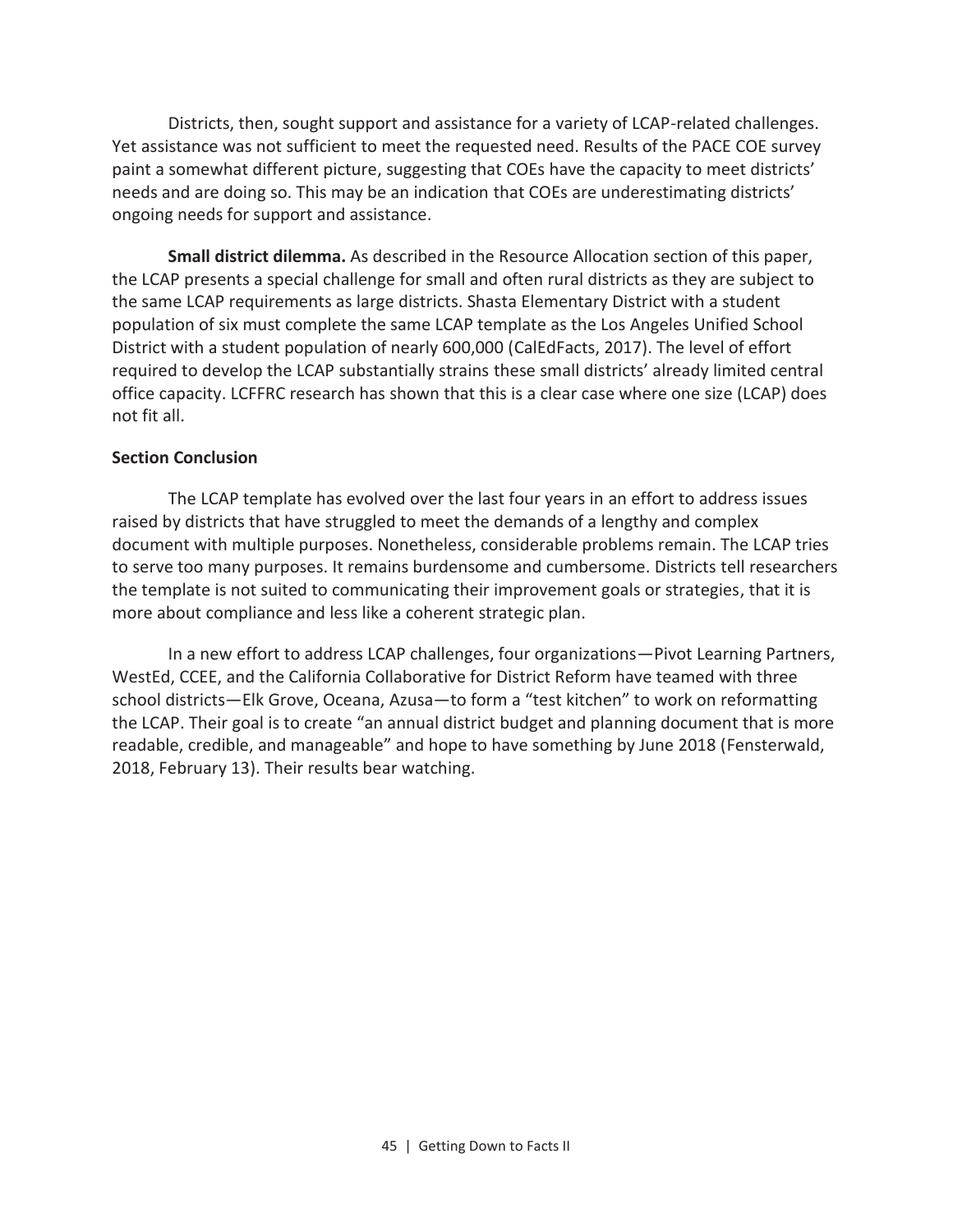## **County Offices of Education**

This section covers the role of County Offices of Education (COEs) in LCFF implementation. The research questions are: (1) How are COEs approaching their new responsibilities under the LCFF? (2) How does the varying capacity of COEs to do this work impact districts?

The LCFF significantly expands the traditional support and oversight roles of County Offices of Education. The law gives COEs the authority to approve, require changes in, or reject completed LCAPs.<sup>19</sup> COEs serve as the final arbiter of whether or not an LCAP meets state standards and requirements. With the emerging California System of Support (described in the LCFF Basics section of this paper and reviewed at the end of this section), COEs also are assuming substantial responsibility for assisting struggling districts to improve.<sup>20</sup>

Some of the responsibilities the LCFF assigns to COEs are reasonably analogous to duties for which they have been responsible under other state laws. For example, under a set of state statutes known as AB 1200, COEs oversee district fiscal health, reviewing and approving district budgets, certifying that a district's adopted budget will allow it to meet its financial obligations in the coming year and two succeeding years. AB 1200 further authorizes COEs to intervene in fiscally troubled districts, granting them the power to appoint an advisor to work with districts or to exercise "stay or rescind" powers over district spending decisions (Warren, 2016).

#### **COE Attitudes Toward the LCFF**

 $\overline{\phantom{0}}$ 

As do district superintendents, COE superintendents view the LCFF generally favorably. On the PACE survey, when COE superintendents were asked if "the LCFF has improved education services for English learners, students living in poverty, and foster youth," 84 percent agreed or strongly agreed. When asked of the LCFF "removed essential protections that categorical programs once provided for high-needs students in my county," COE superintendents reported it does not, though this response is somewhat more equivocal. Sixtyone percent (61%) said LCFF does not diminish protections for high-needs students but 41 percent only "somewhat" agreed this is the case. More than a third of COE superintendents (38%) said they believe LCFF did remove essential protections from the most needy students (PACE, 2017).

<sup>19</sup> It does not allow COEs to change the substance of LCAPs by, for example, requiring changes in goals or priorities.

<sup>20</sup> COEs also are required to complete their own LCAPs for those programs within their jurisdiction, such as court schools. In addition to the eight state priorities, COEs' LCAPs must address two additional priorities: coordinating instruction for expelled students and managing services for foster youth. COE LCAPs are approved by CDE.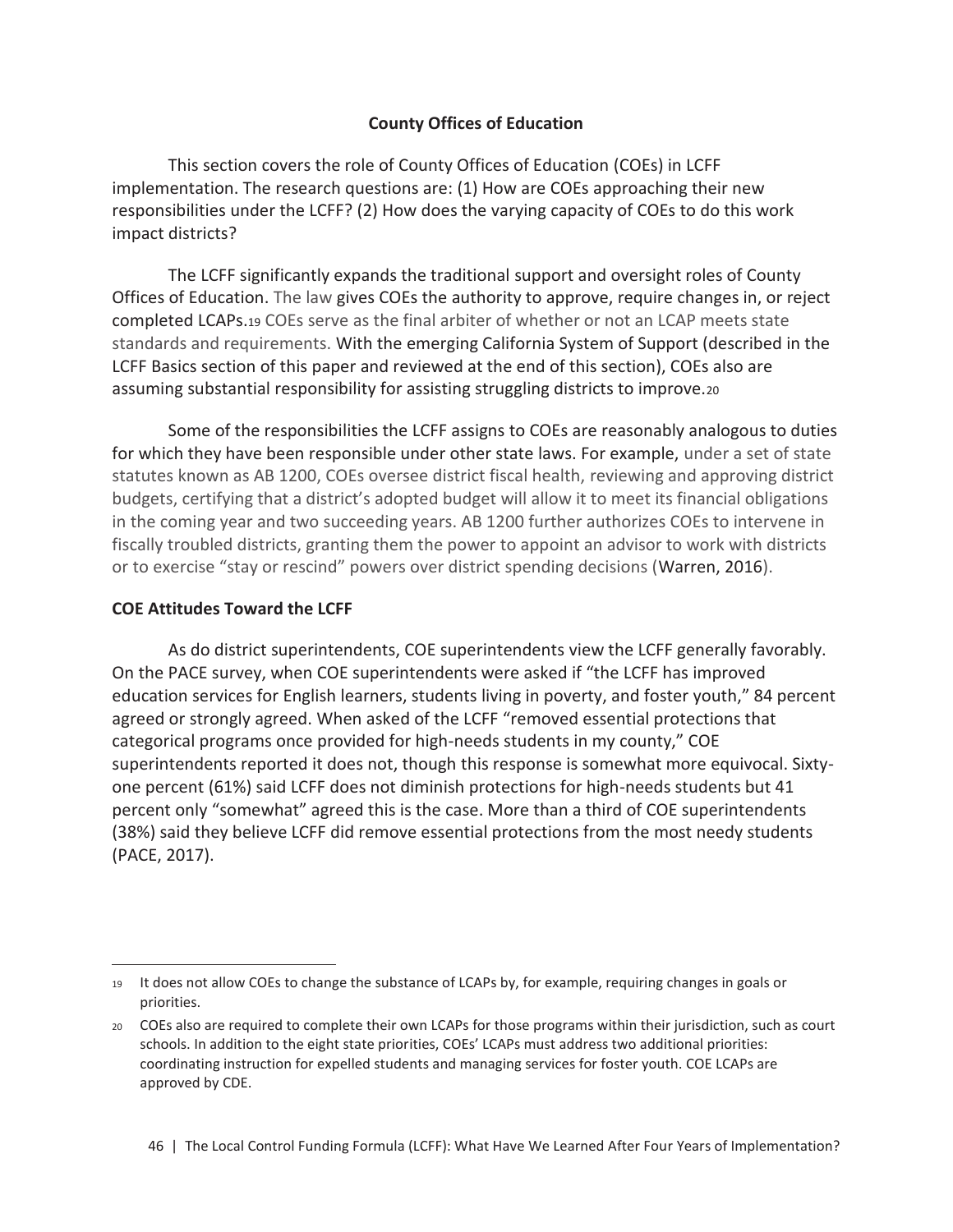#### **New Responsibilities Tax Capacity**

Regardless of COE superintendents' general plaudits for the intent of LCFF, COE officials told LCFFRC researchers that the responsibilities added by the LCFF often strain their capacity. The LCAP approval process is extremely time consuming they say, with a steep learning curve for an often-limited staff. Not only does COE staff need to understand deeply the details around LCAPs, they also must grapple with the fundamental cultural change the LCFF represents, specifically a shift from the categorical mindset of most California educators.

As described earlier in this paper, prior to the LCFF, state laws and programs largely bounded districts' fiscal decisions. The new system of fiscal flexibility that is the hallmark of the LCFF shattered old norms and required those at both the district COE level to rethink traditional ideas and approaches.

As one COE official told LCFFRC researchers,

*It's a challenge for us to discard our categorical mindset. We're moving from an accounting system to accountability. That's a tough shift. (Humphrey & Koppich, 2014)* 

Shifting COE administrators' mindset is a fairly slow and deliberative process as COE staff work to overcome many years of compliance orientation. As one COE administrator told researchers:

*We have a whole generation of ed[ucation] services administrators who have been geared, programed, and fine tuned to do one thing—be in compliance. They are compliance thinkers. (Koppich et.al., 2015)* 

## **Technical Assistance**

Most COEs have offered technical assistance to districts in their county to help them complete their LCAPs. While technical assistance has taken different forms in different COEs, in general, COEs have endeavored to help districts understand the state LCAP approval criteria, provided information about how to complete the LCAP template, and offered updated information as the template has changed.

Particularly in the first two years of LCFF implementation, a number of COEs brought district teams together with COE teams in workshop settings. Importantly, in these early years, when districts were beginning to get used to the idea of new ways of budgeting now-flexible dollars, COEs modeled a non-siloed approach to budgeting with their own staff teams. Many county offices also met individually with districts to provide one-on-one assistance on specific LCAP issues. According to results of a survey of COE superintendents by the Public Policy Institute of California (PPIC), more than 80 percent of COEs reported they have provided assistance to districts in their county to help them strengthen their LCAPs by refining goals and targets. (Koppich et.al., 2015; Warren, 2016)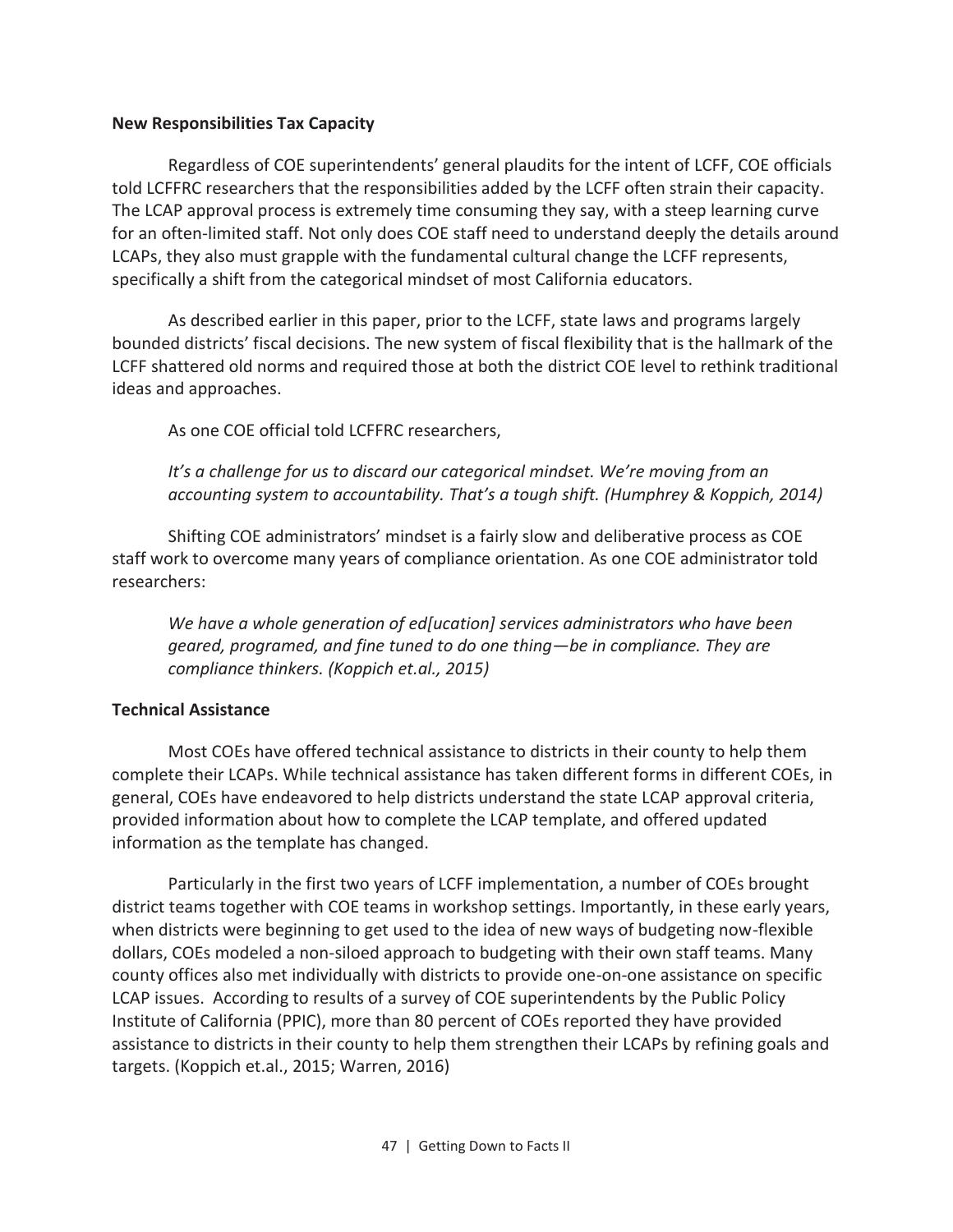COE efforts to provide support and assistance to their districts notwithstanding, the ambiguity surrounding LCAPs has led to wide variation in the policy interpretations and guidance COEs have provided to districts. Such LCAP problems as confusion over the purpose of the template, which funds ought to be included, and how these funds could appropriately be used, is a challenge given the varying levels of COE staff knowledge and capacity within and between the state's 58 COEs. As LCFFRC researchers learned, different COEs have offered differing advice and support on key aspects of LCAP development and completion.

## **Local Control or Compliance?**

As noted in the LCAPs section of this paper, LCFF implementation often has heightened tension between local control and compliance. Where are the limits of district flexibility and the limits of COE authority? Many COEs still struggle to strike the appropriate balance between supporting districts to exercise their new fiscal flexibility in ways that meet the needs of their own communities (the technical assistance role) and ensuring that state requirements are met (the LCAP evaluation role). As one district administrator told LCFFRC researchers:

*I've been worried all along that the local is going to be the small 'l' and control is going to be the big 'C' in this whole process as it evolves. Koppich, et.al., 2015)* 

COE officials, too, have expressed frustration. "We become the L-COPs," one COE official told researchers (Koppich et.al., 2015). Several COEs expressed a desire to coach districts rather than simply enforce compliance. Some have taken steps to ameliorate the LCAP's compliance orientation. As one COE official told researchers:

*We review of the LCAP for the three areas that county offices are required to look at is more or less a compliance checklist activity. But we wanted to look at how do we ensure that our districts have a plan that in fact will have an impact on closing the achievement gap and ensuring all students are college and career ready. So we set some areas out that we are looking at more closely so we can ensure that we can provide some recommendations and supports to our districts.* (Koppich et.al., 2015)

COEs have relied for guidance as they have charted the new LCAP waters on trainings, toolkits, and manuals developed by the California County Superintendents Educational Services Association (CCSESA). Results of the PACE county superintendents survey show that 79 percent (79%) of these officials find CCSESA support and activities "very helpful" as COEs work with districts on LCFF implementation matters (PACE, 2017). As a point of comparison, as noted in the LCAP section of this paper, 62 percent of COE superintendents find help and support from colleague COEs. Other support providers, including CDE and CCEE, rate much lower.

Many COEs report their LCFF implementation roles have required some fundamental changes in way they do business, for example, moving staff from their usual responsibilities to handle LCAP work. LCFFRC researchers were told in several COEs that absorbing the new LCAP work meant setting aside planned Common Core implementation activities or delaying fulfilling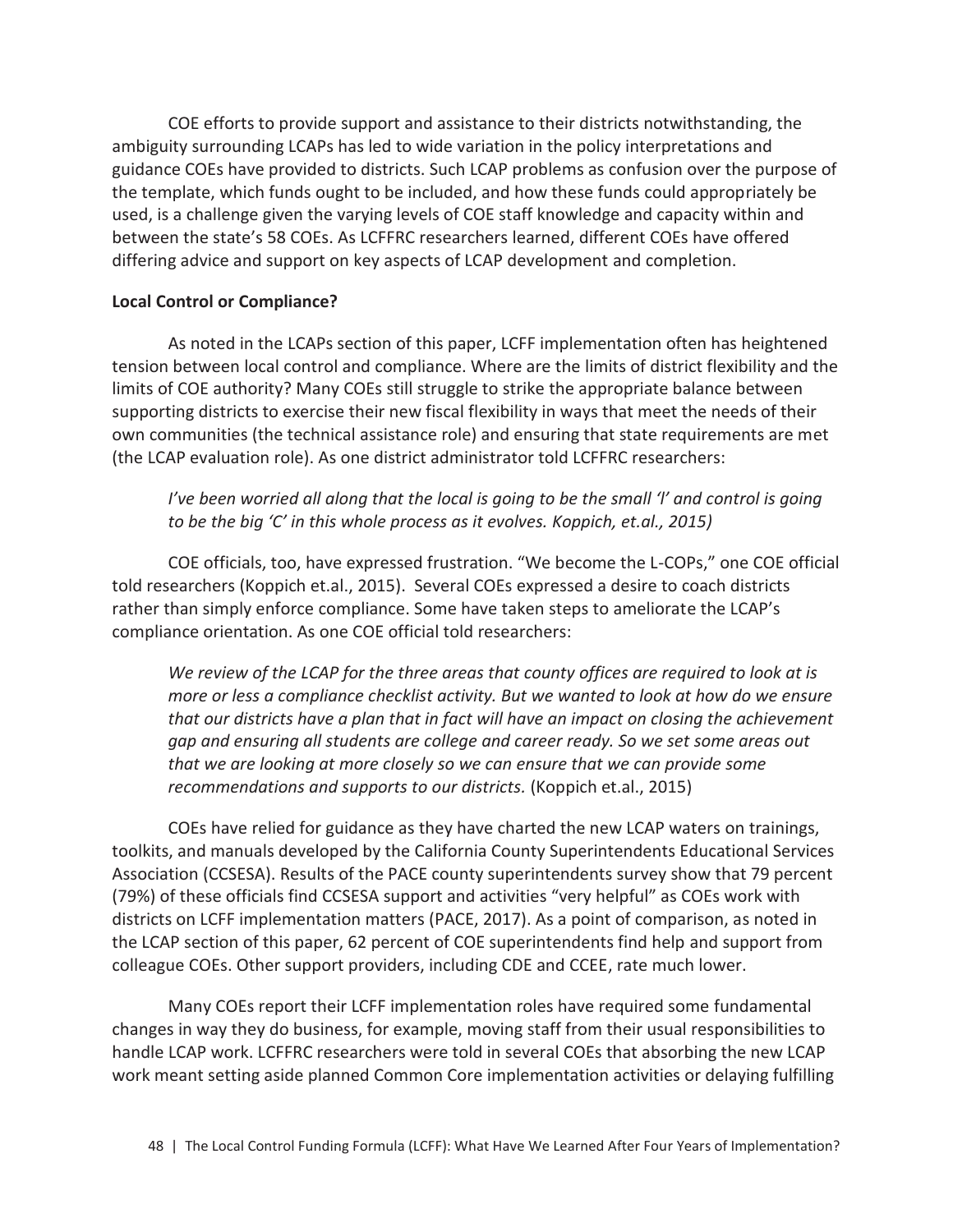responsibilities required under federally funded programs administered by the COE (Koppich et.al., 2015).

PACE COE superintendent survey results reveal half of COEs (50%) made changes in staff assignments and budget allocation to support LCFF implementation. More than 40 percent (43%) say they "made big changes, placing LCFF implementation at the center of our work with districts in our county and learning to work with them in new and different ways." Just seven percent of COE superintendents say they "already had the necessary systems and personnel in place to support implementation of LCFF in the county" (PACE, 2017).

As the state's new Support and Intervention System moves ahead, COEs will find themselves with even greater obligations and responsibilities as they work with districts to provide tailored assistance. One question on the PACE survey queried COE superintendents about developing requisite areas of expertise. Just above two-thirds of survey respondents (39%) believe COEs should develop their capacity to provide assistance in *all* areas relevant to LCFF implementation. More than 40 percent of COE superintendents (43%) agree with the statement, "COEs should develop strong expertise in one or two areas relevant to LCFF implementation and partner with other organizations or COEs in other areas (PACE, 2017). How or if those kinds of partnerships will materialize around COEs' new support and intervention responsibilities, and whether even if they do materialize they will be sufficient to do the job, remains to be seen.

## **Relationships Between COEs and Districts**

The relationship between a COE and its districts impacts the ability of the COE to provide guidance and support. COE superintendents report that, "LCFF has significantly improved relationships between the COE and districts in my county" (PACE, 2017). Yet LCFFRC researchers found in interviewing district officials, these relationships run the gamut from cordial and collaborative to, at best, arms length.

Small districts rely on COEs more heavily for training and advice than larger districts do, and generally are more comfortable working with COEs. Like small and rural districts, small and rural COEs often face acute capacity issues helping their districts with LCFF implementation issues. Because the districts are so small, even prior to the LCFF, the COE often assumed typical district roles such as budget development and curriculum and instructional improvement. These COEs have even fewer slack resources to allow them to take on LCFF responsibilities, especially the LCAP.

LCFFRC researchers found that larger districts' relationship with their COEs often is more fraught. These districts tend to have more specialized staff assigned to the LCFF implementation tasks. Administrators in some large districts reported that their own staff knew more than COE employees about helping the district with matters such as stakeholder engagement, priority setting, and resource allocation.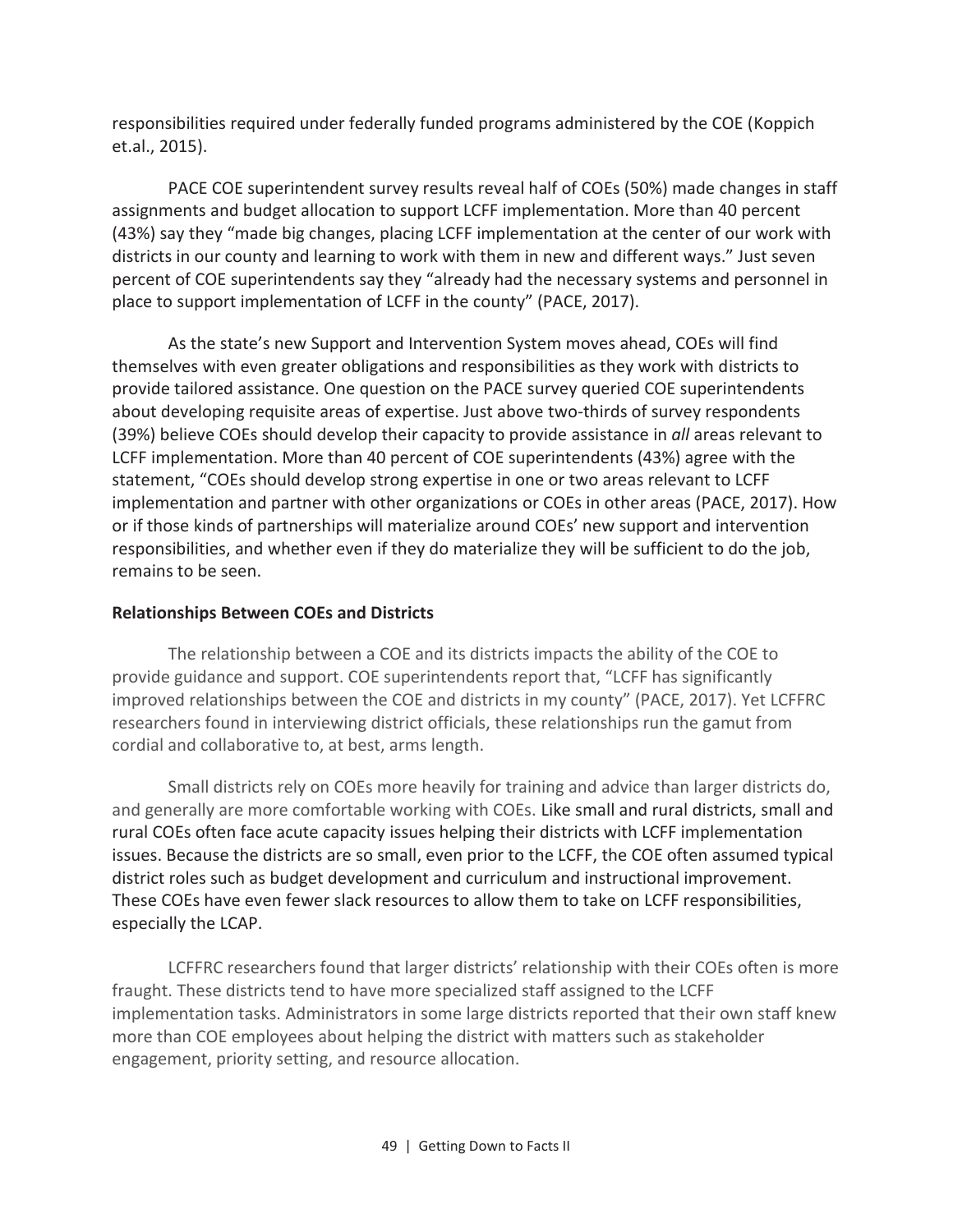As suggested earlier in this section, the district-COE relationship likely will become more significant as the California System of Support takes effect. Though still evolving, this new multipronged system adds yet again to the responsibilities on COEs' plates. COEs will be required to provide assistance to districts the state identifies as underperforming, as illustrated by Dashboard results.21 As of December 2017, the state had identified one in four districts as requiring assistance; many other districts, not officially identified, will require assistance as well to put them on the road to improvement.

#### **Section Conclusion**

 $\overline{\phantom{0}}$ 

The state has not yet clarified several important aspects of the new district support system. How will COEs, the CDE, and CCEE work together to provide targeted and appropriate support? Which entity will be responsible for what aspects of support? How will the state prevent support from becoming more compliance? How will the state ensure that districts receive clear and consistent messages about requesting and receiving support and their obligation for using support to achieve productive results?

These and myriad questions remain unanswered. Complicating this situation even more will be COEs' varying and often-limited capacity to offer the kinds of targeted assistance districts are likely to need.

<sup>21</sup> Districts can accept the assistance offered by their COE, or request assistance from the CCEE or from another provider.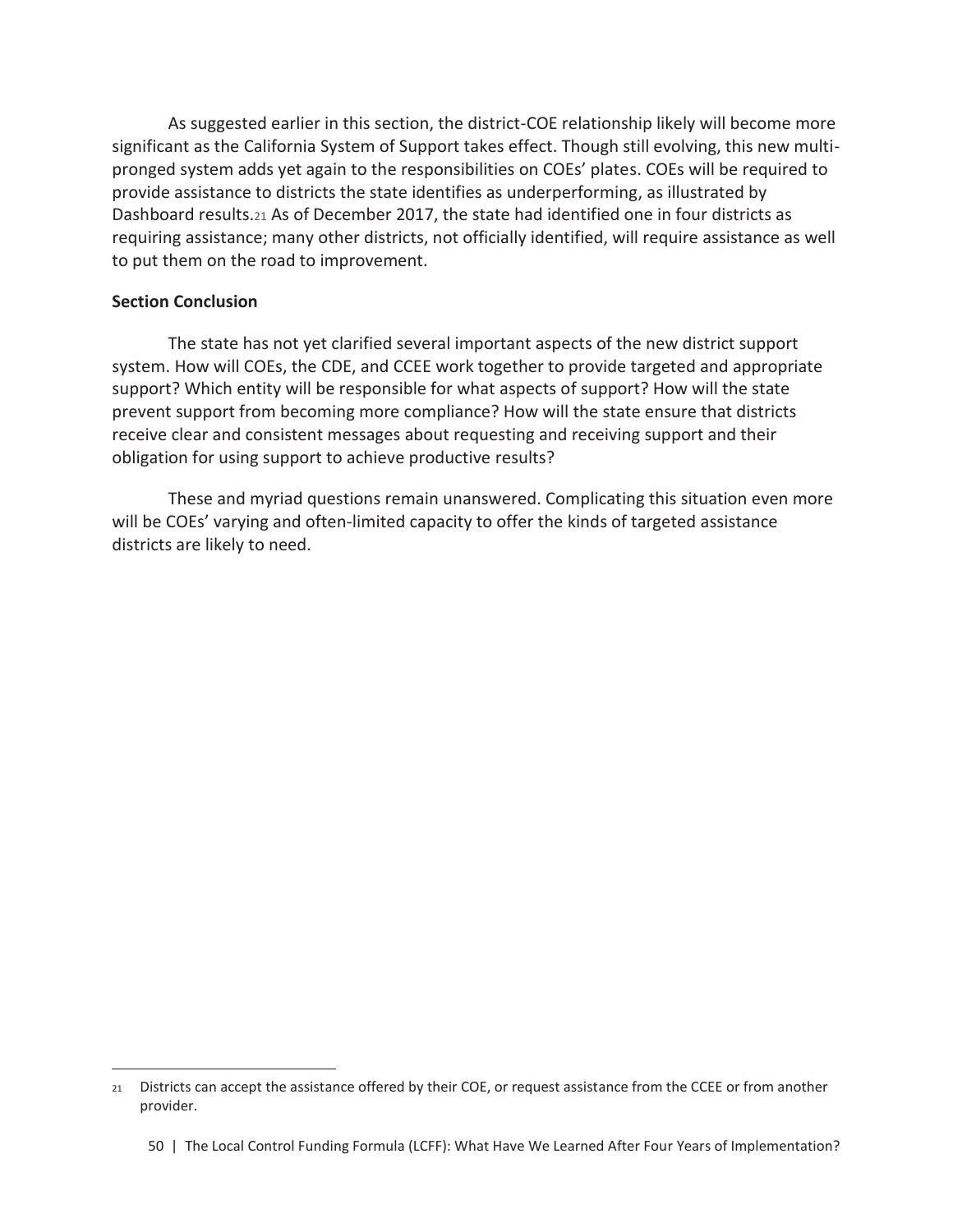#### **Conclusion: Is LCFF Working? Will It Work?**

The October 2017 release of the Smarter Balance test results show little or no improvement compared to the previous year. While some suggest that the flat scores indicate that the LCFF is not working, others argue that the LCFF, the accompanying accountability system, and a statewide system of support for low-performing districts have not been fully implemented.

In contrast to the overall flat scores, a recent study by Rucker C. Johnson and Sean Tanner examined the impact of the LCFF on student outcomes and found significant improvements in high school graduation rates and academic achievement particularly among students from low-income families (Johnson & Tanner, 2018). The LCFFRC's research found numerous examples of districts that financially benefitted from the state's new funding system and showed impressive test score gains. At the same time, LCFFRC researchers found other districts that received significant funding increases under the LCFF but did not realize improved test scores.

Many different and significant improvement efforts are underway in school districts across the state along with changes in districts' demographic make-ups that can make predictions about the pace of improvement difficult. At the same time, a host of factors are disrupting many students' lives, including increasing homelessness and challenges created by federal immigration policies.

While evidence offers support that the combination of increased resources and strategic use of these resources can result in improved outcomes for students, it is also clear that additional resources alone cannot achieve LCFF goals. The assumptions undergirding the LCFF the benefits of local determination of resource allocation, the power of stakeholder engagement to set priorities and hold local districts accountable, and the multiple measures of school and district progress embodied in the Dashboard—will need time to be realized.

Going forward, the mix of County Offices of Education and CCEE support for the lowest performing districts will be critical to the LCFF's success. A quick look at recent state efforts to support school and district improvement and the level of investments in the state's new System of Support as detailed in the Governor's proposed budget should temper optimism for quick results. In the early 2000s, in the midst of the No Child Left Behind era, California invested hundreds of millions of dollars in a variety of programs designed to improve low-performing schools and districts. These included the Immediate Interventions/Underperforming Schools Program, the High Priority Schools Grant Program, School Assistance and Intervention Teams, and District Assistance and Intervention Teams (DAIT). Evaluations of these programs found that they had either negligible or no overall impact on student achievement. In the case of DAIT, the state spent \$44.25 million on intervention and support for 43 districts (ranging from \$200,000 to \$4.8 million per district). The governor's budget allocates approximately \$76 million in funding for COEs and the CCEE to support 218 districts. The recent *EdSource* analysis suggests that an additional 561 districts have at least one racial ethnic or racial subgroup with low (orange or red) ratings on the new Dashboard) in math or language arts.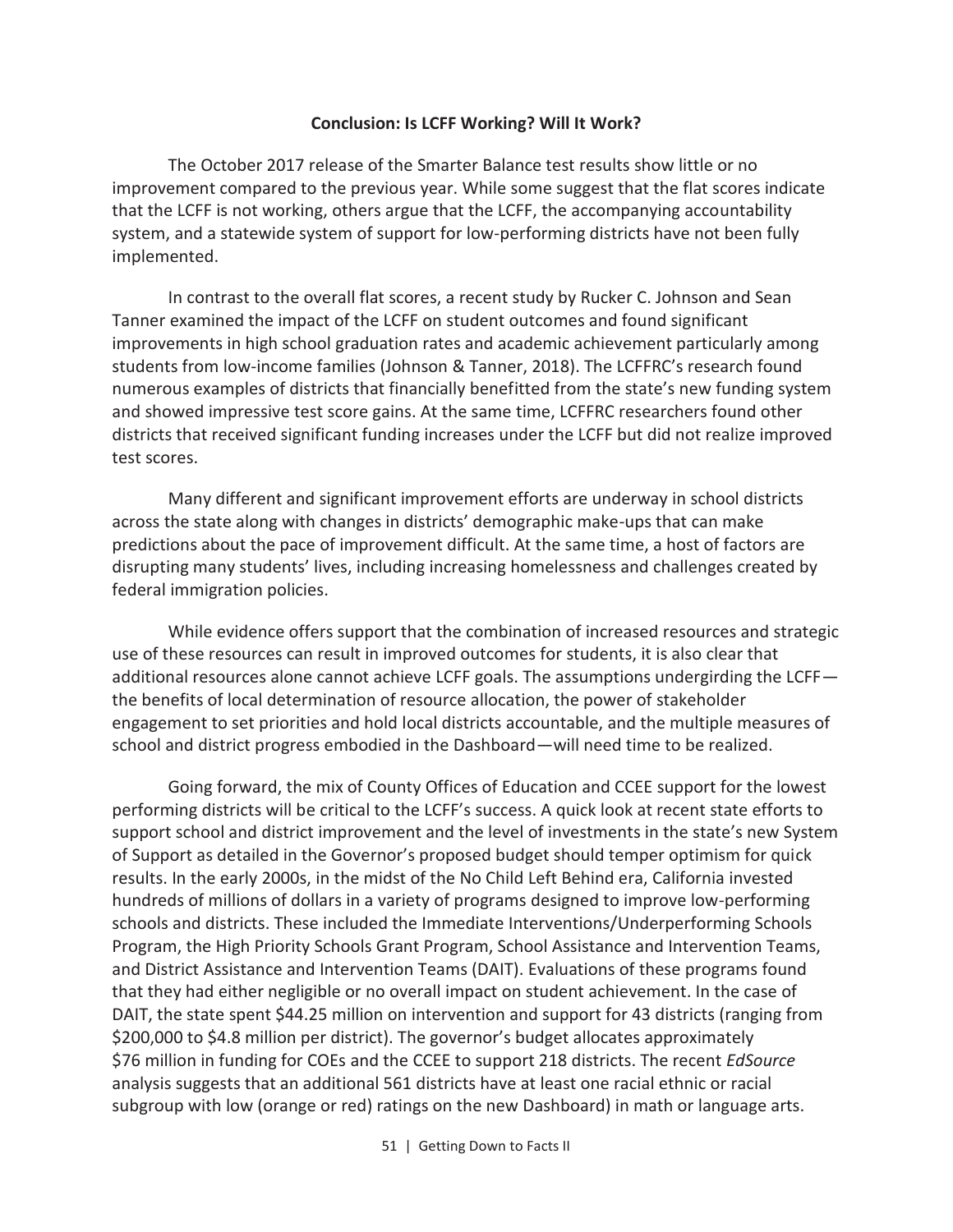These districts, however, do not qualify for assistance under the State System of Support ("New system of support," 2017)

If the Governor's level of investment for support for school districts is enacted, it is fair to assume that these supports will tax the capacity and expertise of COEs and the CCEE. Concurrently, basic assumptions of the LCFF and its commitment to subsidiarity likely will be tested. The next governor, State Superintendent, and members of the California legislature will face some hard choices. They can return the state to the categorical funding system that was unsuccessful for 40 years, embrace ideas that further diminish public education, or tweak the Grand Vision embodied in the LCFF. The latter seems like the most promising approach.

## **Policy Implications**

Results of four years of research on implementation of the LCFF suggests six areas for policymaker review and action:

## 1. **Attend to Fiscal Insufficiency**

Policymakers should consider developing a strategy to address California education's fiscal inadequacy. Educators and a majority of likely voters agree that the state needs to increase funding for public schools.

## 2. **Increase transparency.**

The LCAP requires at least two specific fixes: (a) transparency so that it is clearer how districts are increasing supports and services for targeted students, and, (b) reduced burden to make the document more readable, succinct, and coherent. In particular, policymakers should consider ways to reduce the LCAP burden on small and rural districts. At the same time, the state should encourage alternatives to the LCAP.

## **3. Expand guidance on supplemental and concentration grants.**

The state should consider providing additional guidance to districts on the appropriate uses of supplemental and concentration dollars with an eye toward helping districts deploy these dollars in the service of increased equity.

## **4. Give districts greater discretion to meet the local needs of special student populations.**

The LCFF targets additional funds to low-income students, English learners, and foster youth. As of this school year, districts must also account for services for homeless students. Many districts have other categories of high-need students such as African-American boys, Native Americans, and undocumented students. The state should consider allowing districts, with appropriate justification, to use supplemental and concentration dollars for supports and services for local high-need populations.

## **5. Provide additional guidance on differentiating supports and services for English learners and foster youth.**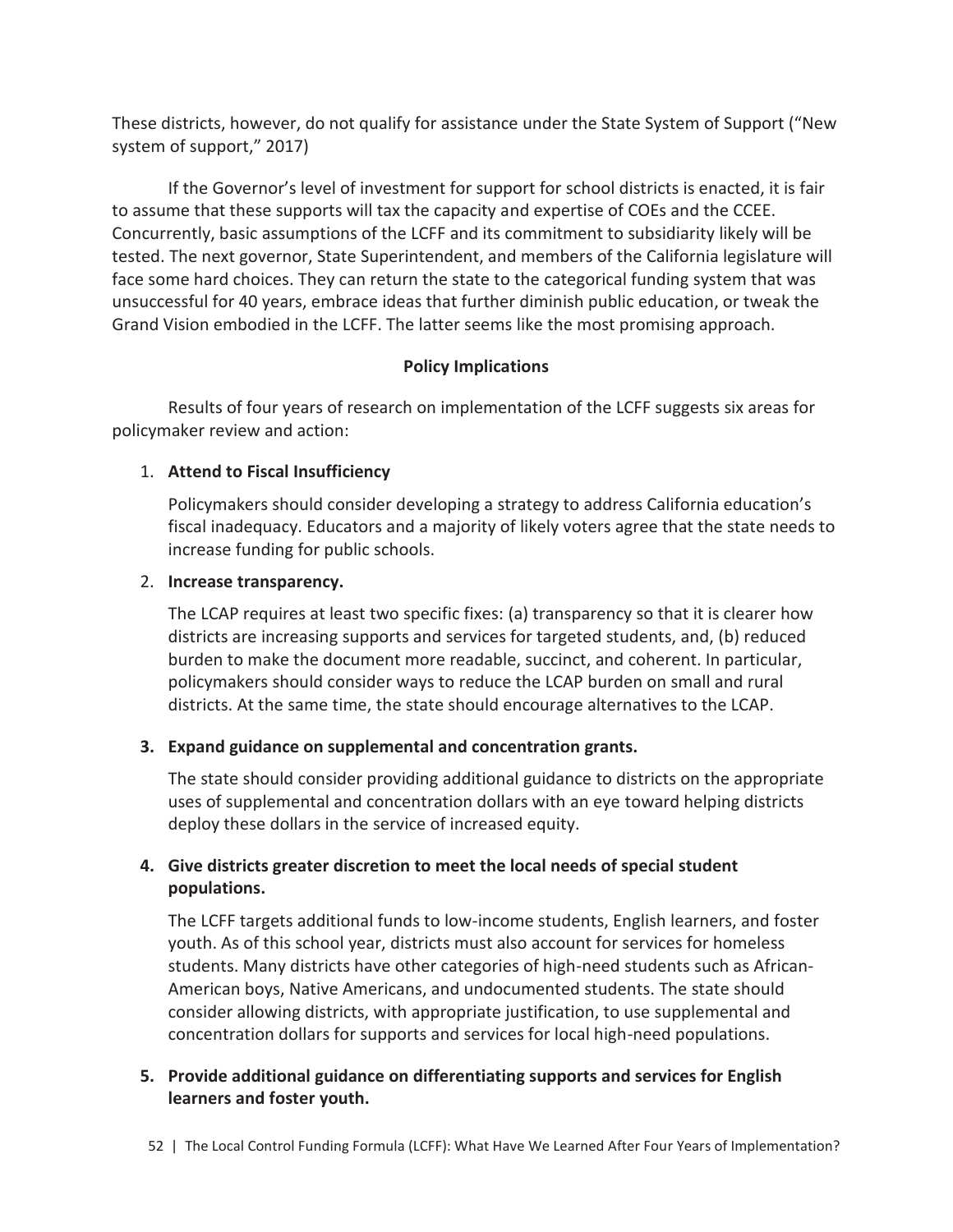The state should consider ways to provide districts with more guidance for differentiating supports and services for these student groups. Given the unduplicated funding portion of the LCFF formula, English learners and foster youth often are swept up in the low-income category. Yet their needs are distinct and different. The state should offer additional guidance, perhaps in the form of examples, of strategies to help ensure districts pay attention to needs particular to ELs and foster youth.

#### **6. Assess early and, where necessary, bolster support for the new System of Support.**

The state's new System of Support is in its infancy. Its efficacy needs to be appraised early and often and adjustments in process and funding made as necessary. At the outset, the state should: (a) send a clear message that the system is about support and not compliance, (b) be clear about the roles of COEs, CDE and CCEE, and (c) develop a mechanism for holding both districts and the new system of support accountable for improvement.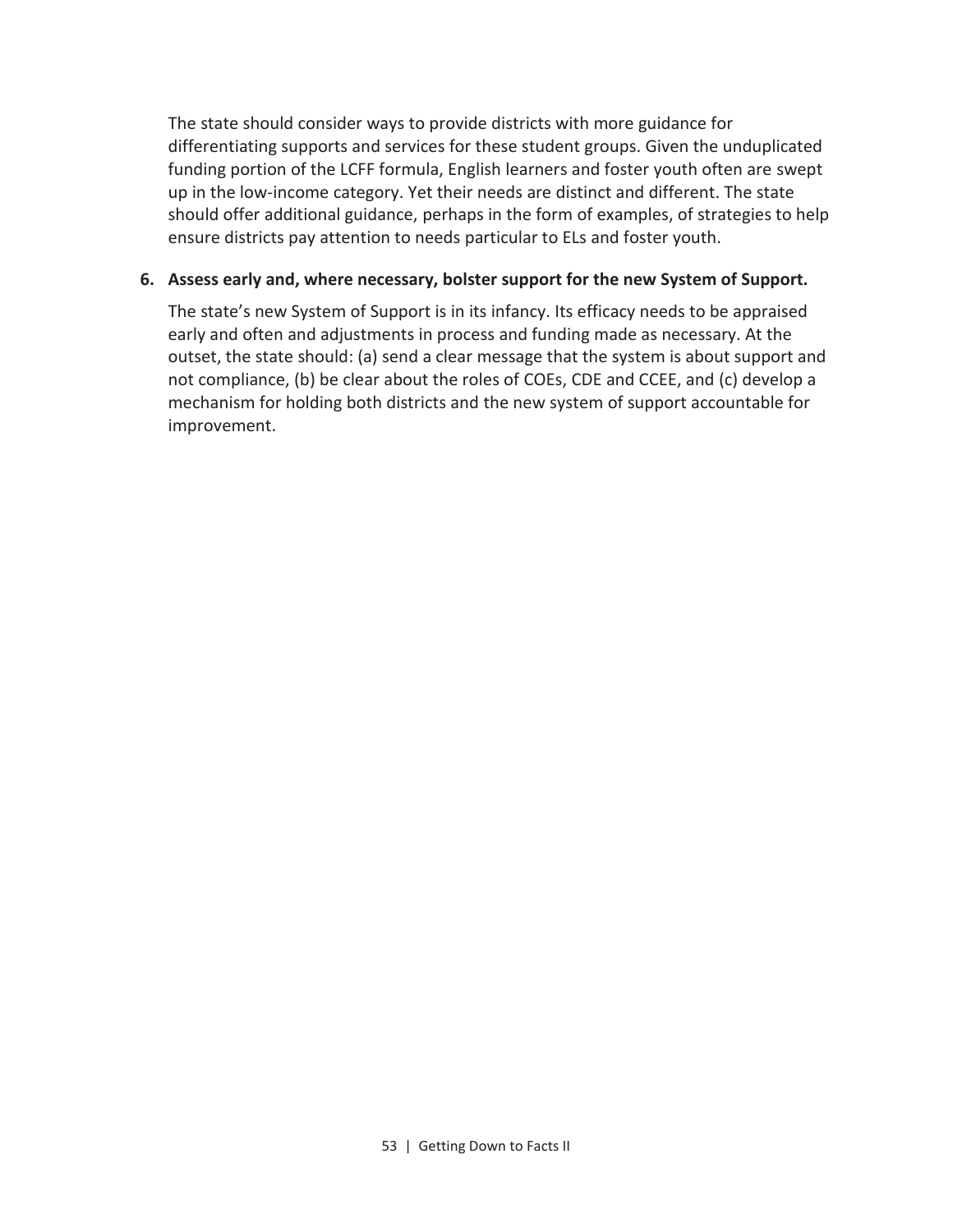#### **References**

*2017–18 Governor's budget summary.* (2017). Retrieved from

http://www.ebudget.ca.gov/2017-18/pdf/BudgetSummary/FullBudgetSummary.pdf

*2018–19 Governor's budget summary.* (2018). Retrieved from

http://www.ebudget.ca.gov/budget/2018-19/#/Home

Baldassare, M., Bonner, D., Kordus, D., & Lopes, L. (2016). *Californians & education*. Public Policy Institute of California. Retrieved from

http://www.ppic.org/content/pubs/survey/S\_416MBS.pdf.

Brown, Gov. Jerry. (2013). *2013 State of the Union address.* Retrieved from http://www.governing.com/news/state/california-brown-2013-speech.html

- CalEdFacts. (2017). Largest & smallest public school districts CalEdFacts. Retrieved from https://www.cde.ca.gov/ds/sd/cb/ceflargesmalldist.asp
- California Department of Education. (2014*). Report to the governor and legislature: Foster Youth Services Program* (2014), Retrieved from www.cde.ca.gov%2Fls%2Fpf%2Ffy%2Fdocuments%2Flrfyslegreport2014.doc&ei=Wo3SVPPg HoyWgwS8koGQBw&usg=AFQjCNG\_f5G2qF3GPa5jDsfTqKJbYEzxiw&sig2=mB5iFkMk3m8g6

pIL0fiW1w&bvm=bv.85142067,d.eXY.

- California Department of Education. (2017). California school dashboard: Technical guide 2016- 17 school year, updated March 2017. Retrieved from http://www.cde.ca.gov/dashboard/ California Department of Education memo, (2017, April).
	- www.cde.ca.gov/be/cc/cp/documents/memo-cpage-apr17item03v2.doc
- California should be able to reduce public employees' pension benefits, Jerry Brown argues. (2017, November 28). *Sacramento Bee.* Retrieved at http://www.sacbee.com/news/politicsgovernment/the-state-worker/article186044653.html.
- CalPERS. (2018). *A solid foundation for the future.* (Updated April 9, 2018). Retrieved from https://www.calpers.ca.gov/page/about/organization/facts-at-a-glance/solid-foundationfor-the-future
- Ed 100. (2017). *Who pays: Where California's public school funds come from.* Retrieved from https://ed100.org/lessons/whopays.
- Ed 100. (2018). *Prop 13 and Prop 98: Then and now.* Retrieved from https://ed100.org/lessons/prop13.
- EdTrust–West. (2016). *Puzzling plans and budgets: Making sense of California's second year local control and accountability plans.* Retrieved from https://west.edtrust.org/wpcontent/uploads/sites/3/2015/11/ETW-April-2016-Report-Puzzling-Plans-and-Budgets-Final.pdf
- Ed Trust–West. (2017). *The steep road to resource equity in California education: The Local Control Funding Formula after three years*. Retrieved from https://29v0kg31gs803wndhe1sj1hd-wpengine.netdna-ssl.com/wpcontent/uploads/sites/3/2015/11/ETW\_Steep-Road-to-Resource-Equity-in-CA Final Report April 11 2017.pdf
- Fensterwald, J. (2017, February 28). How does California rank in per pupil funding? It all depends. *EdSource.* Retrieved from https://edsource.org/2017/how-does-california-rank-inper-pupil-spending-it-all-depends/577405

54 | The Local Control Funding Formula (LCFF): What Have We Learned After Four Years of Implementation?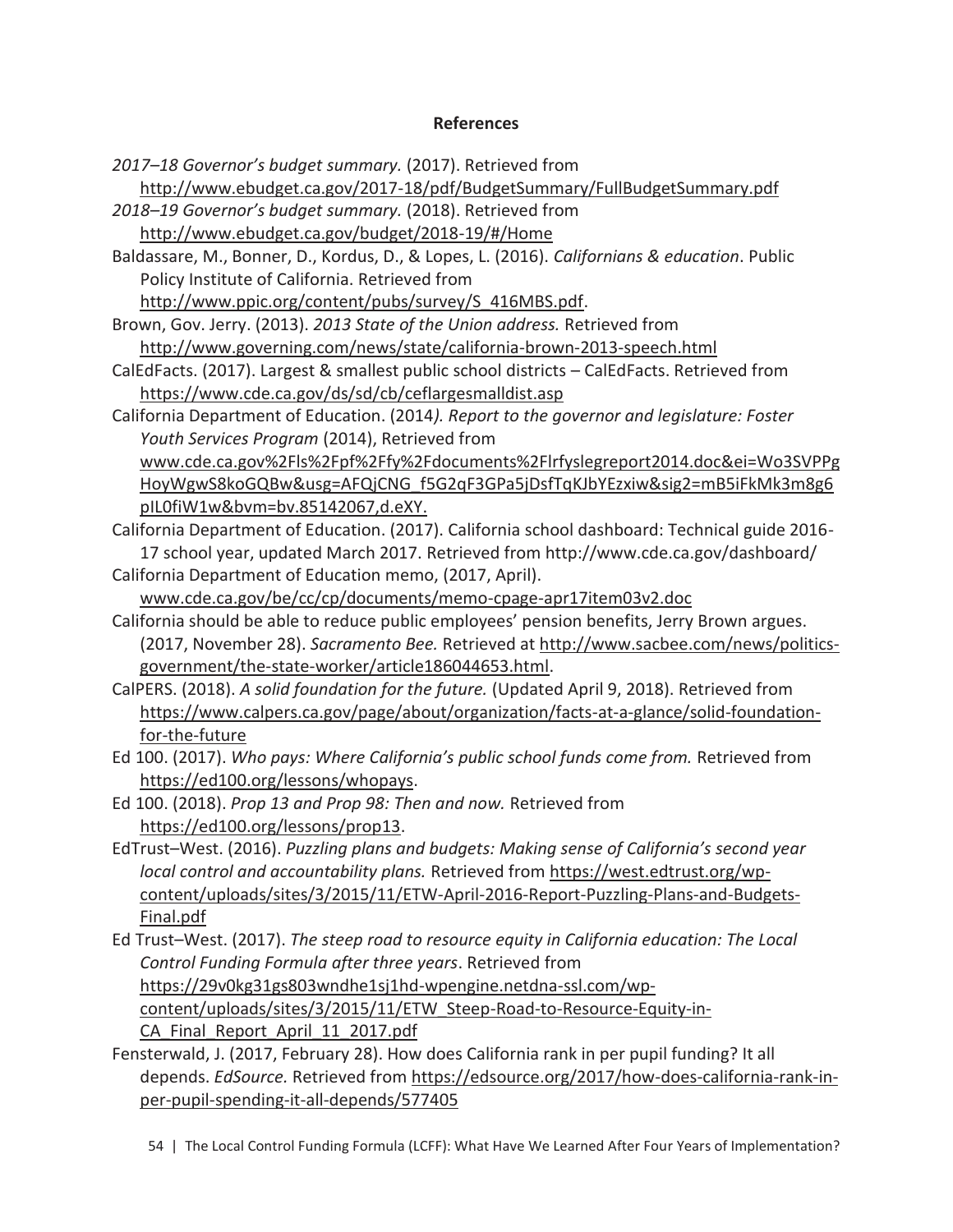- Fensterwald, J. (2017, July 9). Author strips key parts of bill requiring more transparency in school spending. *EdSource.* Retrieved from https://edsource.org/2017/districts-opposeadvocacy-groups-bill-demanding-more-accounting-for-spending-lcff/584344
- Fensterwald, J. (2018, February 13) Creating a "test kitchen" to come up with a better school accountability plan in California. *EdSource*. Retrieved from https://edsource.org/2018/3 districts-and-partners-pursue-ambitious-goal-designing-a-better-lcap/593458
- Fullan, M., & Rincon-Gallardo, S. (2017). *Taking stock: Leadership from the middle.* Retrieved from https://michaelfullan.ca/wp-content/uploads/2017/09/17\_Californias-Golden-Opportunity-Taking-Stock-FinalAug31.pdf
- Fuller, B., Castillo, E., Lee, J., & Ugarte, C. (2016). *Will \$4 Billion in new spending make a difference? Narrowing achievement gaps in Los Angeles.* Berkeley, CA: University of California, Berkeley. Retrieved from

https://gse.berkeley.edu/sites/default/files/users/bruce-fuller/Berkeley-UW-LAUSD-June2016.pdf

- Hill, L., & Ugo, I. (2015). *Implementing California's school funding formula: Will high-need students benefit?*, San Francisco: Public Policy Institute of California. Retrieved from http://www.ppic.org/content/pubs/report/R\_315LHR.pdf
- Humphrey, D., & Koppich, J. E. (2014). *Toward a grand vision: Early implementation of California's local control funding formula.* San Francisco, CA: J. Koppich & Associates. Retrieved from https://www.sri.com/work/publications/toward-grand-vision-earlyimplementation-californias-local-control-funding-formula
- Humphrey, D., & Koppich, J. (2015). *Foster youth and early implementation of the local control funding formula: Not yet making the grade.* Menlo Park, CA: SRI International. Retrieved from https://www.sri.com/work/publications/foster-youth-and-early-implementation-localcontrol-funding-formula-not-yet-making
- Johnson, R., & Tanner, S. (2018), *Money and freedom: The impact of California's school finance reform*. Menlo Park: Learning Policy Institute, Retrieved from

https://learningpolicyinstitute.org/product/ca-school-finance-reform-brief

- Koppich, J., Campbell, A., & Humphrey, D. (2015). *The Local Control Funding Formula: Staking out the ground for early learning.* Menlo Park, CA: SRI International. Retrieved from https://www.sri.com/work/publications/local-control-funding-formula-staking-out-groundearly-learning
- Koppich, J., Humphrey, D., & Marsh, J. (2015). *Two years of California's Local Control Funding Formula: Time to reaffirm the grand vision*. The Local Control Funding Formula Research Collaborative. Policy Analysis for California Education (PACE): Stanford University. Retrieved from http://edpolicyinca.org/sites/default/files/LCFF.pdf
- LAUSD (Los Angeles Unified School District). (2017). *Actuarial Valuation Report.* Retrieved from https://boe.lausd.net/sites/default/files/04-17-18COW2017LAUSDGasbOpebActuarial.pdf
- *LCAP approval manual: A guide for review and approval of LCAPs.* (2018). California County Superintendents Educational Services Association. (Updated February 2018). Retrieved from http://ccsesa.org/special-projects/lcap-approval-manual/
- LCFFRC Statewide Superintendent Survey on LCFF implementation. (2018, April). Unpublished raw data.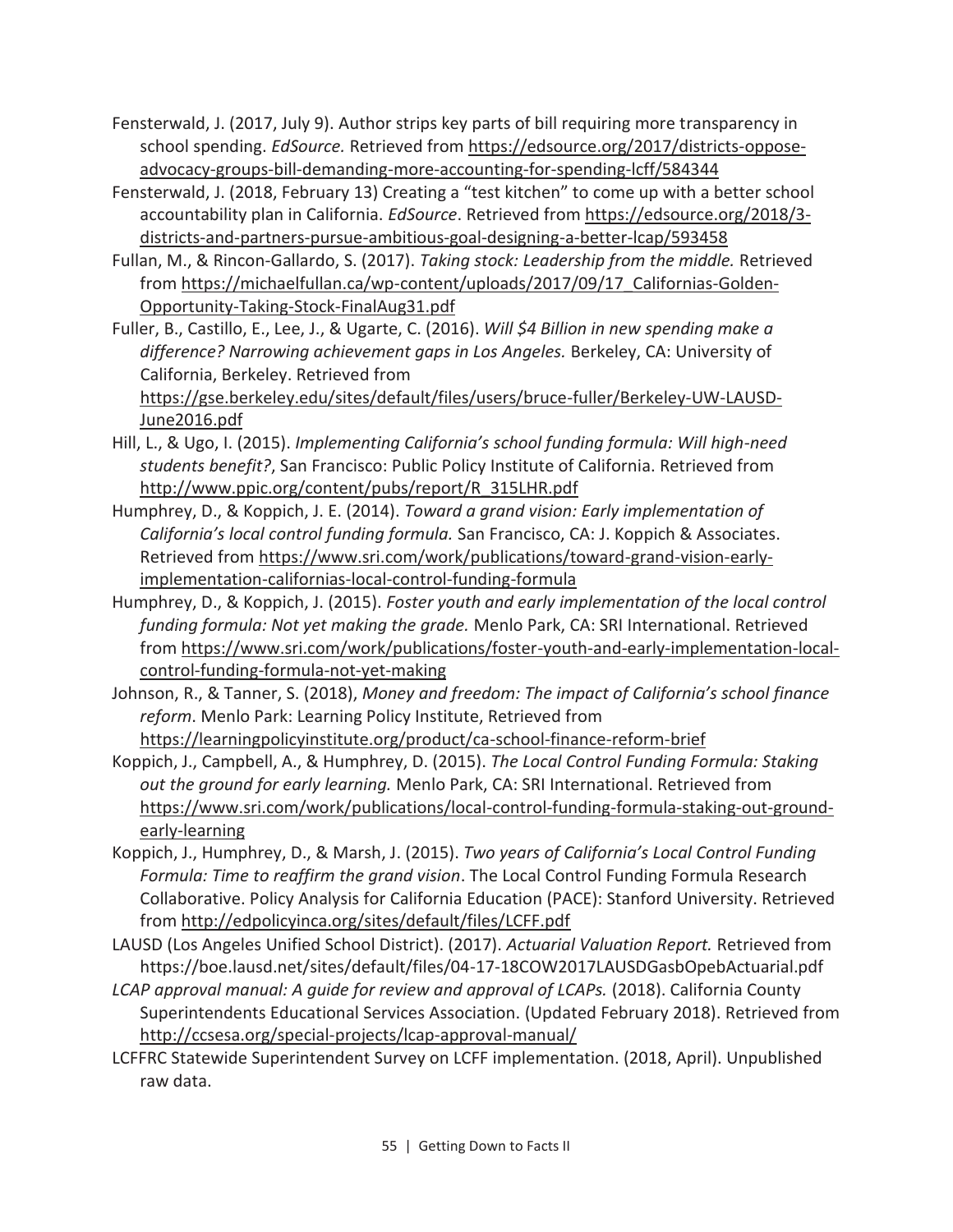- LCFFRC (Local Control Funding Formula Research Collaborative). (2017). *Paving the way to equity and coherence? The Local Control Funding Formula in year 3*. Retrieved from https://edpolicyinca.org/sites/default/files/LCFFRC\_04\_2017.pdf
- LCFFRC (Local Control Funding Formula Research Collaborative). (2018). *How stakeholder engagement fuels improvement efforts in three California school districts.* Retrieved from http://edpolicyinca.org/sites/default/files/LCFF\_RC\_engagement%20cases.pdf
- *Local control funding formula guide.* (2016). *EdSource.* https://edsource.org/wpcontent/uploads/2016/02/lcff-guide-print-version.pdf
- Loeb, S. (2017, January 31). *Susanna Loeb on funding adequacy for California schools*. [Stanford CEPA YouTube]. Retrieved from https://cepa.stanford.edu/news/susanna-loeb-fundingadequacy-california's-schools.
- National Center for Education Statistics. (2017). *Local Education Agency (School District) Universe Survey.* Retrieved from. http://nces.ed.gov/ccd/pubagency.asp**.**
- *New system of support contributes to student success.* (2017, September 13) *EdSource*. https://edsource.org/2017/new-system-of-support-contributes-to-student-success/587309
- Nittle, N. K. (2016, August 26). Why school funding will always be imperfect. *The Atlantic.*  Retrieved from https://www.accelify.com/accelify-blog/2016/08/26/school-funding-willalways-imperfect/
- PACE and USC Rossier polls (2018). Retrieved from http://edpolicyinca.org/projects/pace-andusc-rossier-polls-2018.
- PPIC (Public Policy Institute of California). (2018). *Californians & education.* Retrieved from http://www.ppic.org/wp-content/uploads/s-418mbs.pdf.
- Survey results: County Offices of Education and LCFF implementation. (2017). Policy Analysis for California Education. Unpublished raw data.
- Valdés, G., Kibler, A., & Walqui, A. (2014). *Changes in the expertise of ESL professionals: Knowledge and action in an era of new standards.* Alexandria, VA: TESOL International Association. Retrieved from http://www.tesol.org/docs/default-source/papers-andbriefs/professional-paper-26-march-2014.pdf.
- Warren, P. (2016, August). *Strengthening local K-12 accountability: The role of county Offices of Education*, San Francisco: Public Policy Institute of California. Retrieved from http://www.ppic.org/content/pubs/report/R\_816PWR.pdf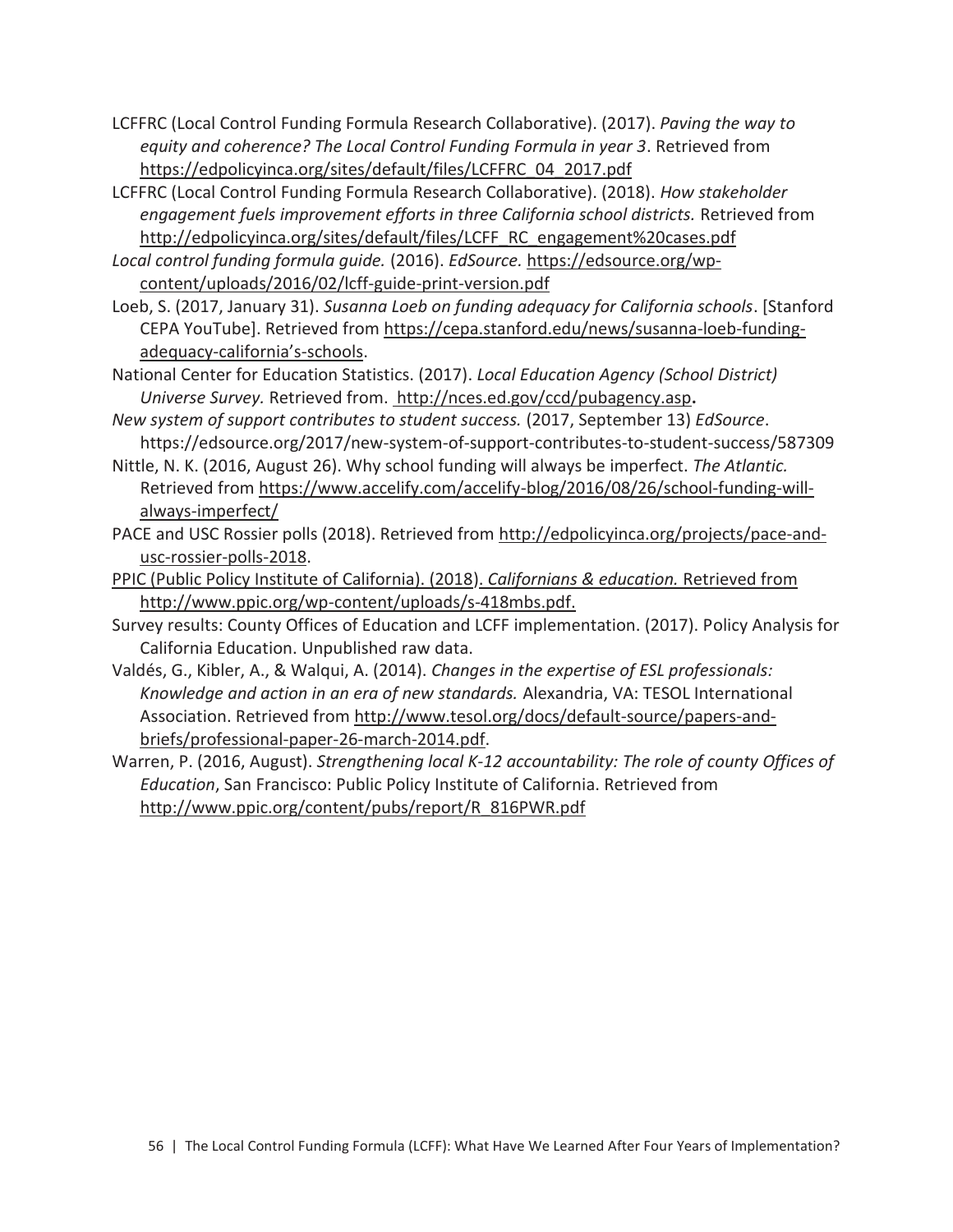## **Appendix**

## **LCCFRC Methodology**

While this paper makes use of data from several sources (noted in the References section), it relies principally on results of the Local Control Funding Formula Research Collaborative's (LCFFRC) four years of research on LCFF implementation. The LCFFRC, a diverse group of experienced researchers at different universities and organizations, continues to conduct LCFF implementation research.22 Reported here are cumulative results of research conducted between October 2014 and March 2018, including 30 case studies encompassing more than 500 interviews as well as a statewide superintendent survey. The LCFFRC has published six reports detailing its work, with an additional report on results of the superintendent survey due in May 2018.

## **LCFFRC Case Studies**

## **Year One Research**

 $\overline{\phantom{0}}$ 

The purpose of the first year's research was to provide a broad overview of LCFF implementation. Data were collected between June and October 2014 and focused on four broad research questions:

- · How are school districts using their newfound budget flexibility in this early implementation phase?
- · How are districts engaging parents and other stakeholders?
- · What opportunities and challenges do they foresee with the LCFF?
- · What can state policymakers learn from these early experiences?

In order to frame this initial implementation study, researchers first interviewed key Sacramento policymakers and staff to gather background information on the LCFF and policymakers' views about implementation. Policymakers were queried about matter such as the development of the LCFF, how target groups were chosen, what LCFF "success" might look like, and what they saw as implementation challenges for district and county offices of education. Answers to these questions helped the research team to frame research foci for the first year of research.

<sup>22</sup> Principal LCFFRC researchers are Julia Koppich (J. Koppich & Associates), Daniel Humphrey (Independent Consultant), Julie Marsh (University of Southern California), Jennifer O'Day (American Institutes of Research), Magaly Lavadenz (Loyal Marymount), and Laura Stokes (Inverness Research).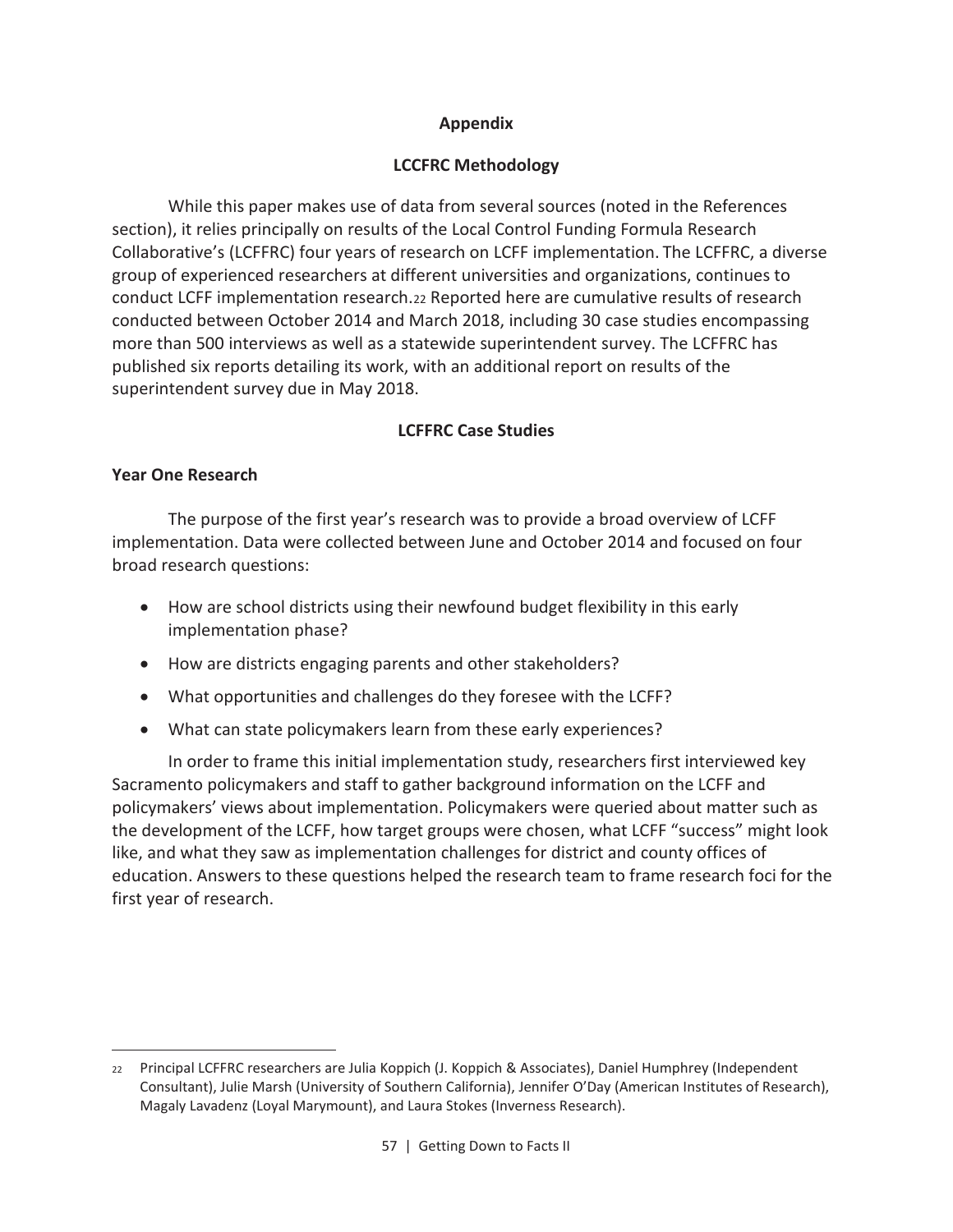In the first year of data collection, the research team sampled 10 districts from across California that were diverse in terms of enrollment, geographic region23, urbanicity24, and proportion of unduplicated students25 (Tables A-1 through A-4).

**Table A-1.** Study districts' enrollment

| <b>Enrollment</b><br>$2013 - 14$ | <b>Number of Case</b><br><b>Districts</b> |
|----------------------------------|-------------------------------------------|
| < 4000                           |                                           |
| $4,000 - 10,000$                 |                                           |
| $10,000 - 40,000$                |                                           |
| $40,000 - 100,000$               |                                           |
| >100,000                         |                                           |

## group percentages

| Percentage of<br>unduplicated<br>pupils<br>$2013 - 14$ | <b>Number of case</b><br>districts |
|--------------------------------------------------------|------------------------------------|
| < 40%                                                  | 1                                  |
| $40\% - 55\%$                                          | 2                                  |
| $55\% - 80\%$                                          |                                    |
| $80\% - 100\%$                                         | ੨                                  |

 $\overline{\phantom{0}}$ 

#### **Table A-2.** Study districts' urbanicity

| <b>Urbanicity</b> | <b>Number of Case</b><br><b>Districts</b> |
|-------------------|-------------------------------------------|
| Rural             |                                           |
| Town              |                                           |
| Suburb            |                                           |
| Citv              |                                           |

#### **Table A-3.** Study districts' unduplicated student **Table A-4.** Study districts' geographic distribution

| <b>Geographic Area</b> | Number of<br><b>Case Districts</b> |
|------------------------|------------------------------------|
| Northern               |                                    |
| Central                |                                    |
| Bay Area               |                                    |
| Southern               |                                    |

#### 58 | The Local Control Funding Formula (LCFF): What Have We Learned After Four Years of Implementation?

<sup>23</sup> Geographic regions include the following counties listed here. Northern: Butte, Colusa, Del Norte, Glenn, Humboldt, Lake, Lassen, Mendocino, Modoc, Nevada, Plumas, Sierra, Shasta, Siskiyou, Tehama, Trinity. Bay Area: Alameda, Contra Costa, Marin, Napa, San Francisco, San Mateo, Santa Clara, Santa Cruz, Solano, Sonoma. Central: Alpine, Amador, Calaveras, El Dorado, Fresno, Inyo, Kern, Kings, Madera, Mariposa, Merced, Mono, Monterey, Placer, Sacramento, San Benito, San Joaquin, San Luis Obispo, Stanislaus, Sutter, Tulare, Tuolumne, Yolo, Yuba. Southern: Imperial, Los Angeles, Orange, Riverside, San Bernardino, San Diego, Santa Barbara, Ventura

<sup>24</sup> NCES urbanicity designations from 2015–2016 were used in summary tables throughout this appendix. https://nces.ed.gov/ccd/elsi/expressTables.aspx

<sup>25</sup> A district's unduplicated student percentage is used to determine the amount of supplemental and concentration funding that the district receives. This term refers to the number of students who qualify as English language learners, foster youth, or low-income students. Students belonging to more than one subgroup are only counted once in the calculation.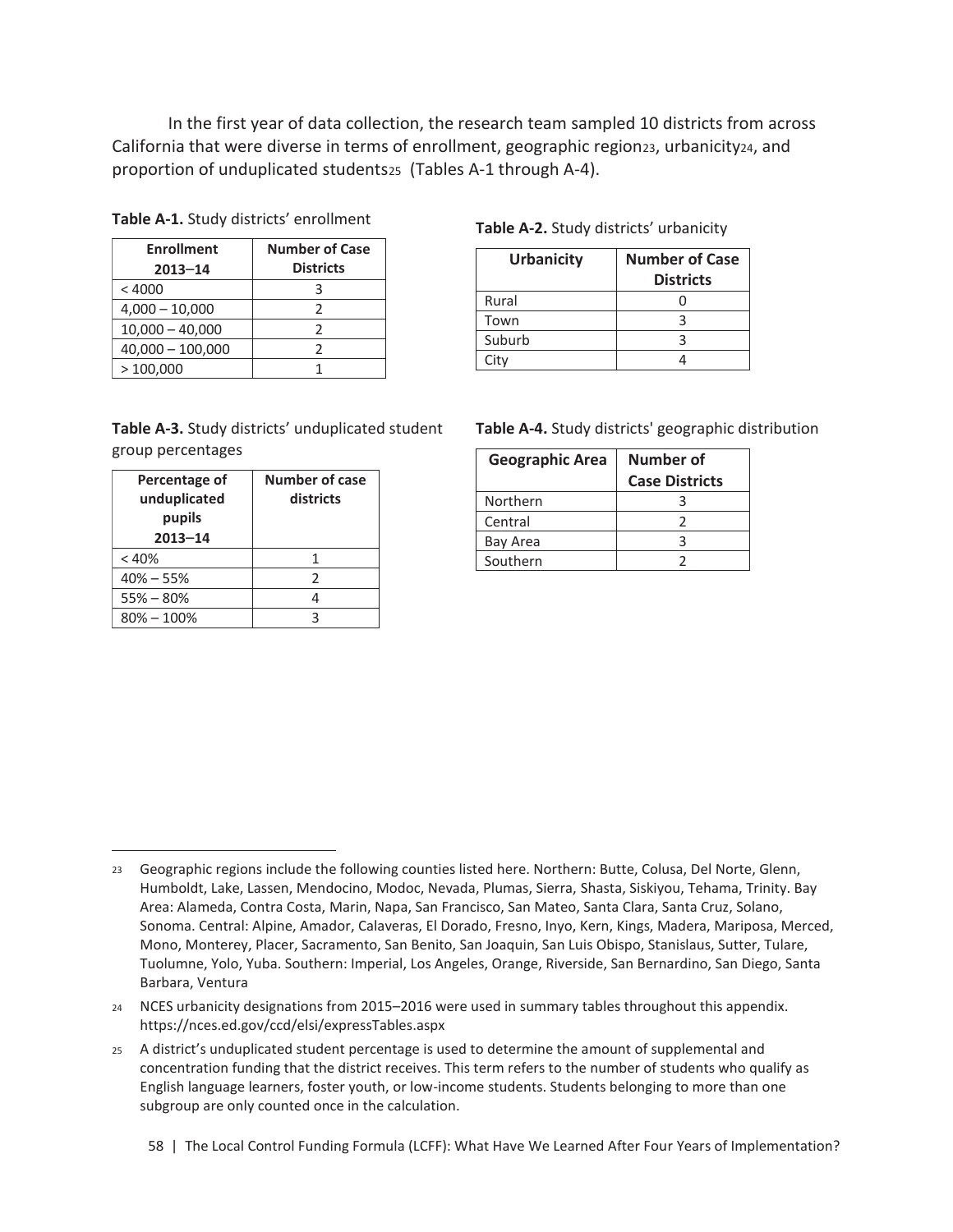#### **Pre-site visit Document Review**

Prior to beginning site visits, the researchers reviewed documents related to the LCFF's development, requirements, and early implementation. The team reviewed state level documents, including the LCFF legislation, minutes from State Board of Education meetings at which the LCFF was discussed, the initial LCAP template (including regulations and guidelines), and other relevant state level documents and analyzed 40 Local Control and Accountability Plans (LCAPs to gain an initial understanding of these documents.

In order to prepare for each site visit, the site team reviewed the district's LCAP and other publicly available documents, including: district websites, budgets, strategic plans, stakeholder engagement documents, board meeting minutes, and student outcome data. These sources were used to help researchers understand the local context, tailor interview questions, and triangulate data gathered from interviews.

#### **Site visits**

Site visits were conducted over two to three days by two-member research teams. The site team interviewed the superintendent, chief district budget officer, additional district staff, school board members, union or association representatives, and parents. All interviewees were asked about (1) the budget development process before and after the LCFF, (2) parent, community, and educator engagement, (3) supports for completing the LCAP, (4) district priorities and supports for targeted student groups, and (5) their general attitude about the LCFF. As can be seen in Table A-5, a total of 80 interviews of district and COE staff were completed across the 10 sites. The number of interviewees at each site varied based on district size (ranging from just 2 individuals in one rural district to 14 in a large urban district).

| <b>Interviewee Role</b>   | Number of<br><b>Interviewees</b> |
|---------------------------|----------------------------------|
| District staff            | 51                               |
| COE staff                 |                                  |
| School board member       | հ                                |
| Union member              |                                  |
| Parent                    |                                  |
| Community organization    |                                  |
| <b>Total Interviewees</b> |                                  |

#### **Table A-5.** Interviews by role type

## **Telephone Interviews with County Office of Education (COE) Officials**

The research team conducted 14 telephone interviews with COE officials to supplement the COE site visits that were part of the district case studies. COE officials were asked about their sense of districts' experiences and needs with LCFF implementation as well as how COEs were responding to their new role as LCAP evaluators, including their capacity to support districts in this work. These 20 COEs interviewed represented 458 of the 949 districts in the state.

**Data analysis.** Once site visits were completed, each team systematically analyzed all interview notes, documents, and other data and produced an in-depth summary using a common protocol. These reports were then distributed to the larger research team to be used for cross-case analysis. All researchers gathered for a twoday analysis meeting to review the cases and determine overarching themes, findings, and create the frame for the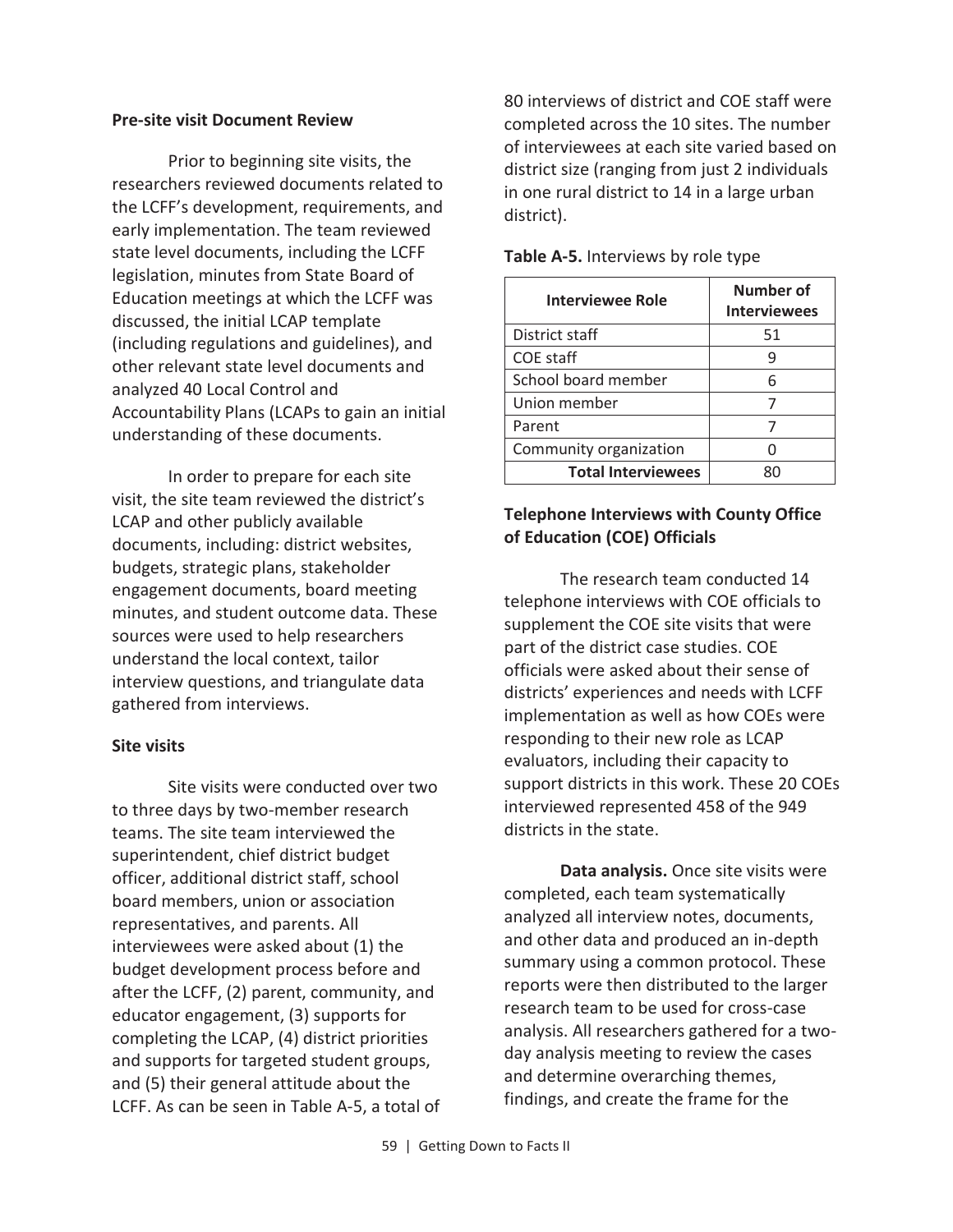resulting policy report. The data were compiled into a report released in 2014, *Toward a Grand Vision: Early Implementation of California's Local Control Funding Formula*.

## **YEAR 1 Supplementary Data Collection: Foster Youth and Early Childhood Education**

Two additional efforts were undertaken by a subset of LCFRC researchers as supplemental work to the first year report.

**Early Childhood Education (ECE) study.** With funding from the Heising-Simons and Stuart Foundations, a subset of the LCFFRC examined initial LCFF implementation and early childhood education. The study explored two questions: (1) How are districts addressing early childhood education in their LCAPs? and (2) Has the LCFF affected budgeting for early childhood education programs?

In addition to reviewing the interviews and LCAPs from the original Year 1 study districts for evidence of attention to ECE, researchers selected two focus districts for a deeper look. One district was an original LCFFRC Year 1 study district. When researchers had paid a two-day visit there in August 2014, they asked questions about the district's experiences with early implementation of the LCFF and interviewed district officials with direct responsibility for early learning, posing targeted questions about the district's ECE approach. Data for the second focus district were gathered via telephone interviews in October 2014. Researchers interviewed the superintendent, associate superintendents in charge of business services, human resources, and education services, and a teachers union official, again asking general

questions about early implementation of the LCFF and as well as specific questions about the district's ECE efforts, with an eye toward understanding what role, If any, the LCFF was playing in ECE programs.

To supplement the information from these case studies, researchers conducted telephone interviews with three ECE experts—two COE officials and a prominent ECE researcher. Table A-6 displays the range of interviewees.

**Interviewee Role Number of Interviewees**  District staff 12 School board member 1 Union representative | 2 Parent 1 1 Community organization | 0 COE staff 5 Other 1 1 **Total Interviewees 22** 

**Table A-6.** ECE study interview data

Collected data were analyzed by the principal researchers on this study and published in a 2014 report, *The Local Control Funding Formula: Staking Out the Ground for Early Learning.*

**Foster youth study.** This study, commissioned by the National Center for Youth Law (NCYL), was completed on a very tight timeline. Data were collected in January 2015 in anticipation of a March 2015 report release. This study, also conducted by a subset of LCFFRC researchers, focused on two questions: (1) How are districts addressing foster youth in their LCAPs?, and (2) Has LCFF affected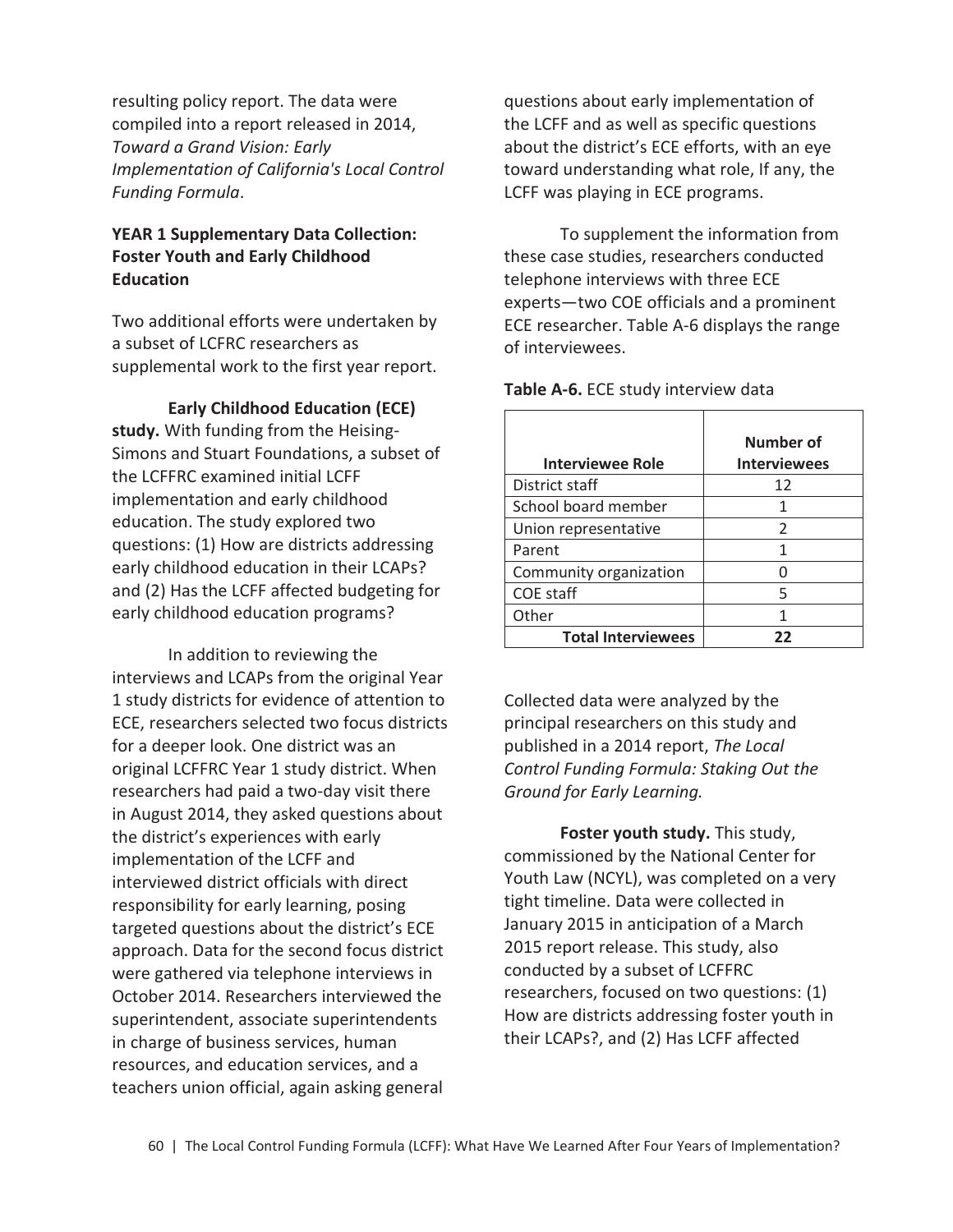## budgeting for foster youth programs?

To collect background data, researchers first reviewed published studies of foster youth in California as well as relevant state policies on foster youth. Researchers then made site visits to two school districts and their county offices of education. Sites were selected in consultation with NCYL based on the districts' reputations for maintaining exemplary programs for foster youth. At each of these sites, researchers interviewed key staff responsible for implementing a broad range of foster youth services and at one, site conducted a focus group of foster youth. Researchers asked interviewees about the supports and services available to foster youth and the LCAP processes and outcomes attendant to initial LCFF implementation.

Concomitant with the site visits, researchers conducted telephone interviews in four districts that have significant numbers of foster youth, interviewing district officials and officials in the districts' COEs, as well as representatives of social service agencies that have responsibility for foster youth. Table A-7 illustrates the interviews conducted for this study.

**Table A-7.** Foster Youth Study Interviews (2015)

| <b>Interviewee Role</b>   | Number of<br><b>Interviewees</b> |
|---------------------------|----------------------------------|
| District staff            | 10                               |
| Social service agency     |                                  |
| COE staff                 | 10                               |
| Student focus group       | 12                               |
| <b>Total Interviewees</b> | 36                               |

This study resulted in a 2015 report, *Foster Youth and Early Implementation of the* 

*Local Control Funding Formula: Not Yet Making the Grade.*

#### **Year Two Research**

Supported by six California foundations, the Year 2 (2015) LCFFRC study built on results of the Year 1 study. This study was designed to provide insight into what was working well in terms of implementation, and areas that still posed challenges for districts and COEs. Data for this study were collected during September and October of 2015 and focused on these questions:

- · How are districts allocating LCFF resources?
- · What supports and strategies are districts using for target student populations?
- · What is the status of Local Control and Accountability Plans (LCAPs)?
- · How is stakeholder engagement being implemented?
- · What role are County Offices of Education playing?
- · What are the implementation and capacity challenges?
- What are the policy implications of this work?

The research team selected nine districts from across California. As can be seen in Tables A-8 through A-11, the districts were diverse in terms of enrollment, geographic region, urbanicity, and proportion of unduplicated students. As Table A-10 shows, the majority of these districts had high numbers of unduplicated students as researchers were interested in determining how the LCFF was impacting the target student populations (English learners, foster youth, and low-income).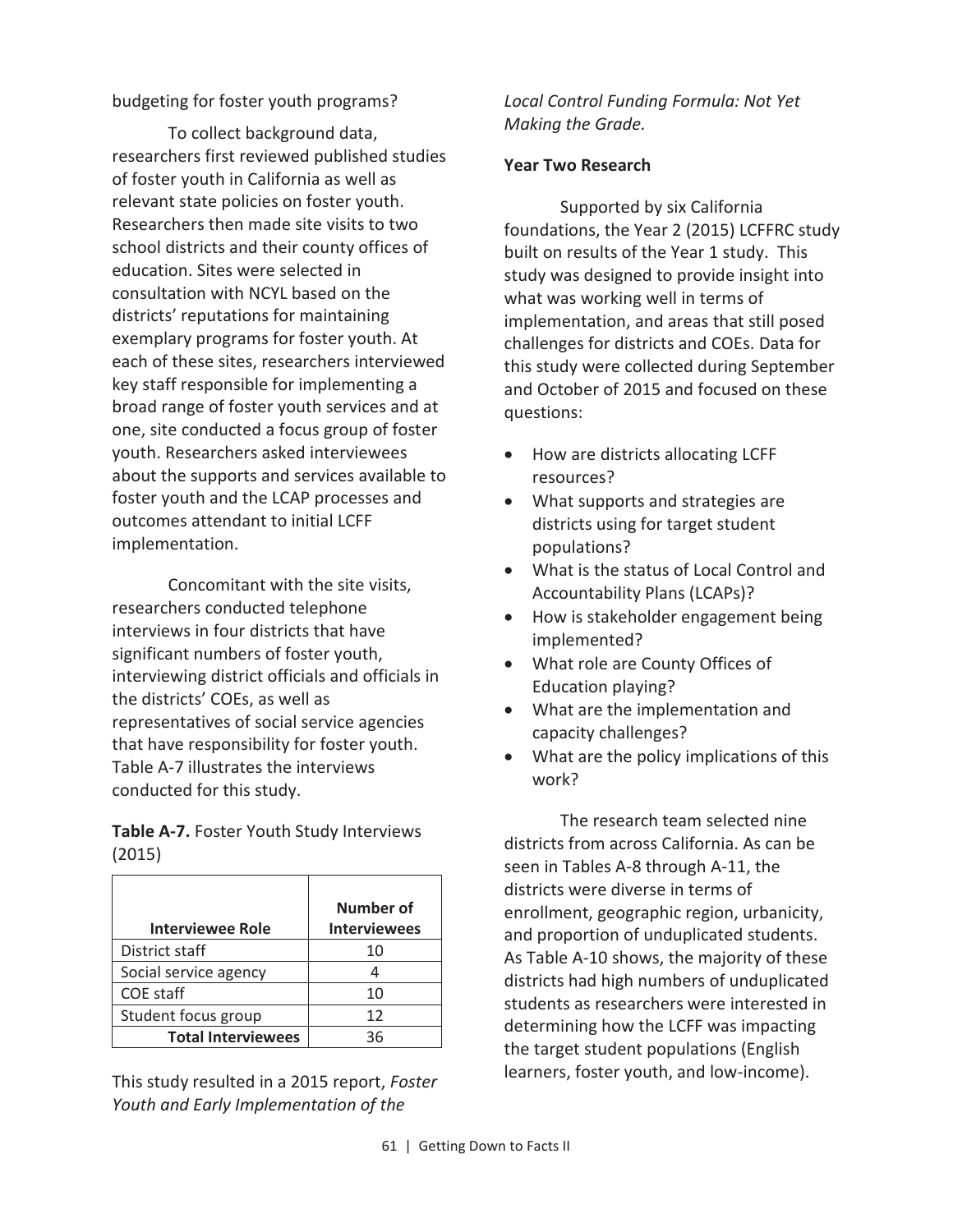#### **Table A-8.** Study districts' enrollment

| <b>Enrollment</b>  | <b>Number of case</b> |
|--------------------|-----------------------|
| $2014 - 15$        | districts             |
| < 4000             | 2                     |
| $4,000 - 10,000$   |                       |
| $10,000 - 40,000$  |                       |
| $40,000 - 100,000$ | 2                     |
| >100,000           |                       |

#### **Table A-10.** Study districts' urbanicity

| Urbanicity | <b>Number of Case</b> |
|------------|-----------------------|
|            | <b>Districts</b>      |
| Rural      |                       |
| Town       |                       |
| Suburb     |                       |
| Citv       |                       |

**Table A-9.** Study districts' unduplicated pupil percentage

| Percentage of<br>unduplicated<br>pupils<br>$2014 - 15$ | <b>Number of case</b><br>districts |
|--------------------------------------------------------|------------------------------------|
| < 40%                                                  |                                    |
| $40\% - 55\%$                                          |                                    |
| $55% - 80%$                                            | フ                                  |
| $80\% - 100\%$                                         |                                    |

**Table A-11.** Study districts' geographic distribution

| <b>Geographic Area</b> | <b>Number of Case</b><br><b>Districts</b> |
|------------------------|-------------------------------------------|
| Northern               |                                           |
| Central                |                                           |
| Bay Area               | 7                                         |
| Southern               |                                           |

#### **Pre-site visit Document Review**

Prior to conducting case study site visits, researchers examined 35 LCAPs using a protocol in which researchers recorded district characteristics, key stakeholder engagement strategies, an overview of the district's goals and metrics, key strategies targeted to English learners, low-income students, and foster youth, and district justification of supplemental and concentration grant allocation. In addition to LCAPs, documents reviewed included district websites, budgets, strategic plans, stakeholder engagement documents, board meeting minutes, union contracts, student outcome data, and other district-specific documents. These documents were used to help researchers get a sense of each district.

#### **Site visits**

As in the first round of data collection, site visits were conducted over two or three days by two-member research teams. In each district, the site team interviewed the superintendent, individual(s) responsible for the district budget, additional central office staff (including, when applicable, those in charge of curriculum and instruction, student services, English learners, foster youth, state and federal programs, and special education), school board members, union or association representatives, representatives of community organizations, advisory group members, and parents. As can be seen in Table A-12, a total of 132 interviews of district and COE staff were conducted across the nine sites.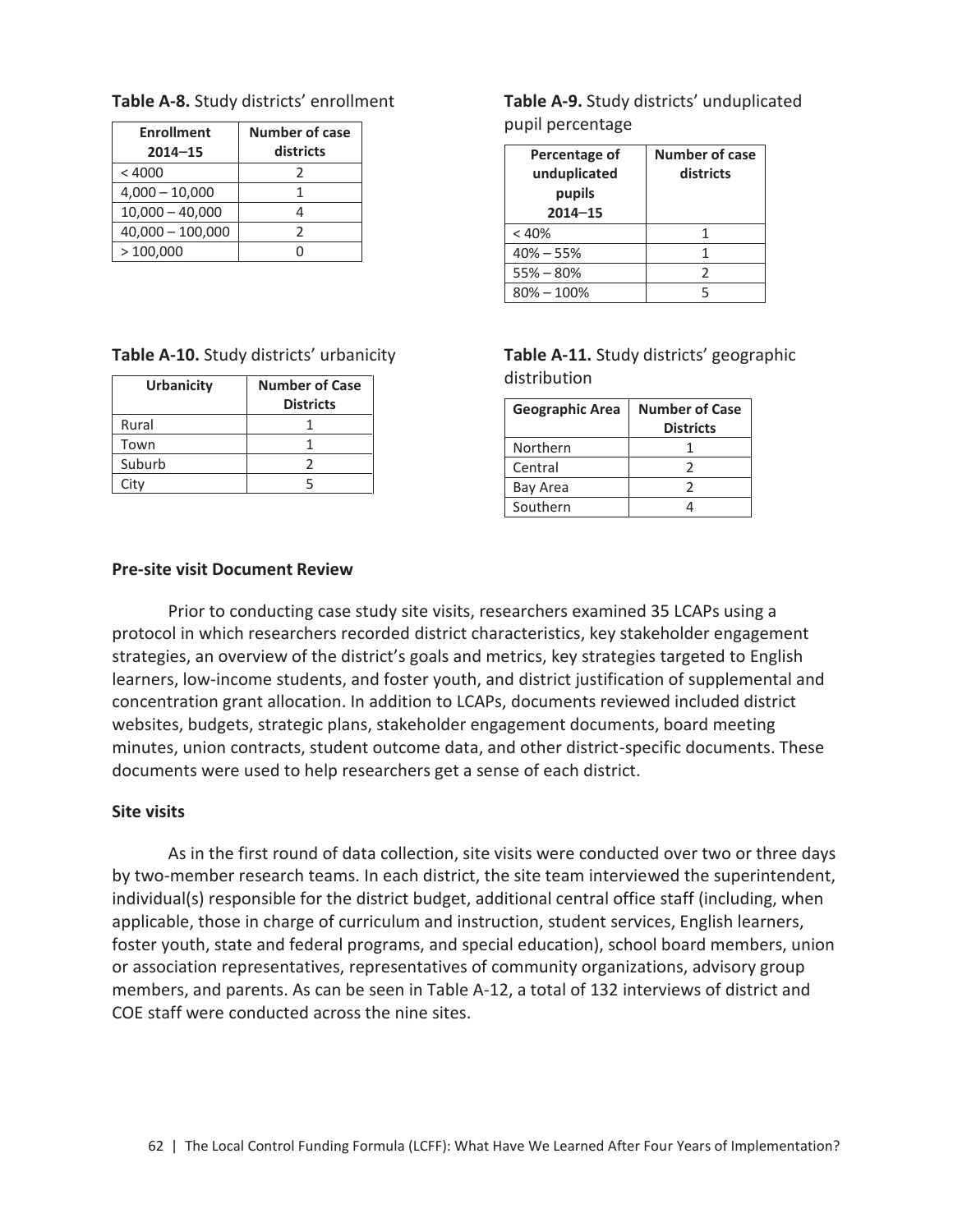| <b>Interviewee Role</b>   | <b>Number of Interviewees</b> |
|---------------------------|-------------------------------|
| District staff            | 70                            |
| COE staff                 | 15                            |
| School board member       |                               |
| Union member              | 22                            |
| Parent                    | 12                            |
| Community organization    |                               |
| <b>Total interviewees</b> | 132                           |

**Table A-12.** Interviews by respondent type

Researchers conducted semi-structured interviews using specific protocols developed for different role types. In general, central office interviewees were asked about their perspectives on the purpose of the LCAP, district LCAP development, supports available to assist the district in the LCAP process, stakeholder engagement activities and strategies, the use of metrics and data systems, use of general funding and funding to support targeted groups, district capacity to support LCFF implementation, and overall views of the LCFF. Budget officials were asked more detailed questions about budget flexibility and reporting; questions to parents and community stakeholders were more targeted to engagement and evidence of supports for students; school board members were asked about their role in developing and approving the LCAP.

## **Interviews with County Office of Education (COE) Officials**

In addition to site visits, researchers conducted 19 telephone interviews with COE officials in addition to the eight COE interviews conducted as part of the case study site visits. COE officials were asked about their perspectives on the purpose of the LCAP and how districts approached the task of completing the document as well as trends across their districts, including attempts to meaningfully engage stakeholders, access to and use of data systems, budgeting processes, approaches to serving targeted student groups, and district capacity for improvement, as well as their agency's capacity to oversee districts (costs involved, personnel needed, and supports).

**Data analysis.** Upon completion of site visits, each team systematically analyzed all interview notes, documents, and other data and produced an in-depth summary using a common debrief guide. These reports were then distributed to the larger research team to be used for cross-case analysis. All researchers gathered for a two-day analysis meeting to review the cases and determine overarching themes, findings, and create the frame for the resulting policy report. The data were compiled into a PACE report, released in December 2015, *Two Years of California's Local Control Funding Formula: Time to Reaffirm the Grand Vision.*

#### **Year Three Research**

Based on findings from the first two years of research, Year 3 LCFFRC data collection delved more deeply into some key areas that continued to represent challenges for both district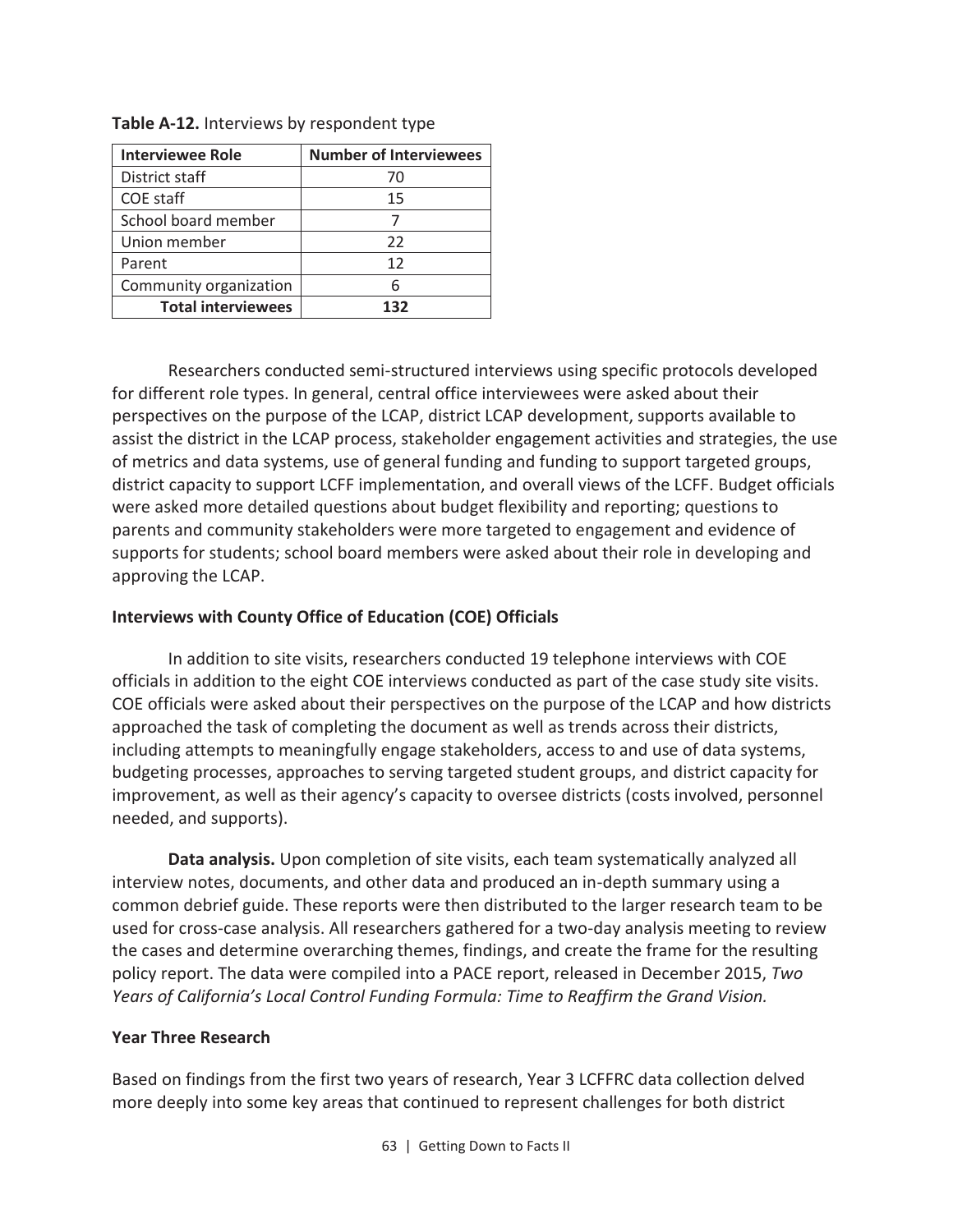officials and policymakers. Data were collected between September and November of 2016 and focused on these questions:

- o What is the extent of meaningful stakeholder engagement in LCFF?
- o How is LCFF advancing or challenging CCSS implementation?
- o How are resources allocated, particularly as they relate to targeted student groups?
- o To what extent do LCFF planning and implementation activities reflect and advance equity and coherence?

The research team collected data in eight school systems (seven districts and one Charter Management Organization). Researchers selected for diversity of enrollment, geographic region, urbanicity, and proportions of unduplicated students.

| Table A-13. Study districts' enrollment |  |  |  |
|-----------------------------------------|--|--|--|
|-----------------------------------------|--|--|--|

| <b>Enrollment</b><br>$2015 - 16$ | <b>Number of case</b><br>districts |  |
|----------------------------------|------------------------------------|--|
| $<$ 4000                         |                                    |  |
| $4,000 - 10,000$                 |                                    |  |
| $10,000 - 40,000$                | 2                                  |  |
| $40,000 - 100,000$               | 2                                  |  |
| >100,000                         |                                    |  |

| Table A-15. Study districts' urbanicity |  |  |  |
|-----------------------------------------|--|--|--|
|-----------------------------------------|--|--|--|

| <b>Urbanicity</b> | <b>Number of Case</b><br><b>Districts</b> |
|-------------------|-------------------------------------------|
| Rural             |                                           |
| Town              |                                           |
| Suburb            |                                           |
| City              |                                           |

## **Table A-14.** Study districts' unduplicated pupil percentage

| Percentage of<br>unduplicated<br>pupils<br>$2015 - 16$ | <b>Number of case</b><br>districts |
|--------------------------------------------------------|------------------------------------|
| < 40%                                                  |                                    |
| $40\% - 55\%$                                          |                                    |
| $55% - 80%$                                            | $\mathcal{P}$                      |
| $80\% - 100\%$                                         |                                    |

#### **Table A-16.** Study districts' geographic distribution

| <b>Geographic Area</b> | <b>Number of Case</b><br><b>Districts</b> |
|------------------------|-------------------------------------------|
| Northern               |                                           |
| Central                |                                           |
| Bay Area               |                                           |
| Southern               |                                           |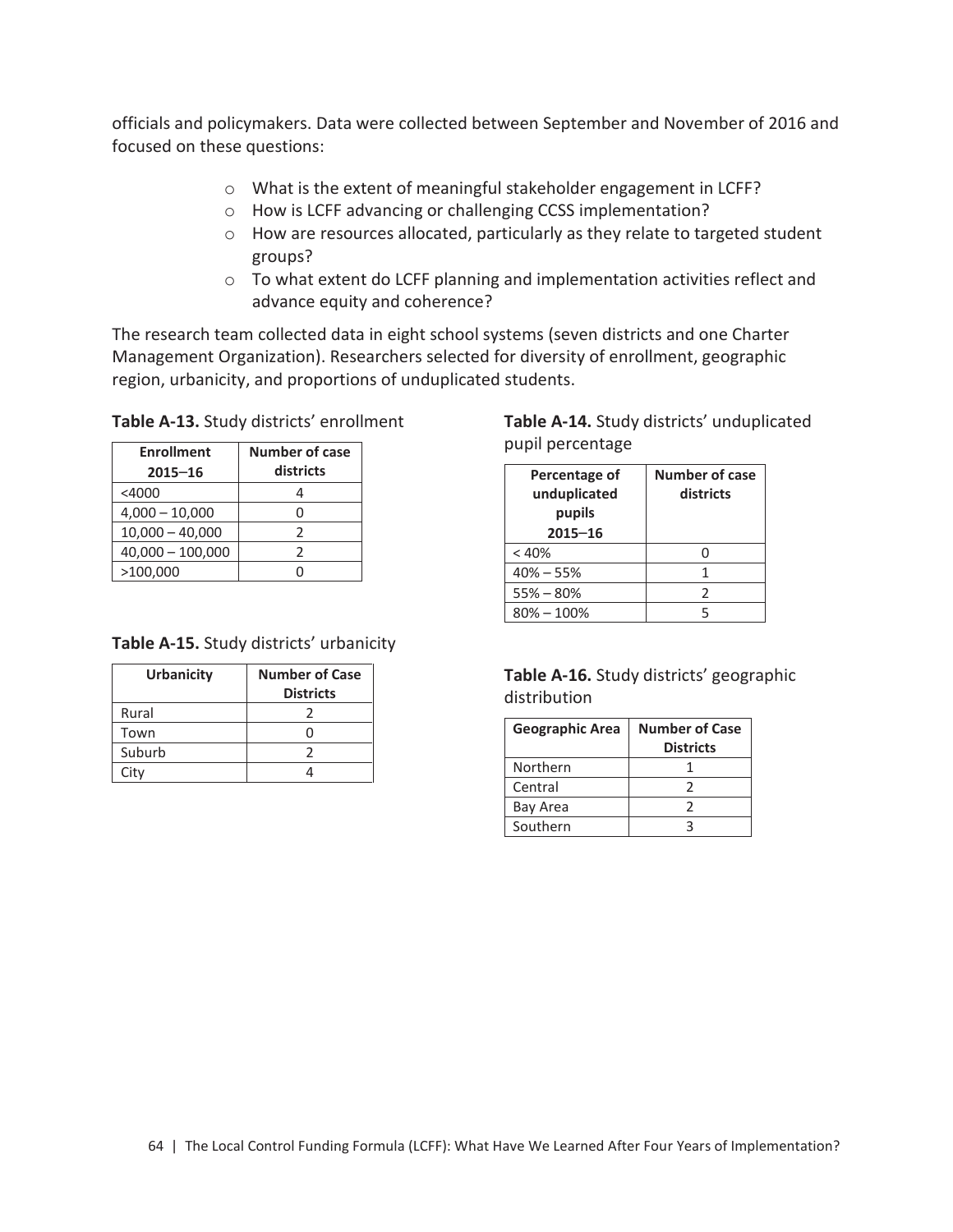#### **Pre-site Visit Document Review**

In preparation for site visits, each site visit team reviewed the district's 2016–2017 LCAP, district websites, budgets, strategic plans, stakeholder engagement documents, board meeting minutes, union contracts, student outcome data, and other district-specific documents to gain an understanding of local context.

#### **Site visits**

As in the previous years, site visits were conducted over two or three days by twomember research teams. In each district, the site team interviewed the superintendent, the individual(s) responsible for the district budget, additional central office staff (including, when applicable, those in charge of curriculum and instruction, student services, English learners, foster youth, state and federal programs, and special education), school board members, union or association representatives, representatives of community organizations, advisory group members, and parents. As can be seen in Table 17, 151 interviews were conducted across the eight sites.

| <b>Interviewee Role</b>   | <b>Number of Interviewees</b> |  |
|---------------------------|-------------------------------|--|
| District staff            | 68                            |  |
| School board member       | 12                            |  |
| Principal                 | 19                            |  |
| Teacher                   | 9                             |  |
| Union member              | 13                            |  |
| Parent                    | 22                            |  |
| Community organization    | 8                             |  |
| <b>Total interviewees</b> | 151                           |  |

| Table A-17. Interview summary by respondent type |  |  |
|--------------------------------------------------|--|--|
|--------------------------------------------------|--|--|

Again, researchers conducted semi-structured interviews using specific protocols developed for different role types. All interviewees were asked about their perceptions of their district's goals, the main strategies to achieve those goals, as well as major challenges facing the district. In addition, interviewees were asked about the district's LCAP planning process, stakeholder engagement strategies, resource allocation, and how the district LCAP addresses equity. Budget officials were asked more detailed questions about resource allocation, the categories of funds represented in the LCAP, fiscal flexibility, and budget transparency. Individuals more closely involved in instruction (e.g., Curriculum and Instruction Directors, principals, teachers) were asked about how Common Core implementation was unfolding in the district and the relationship between the LCAP and Common Core implementation. Questions to advisory board members, parents, and community stakeholders were more targeted to engagement and evidence of supports for students. Board members were asked about their role in the development and approval of the LCAP.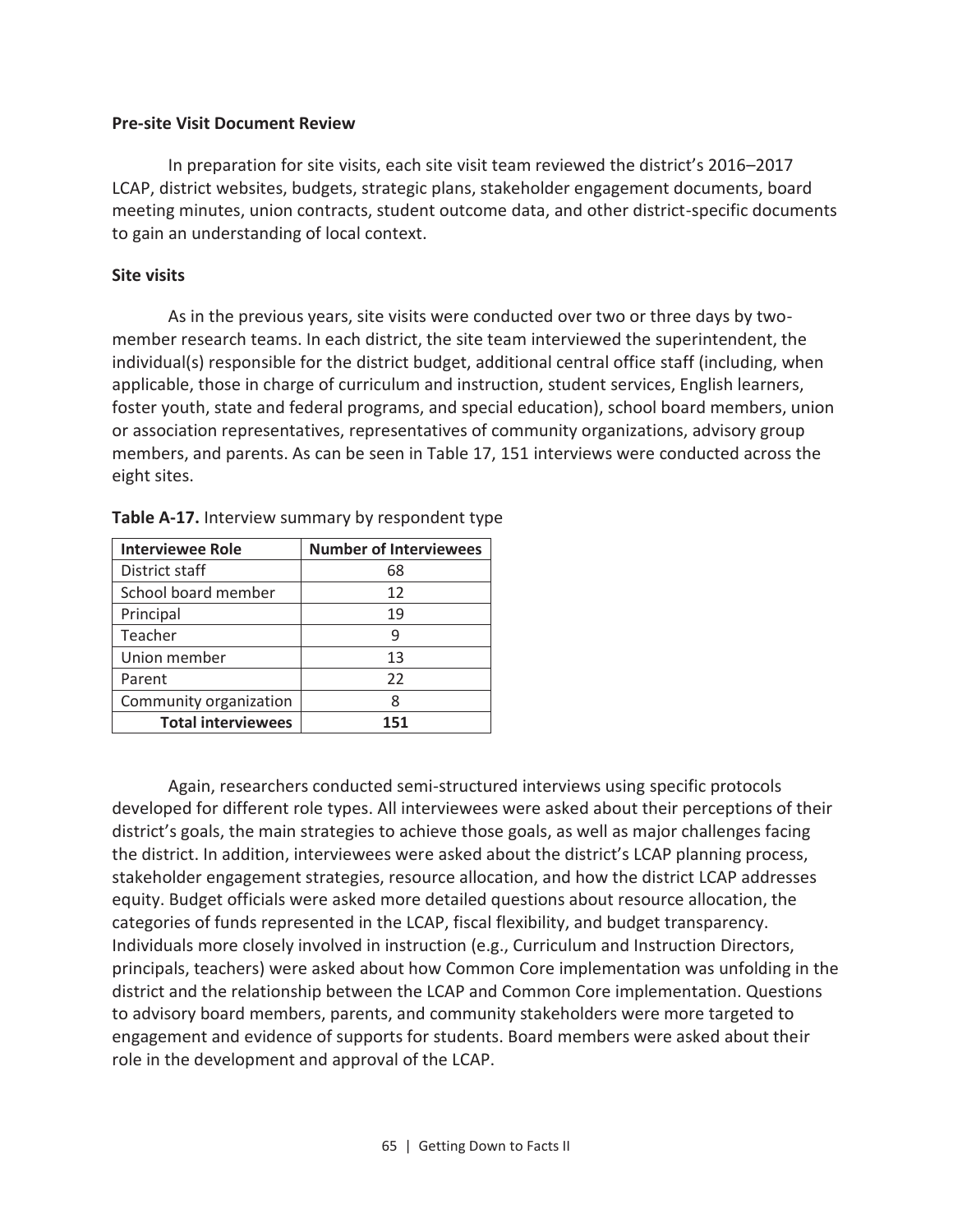**Data analysis.** The same process for data analysis used in years 1 and 2 was also used in year 3. Upon completion of site visits, each team systematically analyzed all interview notes, documents, and other data and produced an in-depth summary using a common debrief guide. These reports were then distributed to the larger research team to be used for cross-case analysis. All researchers gathered for a two-day analysis meeting to review the cases and determine overarching themes, findings, and create the frame for the resulting policy report. The data formed be basis for the policy report, *Paving The Way To Equity And Coherence? The Local Control Funding Formula In Year 3*, released in April 2017*.*

## **Year Four Research**

Building from findings of the Year 3 study, the LCFFRC made the decision to identify and document the work of school districts whose implementation efforts in three specific areas were reputed to be noteworthy: (1) meaningfully engaging stakeholders in the Local Control Accountability Plan (LCAP) development; (2) taking an innovative approach to resource allocation; and, (3) advancing implementation of the California State Standards (CCSS).

Research questions varied according to research site and topic:

|    | <b>Resource Allocation</b>                                                                                                                                                                                                  |
|----|-----------------------------------------------------------------------------------------------------------------------------------------------------------------------------------------------------------------------------|
| 1. | How are decisions about resource allocation made at the local level?                                                                                                                                                        |
| 2. | To what extent are schools receiving additional resources and what authority do they have to<br>make decisions about how these dollars are spent?                                                                           |
| 3. | How are new resource allocation decisions impacting district and school level programs, policies,<br>and operations?                                                                                                        |
| 4. | Are appropriate resources reaching the target student groups?                                                                                                                                                               |
|    | <b>Stakeholder Engagement</b>                                                                                                                                                                                               |
| 1. | What is the extent of meaningful community engagement in the LCAP development process?                                                                                                                                      |
| 2. | Are there exemplary practices that advance meaningful community engagement?                                                                                                                                                 |
| 3. | What roles are specific groups, such as school boards, teacher unions, and community-based<br>organizations, playing in LCAP development?                                                                                   |
| 4. | To what extent are districts producing coherent and strategic improvement plans in their LCAPs?                                                                                                                             |
|    | <b>Common Core Implementation</b>                                                                                                                                                                                           |
| 1. | How is implementation of the state standards in AUHSD integrated into LCFF implementation and<br>how do stakeholders perceive the relationship between standards, LCAP goals, planned activities,<br>and data use?          |
| 2. | In what ways are LCAP community engagement activities in the district engaging/educating<br>parents and community members about standards implementation for all students (and<br>particularly for LCFF targeted students)? |
| 3. | How is the district allocating funds in their LCAP to support standards implementation?                                                                                                                                     |
|    |                                                                                                                                                                                                                             |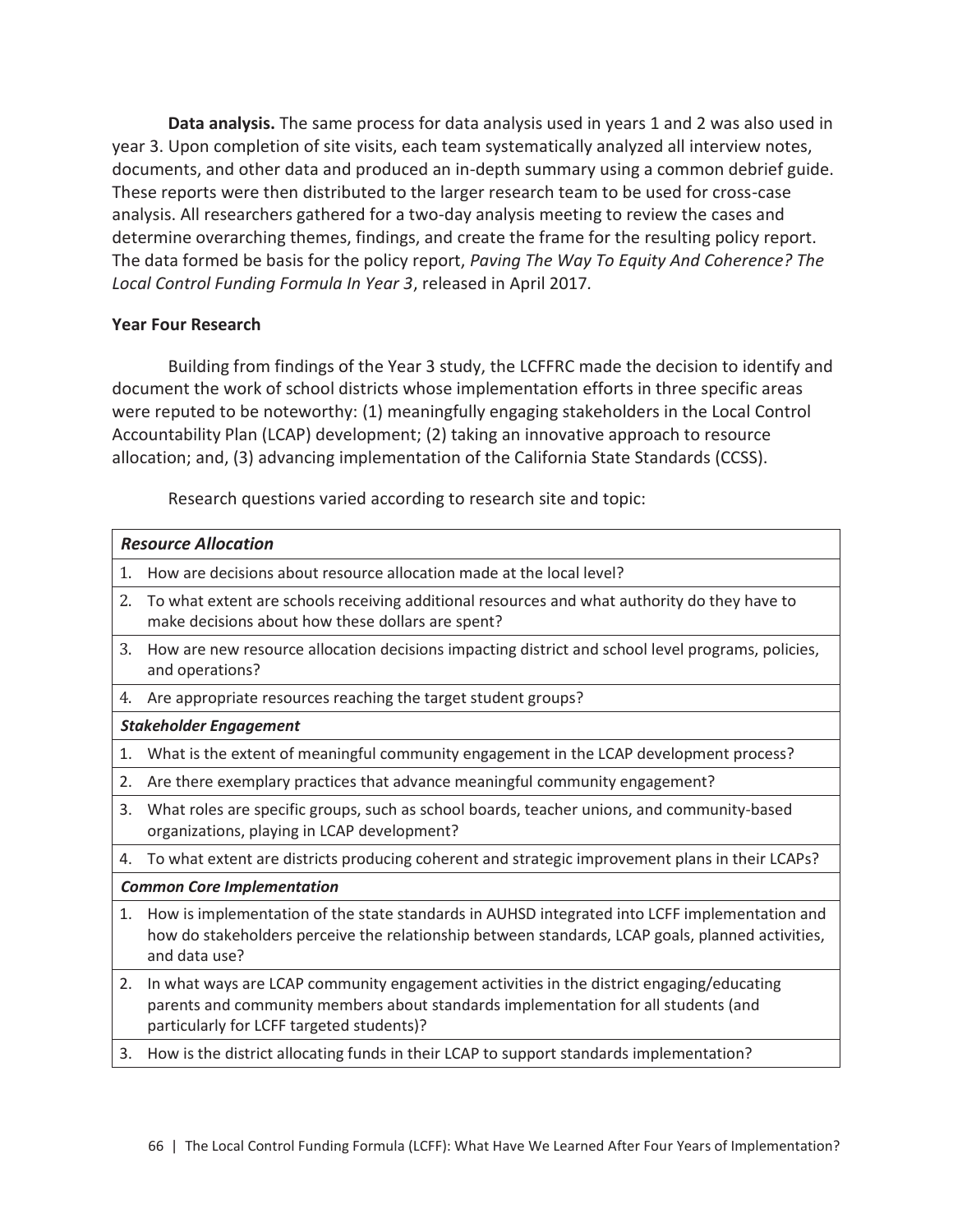To identify potential sites researchers used a version of snowball sampling. The research team asked the LCFFRC Advisory Board members26 for recommendations. The research team recorded all recommendations and then narrowed the list to sites that were nominated by more than one source and rank-ordered them. Senior researchers then conducted brief interviews with district leaders from each nominated site, reviewed district documents, and, based on final review, settled on the three focal case study sites, all of which agreed to be named: (1) Palmdale School District (innovative stakeholder engagement approach), (2) San Mateo-Foster City School District (innovative approach to resource allocation decision-making), and (3) Anaheim Union High School (comprehensive efforts to integrate standards implementation into the LCAP process).

Once the three districts were identified, small subgroups of LCFFRC researchers reviewed a variety of district-produced documents, including the district's LCAP, strategic plan, budget, and outcome data, and then conducted a two-day site visit to the district, interviewing district officials, principals, union representatives, school board members, community members, and other site-specific representatives. Across the three districts, researchers conducted 46 interviews and focus groups with 95 individuals. See Table A-18 for a breakdown of interviews.

| <b>Interviewee Type</b>                     | San Mateo-<br><b>Foster City</b><br><b>Elementary</b><br>(Resource<br>Allocation) | <b>Palmdale</b><br><b>Elementary</b><br>(Stakeholder<br>Engagement) | <b>Anaheim Union</b><br><b>High School</b><br>(Common Core<br>Implementation) | <b>Total Number of</b><br><b>Interviewees</b> |
|---------------------------------------------|-----------------------------------------------------------------------------------|---------------------------------------------------------------------|-------------------------------------------------------------------------------|-----------------------------------------------|
| District staff                              | 5                                                                                 | 8                                                                   | $26*$                                                                         | 39                                            |
| School board<br>member                      | $\mathbf{1}$                                                                      | $2*$                                                                | $\mathbf{1}$                                                                  | $\mathbf{1}$                                  |
| Principal                                   | 4                                                                                 | $4*$                                                                | 5                                                                             | 13                                            |
| Teacher/TOSA                                | $\mathbf 0$                                                                       | $3*$                                                                | $\overline{4}$                                                                | 7                                             |
| Union<br>representative                     | $\overline{2}$                                                                    | 3                                                                   | $\mathbf{1}$                                                                  | 6                                             |
| Parent                                      | 3                                                                                 | $3*$                                                                | $14*$                                                                         | 20                                            |
| Community<br>organization                   | $\mathbf{0}$                                                                      | $\Omega$                                                            | 4                                                                             | 4                                             |
| Consultant                                  | $\mathbf 0$                                                                       | $\overline{2}$                                                      | $\Omega$                                                                      | $\overline{2}$                                |
| <b>Total</b><br><b>Interviewees</b>         | 15                                                                                | 25                                                                  | 55                                                                            | 95                                            |
| <b>Total Number of</b><br><b>Interviews</b> | 15                                                                                | 17                                                                  | 14                                                                            | 46                                            |

#### **Table A-18.** Interviews by respondent type

\*Some of these interviews took place in a focus group setting.

 $\overline{\phantom{0}}$ 

<sup>26</sup> Christopher Edley, Jr., Jeff Freitas, Patricia Gandara, Julie Maxwell-Jolly, Jane Robb, Jorge Ruiz-de-Velasco, Sujie Shin, Ryan Smith, and Edgar Zazueta.